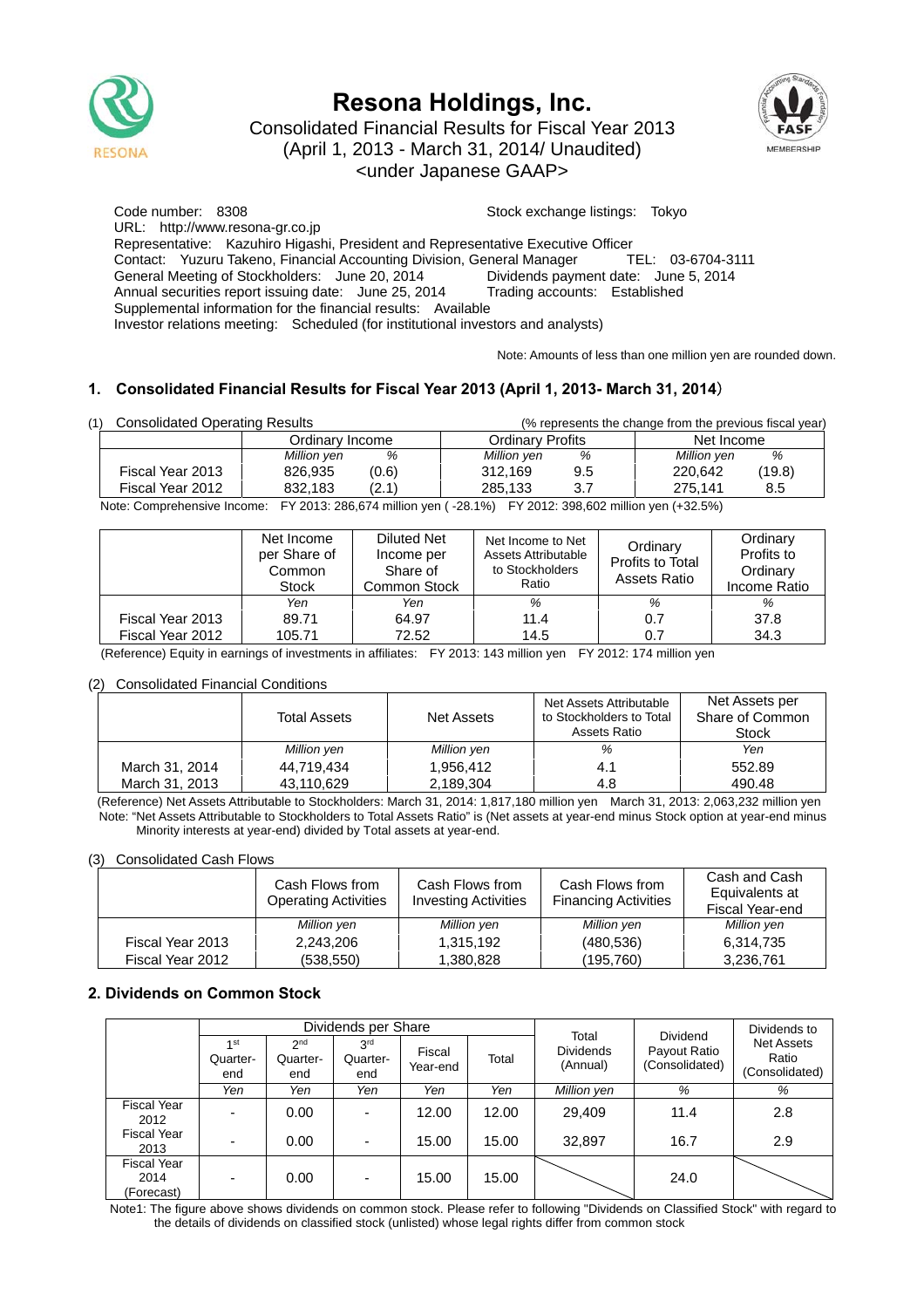## **3. Earnings Forecasts for Fiscal Year 2014 (April 1, 2014 - March 31, 2015)**

| (% represents the change from the same period in the previous fiscal year) |                         |                   |                                                |  |  |  |  |
|----------------------------------------------------------------------------|-------------------------|-------------------|------------------------------------------------|--|--|--|--|
|                                                                            | <b>Ordinary Profits</b> | Net Income        | Net Income per Share of<br><b>Common Stock</b> |  |  |  |  |
|                                                                            | %<br>Million yen        | %<br>Million yen  | Yen                                            |  |  |  |  |
| 1 <sup>st</sup> Half of Fiscal Year<br>2014                                | (33.2)<br>116,500       | (39.4)<br>74.000  | 33.84                                          |  |  |  |  |
| Fiscal Year 2014<br>(Full year)                                            | (25.8)<br>231,500       | (32.0)<br>150,000 | 62.47                                          |  |  |  |  |

### **4. Other**

(1) Changes in Significant Subsidiaries during the Fiscal Year: No

(2) Changes in Accounting Policies, Changes in Accounting Estimates and Restatement during the Fiscal Year<br>(A) Changes due to revision of accounting standards: A) Changes due to revision of accounting standards:

| $\mathsf{H}$ | Cridinges due to revision or accounting standards.                                                                | 1 GS            |                                        |  |
|--------------|-------------------------------------------------------------------------------------------------------------------|-----------------|----------------------------------------|--|
| B)           | Changes due to other reasons:                                                                                     | No.             |                                        |  |
| C)           | Changes in accounting estimates:                                                                                  | No.             |                                        |  |
| D)           | Restatement:                                                                                                      | No.             |                                        |  |
|              | (3) Number of Shares of Common Stock Outstanding                                                                  |                 |                                        |  |
|              | A) Total outstanding shares including treasury stock at the fiscal year-end                                       |                 |                                        |  |
|              | March 31, 2014: 2,324, 118, 091 shares                                                                            |                 | March 31, 2013: 2,514,957,691 shares   |  |
| B)           | Treasury stock at the fiscal year-end                                                                             |                 |                                        |  |
|              | March 31, 2014: 137, 204, 297 shares                                                                              | March 31, 2013: | 71,812,990 shares                      |  |
| C)           | Average outstanding shares during the fiscal year                                                                 |                 |                                        |  |
|              | Fiscal Year 2013: 2.302.727.340 shares                                                                            |                 | Fiscal Year 2012: 2.442.740.463 shares |  |
| Note:        | Treasury stock at the fiscal year-end included the stocks owned by ESOP-type Stock Benefit Trust for the Employee |                 |                                        |  |
|              | Shareholding Association.                                                                                         |                 |                                        |  |
|              | March 31, 2014:<br>6,273,200 shares                                                                               | March 31, 2013: | 7,618,400 shares                       |  |

## **Summary of Non-Consolidated Financial Results**

## **1. Non-Consolidated Financial Results for Fiscal Year 2013 (April 1, 2013 - March 31, 2014)**

| (1) Operating Results | (% represents the change from the previous fiscal year) |      |                          |      |                         |      |
|-----------------------|---------------------------------------------------------|------|--------------------------|------|-------------------------|------|
| Operating Income      |                                                         |      | <b>Operating Profits</b> |      | <b>Ordinary Profits</b> |      |
|                       | Million yen                                             | %    | Million yen              | %    | Million yen             |      |
| Fiscal Year 2013      | 453.476                                                 | 85.4 | 446.623                  | 88.1 | 444.623                 | 87.0 |
| Fiscal Year 2012      | 244.546                                                 | 54.5 | 237.463                  | 57.4 | 237.733                 | 57.3 |

|                  | Net Income  |      | Net Income per<br>Share of Common Stock | Diluted Net Income per<br>Share of Common Stock |  |
|------------------|-------------|------|-----------------------------------------|-------------------------------------------------|--|
|                  | Million yen | %    | Yen                                     | Yen                                             |  |
| Fiscal Year 2013 | 445.456     | 87.3 | 187.34                                  | 134.28                                          |  |
| Fiscal Year 2012 | 237.832     | 57.3 | 90.43                                   | 62.32                                           |  |

#### (2) Financial Conditions

|                | <b>Total Assets</b> | Net Assets  | Net Assets Attributable<br>to Stockholders to Total<br>Assets Ratio | Net Assets per<br>Common Share |  |
|----------------|---------------------|-------------|---------------------------------------------------------------------|--------------------------------|--|
|                | Million yen         | Million yen | %                                                                   | Yen                            |  |
| March 31, 2014 | 1.561.549           | 1.177.184   | 75.4                                                                | 260.24                         |  |
| March 31, 2013 | 1.519.857           | 1.212.102   | 79.8                                                                | 142.10                         |  |

(Reference) Net Assets Attributable to Stockholders: March 31, 2014: 1,177,184 million yen March 31, 2013: 1,212,102 million yen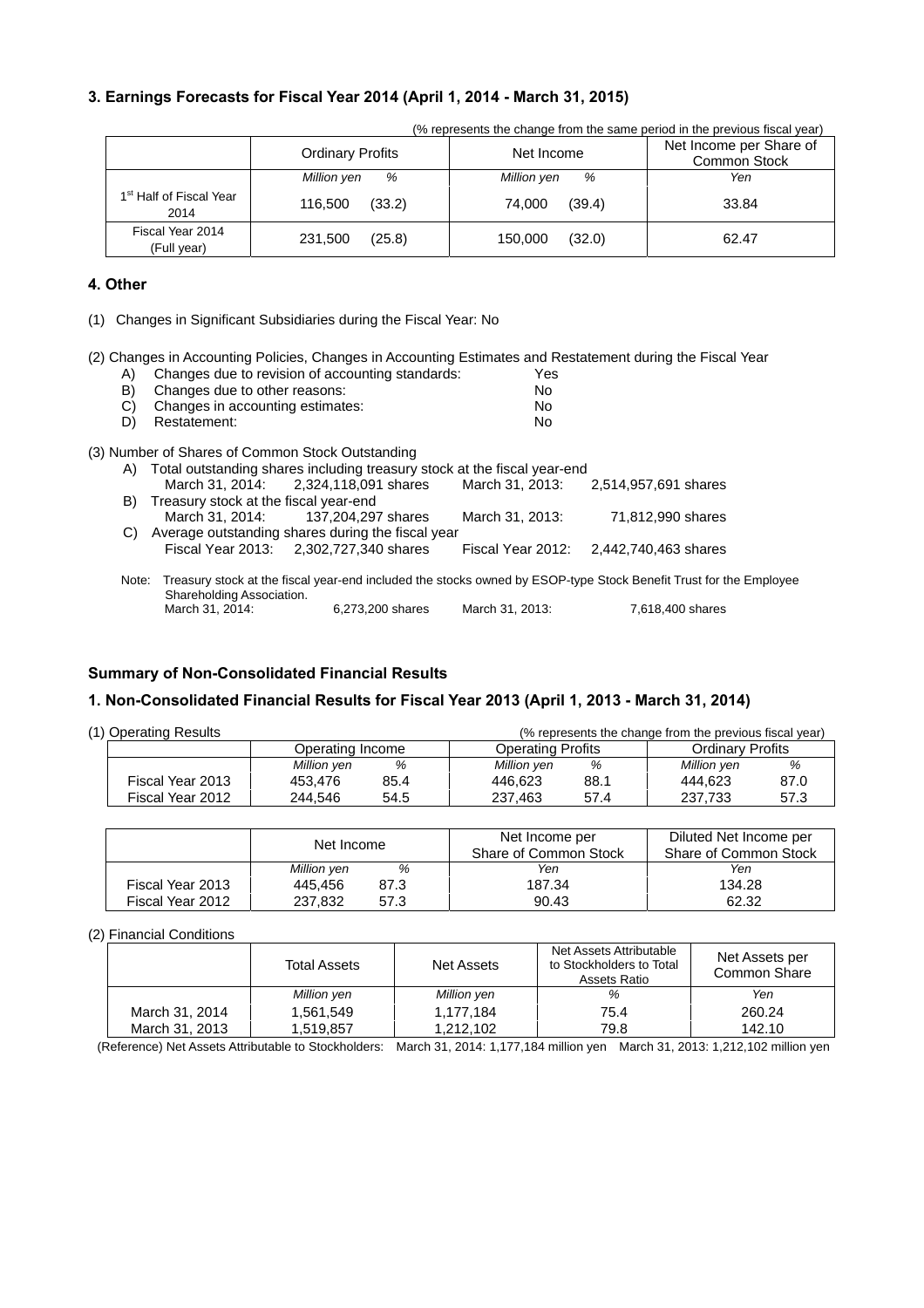## **2. Non- Consolidated Earnings Forecasts for Fiscal Year 2014 (April 1, 2014 - March 31, 2015)**

|                                             | Operating<br>Income | Operating<br><b>Profits</b> | <b>Ordinary Profits</b> | Net Income       | Net Income per<br>Share of<br><b>Common Stock</b> |  |  |
|---------------------------------------------|---------------------|-----------------------------|-------------------------|------------------|---------------------------------------------------|--|--|
|                                             | %<br>Million yen    | %<br>Million yen            | Million yen<br>%        | Million yen<br>% | Yen                                               |  |  |
| 1 <sup>st</sup> Half of<br>Fiscal Year 2014 | (79.0)<br>27,000    | (81.2)<br>23.500            | 23,500 (80.8)           | 23,500 (80.9)    | 10.75                                             |  |  |
| <b>Fiscal Year</b><br>2014 (Full year)      | (71.7)<br>128,500   | (72.8)<br>121,500           | 121,500 (72.7)          | 121,500 (72.7)   | 49.44                                             |  |  |

(% represents the change from the same period in the previous fiscal year)

#### Note: Disclaimer regarding Audit status

Audit of the consolidated and non-consolidated financial results in accordance with Financial Instruments and Exchange Act ("FIEA") is still in process at the time of disclosing this report.

Note: Disclaimer regarding Forward-looking Statements

This report contains forward-looking statements, which are based on the information currently available and certain assumptions the company considers to be reasonable. Risks, uncertainties and other factors may cause actual results, performance, achievements or financial position to be materially different from any future results, performance, achievements or financial position expressed or implied by these forward-looking statements.

Please refer to attachment "1. Operating Results and Financial Condition (4) Risk factors" for important factors which may have an effect on actual financial results. Also, please refer to attachment "1. Operating Results and Financial Condition (1) Operating Results" for the assumptions used for the Earnings Forecasts.

#### Note: How to get supplemental information for the financial results

Supplemental information for the financial results is disclosed through TD net. Investor relations meeting for institutional investor or analyst is scheduled on May 20, 2014. Materials for the meeting will be available on the web site after the meeting.

#### **○ Dividends on Classified Stock**

Dividends per share on classified stock whose legal rights differ from common stock are as follows:

|                    |                    | Dividends per Share      |                          |                          |                     |          |  |
|--------------------|--------------------|--------------------------|--------------------------|--------------------------|---------------------|----------|--|
|                    |                    | 1 <sup>st</sup> Quarter- | 2 <sup>nd</sup> Quarter- | 3rd Quarter-             | <b>Fiscal Year-</b> | Total    |  |
|                    |                    | end                      | end                      | end                      | end                 |          |  |
|                    |                    | Yen                      | Yen                      | Yen                      | Yen                 | Yen      |  |
| Class C No.1       | FY 2012            |                          | 0.00                     | $\overline{\phantom{0}}$ | 68.00               | 68.00    |  |
| Preferred<br>Stock | FY 2013            | $\blacksquare$           | 0.00                     | $\overline{\phantom{0}}$ | 68.00               | 68.00    |  |
|                    | FY 2014 (Forecast) | $\blacksquare$           | 0.00                     | $\blacksquare$           | 54.40               | 54.40    |  |
| Class F No.1       | FY 2012            |                          | 0.00                     |                          | 185.00              | 185.00   |  |
| Preferred          | FY 2013            | -                        | 0.00                     | $\overline{a}$           | 185.00              | 185.00   |  |
| <b>Stock</b>       | FY 2014 (Forecast) | $\blacksquare$           | 0.00                     | $\blacksquare$           | 148.00              | 148.00   |  |
| <b>Class Three</b> | FY 2012            |                          | 0.00                     |                          | 21.04               | 21.04    |  |
| No.1 Preferred     | FY 2013            | ۰                        | 0.00                     | $\overline{a}$           | 19.02               | 19.02    |  |
| <b>Stock</b>       | FY 2014 (Forecast) | -                        | 0.00                     | ٠                        | 16.88               | 16.88    |  |
| <b>Class Four</b>  | FY 2012            |                          | 0.00                     | -                        | 992.50              | 992.50   |  |
| Preferred          | FY 2013            | $\blacksquare$           | 0.00                     | ٠                        | 992.50              | 992.50   |  |
| <b>Stock</b>       | FY 2014 (Forecast) | $\blacksquare$           | 0.00                     | $\blacksquare$           | 992.50              | 992.50   |  |
| <b>Class Five</b>  | FY 2012            |                          | 0.00                     | $\overline{a}$           | 918.75              | 918.75   |  |
| Preferred          | FY 2013            |                          | 0.00                     | ٠                        | 918.75              | 918.75   |  |
| <b>Stock</b>       | FY 2014 (Forecast) | $\blacksquare$           | 0.00                     | ٠                        | 918.75              | 918.75   |  |
| Class Six          | FY 2012            | -                        | 0.00                     | ٠                        | 1,237.50            | 1,237.50 |  |
| Preferred          | FY 2013            | $\blacksquare$           | 0.00                     | ٠                        | 1,237.50            | 1,237.50 |  |
| <b>Stock</b>       | FY 2014 (Forecast) |                          | 0.00                     |                          | 1.237.50            | 1,237.50 |  |

Note: Regarding Class C No.1 Preferred Stock and Class F No.1 Preferred Stock, there is a plan to implement special preferred distribution funded by other capital surplus (total annual amount is 12.0 billion yen and 20.0 billion yen, respectively). The special preferred dividends will be appropriated to repayment of public funds for Class C No.1 Preferred Stock and Class F No.1 Preferred Stock in accordance with "Agreement on Handling of Shares as Public Funds" contracted with the Deposit Insurance Corporation in Japan on June 21, 2013.

(Reference)

Formula for Forecasted Net Income per Share of Common Stock

Forecasted net income – Forecasted total dividend for preferred stock

Forecasted average number of shares of common stock (excluding treasury stock)

\* Forecasted average number of shares of common stock (excluding treasury stock): 2,186,913,794 shares

\* Forecasted total dividend for preferred stock: 2nd Quarter: - million yen Full year: 13,379 million yen Note: Forecasted total dividend for preferred stock does not include the special preferred dividends funded by other capital surplus.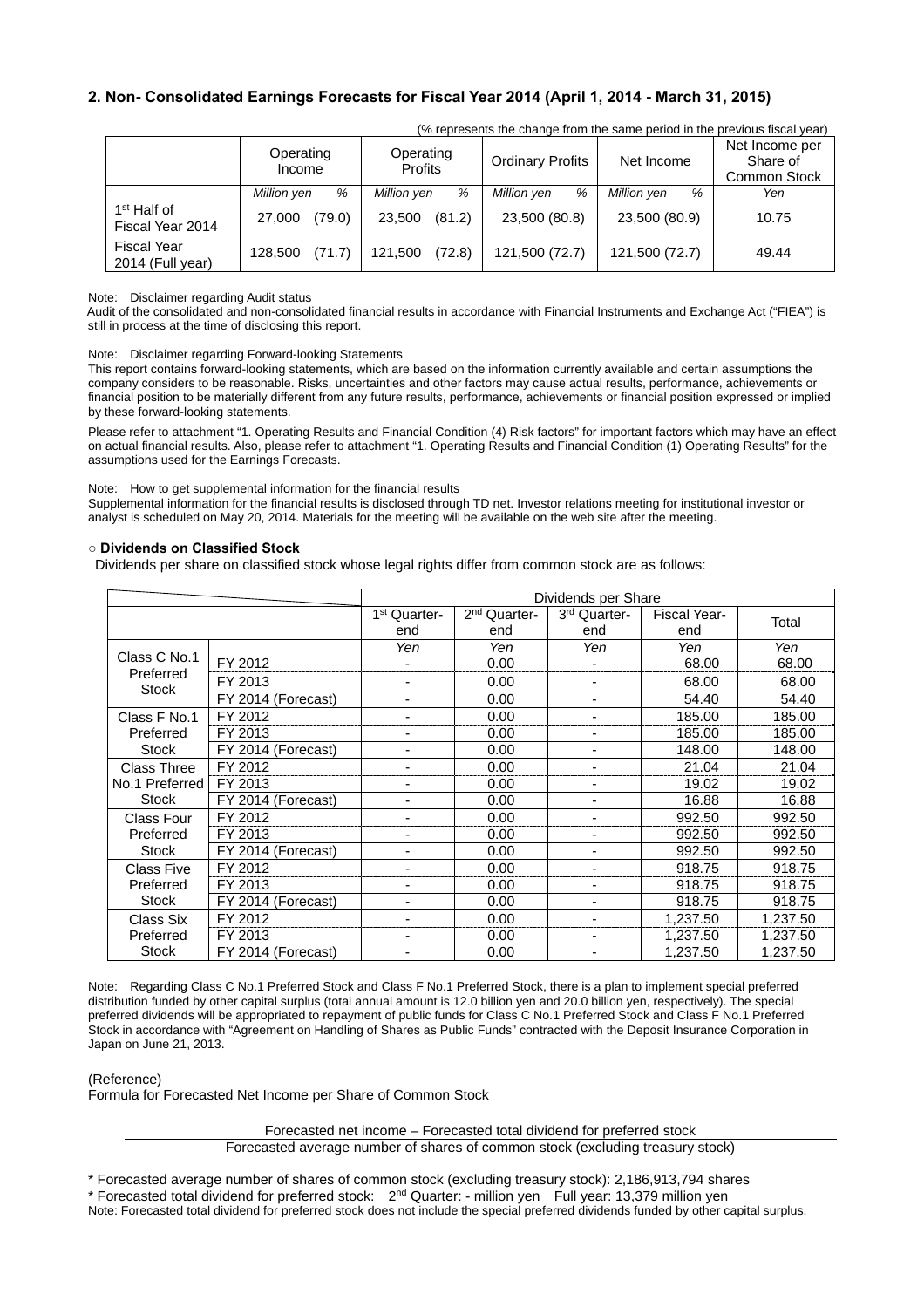## **Contents of Attachment**

|             | (1) |                                                                                           |  |
|-------------|-----|-------------------------------------------------------------------------------------------|--|
|             | (2) |                                                                                           |  |
|             | (3) | Basic Policy on Profit Distribution and Dividends for Fiscal Year 2013and 2014 3          |  |
|             | (4) |                                                                                           |  |
| 2.          |     |                                                                                           |  |
| 3.          |     |                                                                                           |  |
|             | (1) |                                                                                           |  |
|             | (2) |                                                                                           |  |
|             | (3) |                                                                                           |  |
|             | (4) |                                                                                           |  |
| $4_{\cdot}$ |     |                                                                                           |  |
|             | (1) |                                                                                           |  |
|             | (2) | Consolidated Statement of Income and Consolidated Statement of Comprehensive Income 8     |  |
|             | (3) |                                                                                           |  |
|             | (4) |                                                                                           |  |
|             | (5) |                                                                                           |  |
|             | (6) | Significant Accounting Policies Applied in Preparing Consolidated Financial Statements 13 |  |
|             | (7) | Changes in Accounting Policies, Changes in Accounting Estimates and Restatement 16        |  |
|             | (8) |                                                                                           |  |
|             |     |                                                                                           |  |
|             |     |                                                                                           |  |
|             |     |                                                                                           |  |
| 5.          |     |                                                                                           |  |
|             | (1) |                                                                                           |  |
|             | (2) |                                                                                           |  |
|             | (3) |                                                                                           |  |
|             | (4) |                                                                                           |  |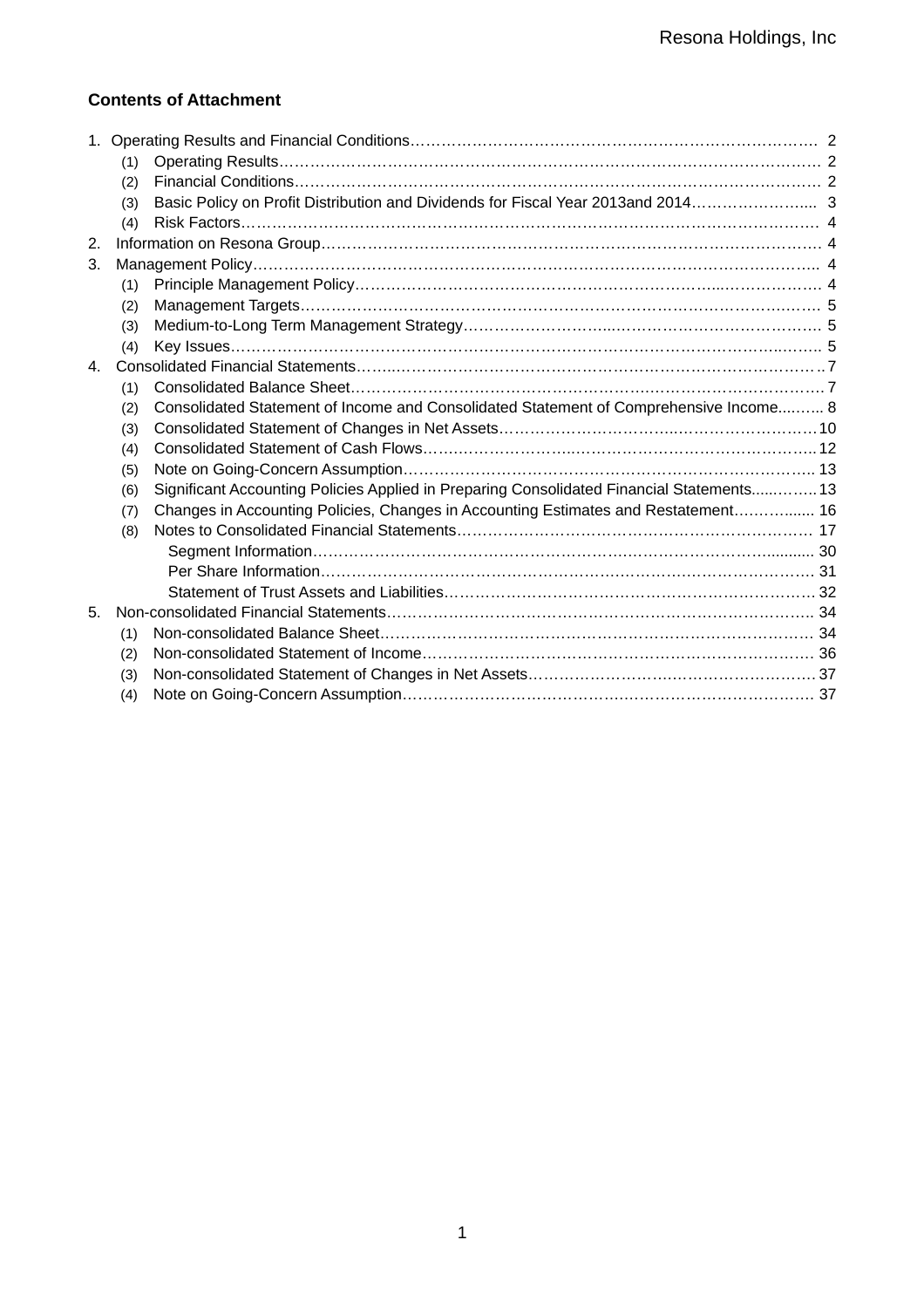## **1. Operating Results and Financial Conditions**

### **(1) Operating Results**

Ordinary profits and net income for the fiscal year 2013 were ¥312.1 billion and ¥220.6 billion, respectively.

Net income decreased from the previous fiscal year, however, except the effect that the Resona Group (hereinafter the "Group") had changed its classification relating to the deferred tax accounting in the previous fiscal year, net income increased ¥35.6 billion. Net income increased mainly because net gains or losses on stocks was improved by ¥30.1 billion, and total credit costs was continuously gain on reversal and increased by ¥13.4 billion, both from the previous fiscal year. Net interest income decreased due to decrease of interest rate difference between loans and deposits. However, consolidated gross operating profit decreased by ¥28.6 billion from the previous fiscal year to ¥608.5 billion as a result that the Group's efforts to complement the decrease by increasing loans and bills discounted and fees and commissions mainly relating to financial instruments sales.

Total actual net operating profit of three group banks (Resona Bank, Ltd., Saitama Resona Bank, Ltd. and The Kinki Osaka Bank, Ltd.) decreased by ¥23.3 billion from the previous fiscal year to ¥222.6 billion mainly due to decrease in net gains on bond. However net gains or losses on stocks was improved by ¥30.1 billion to ¥23.3 billion of profit and total credit costs was improved by ¥5.6 billion to ¥27.1 billion of gain on reversal. As a result, total income before income taxes and minority interests of the three group banks increased by ¥20.2 billion from the previous fiscal year to ¥274.0 billion.

As for operating results of Resona Holdings, Inc. (hereinafter the "Company") on a non-consolidated basis, operating income increased by ¥208.9 billion from the previous fiscal year to ¥453.4 billion mainly due to increase in dividends from the three group banks, and ordinary profits and net income increased by ¥206.8 billion and ¥207.6 billion from the previous fiscal year to ¥444.6 billion and ¥445.4 billion, respectively.

#### (Earnings Forecasts)

As for earnings forecasts on a consolidated basis for the fiscal year 2014, ordinary profits and net income are expected to amount to ¥231.5 billion and ¥150.0 billion, respectively, which are mostly comprised of the three group banks' earnings. For the three group banks, total actual net operating profit and total net income are expected to amount to ¥222.0 billion and ¥135.0 billion, respectively.

For the Company on a non-consolidated basis, operating income, ordinary profits and net income are expected to amount to ¥128.5 billion, ¥121.5 billion and ¥121.5 billion, respectively.

#### **(2) Financial Conditions**

Total assets on a consolidated basis increased by ¥1,608.8 billion from the previous fiscal year-end to ¥44,719.4 billion. With regards to major items of assets, securities decreased by ¥1,483.1 billion to ¥8,698.4 billion, but loans and bills discounted increased by ¥211.5 billion to ¥26,701.6 billion. With regards to liabilities, deposits increased by ¥361.0 billion from the previous fiscal year-end to ¥35,745.9 billion. Net assets decreased by ¥232.8 billion from the previous fiscal year-end to ¥1,956.4 billion mainly due to repayment of public funds. Total trust assets increased by ¥538.4 billion from the previous fiscal year-end to ¥23,915.8 billion.

With regards to cash flows on a consolidated basis, cash flows from operating activities was provided by ¥2,243.2 billion mainly due to increase in deposits and borrowed money. Cash flows from investing activities was provided in ¥1,315.1 billion mainly due to proceeds from sales of securities. And cash flows from financing activities was used by ¥480.5 billion mainly due to acquisition of own shares. As a result, cash and cash equivalents increased by ¥3,077.9 billion from the beginning of the fiscal year 2013 to ¥6,314.7 billion.

#### (Reference Information)

#### (Public Funds Full Repayment Plan)

On May 10, 2013, as a final stage toward full repayment of the public funds, the Company formulated the Public Funds Full Repayment Plan (hereinafter the "Plan") which aimed at fully repaying of the public funds and increasing the ordinary stockholders' value at the same time. A resolution to implement each action stated in the Plan was approved at the annual shareholders' meeting held on June 21, 2013 and it has been executed.

Progress of the implementation until the end of March 2014 is as follows.

- a. Actions for repayment of the public funds regarding the preferred stocks issued under the Deposit Insurance Act
- ・the Company completed the acquisition and cancellation of own shares on February 6, 2014 based on the resolution for acquisition of own shares (total amount of the acquisition price of the shares: ¥300.0 billion (ceiling)) resolved at the board of directors' meetings held on May 10, 2013. As a result, the Company has repaid ¥254.0 billion of the public funds as injected cost basis (acquisition price basis: ¥298.0 billion).
- ・Regarding the outstanding ¥196.0 billion of the public funds as injected cost basis, the Company intends to repay full amount prior to March 31, 2018 through accumulating retained earnings.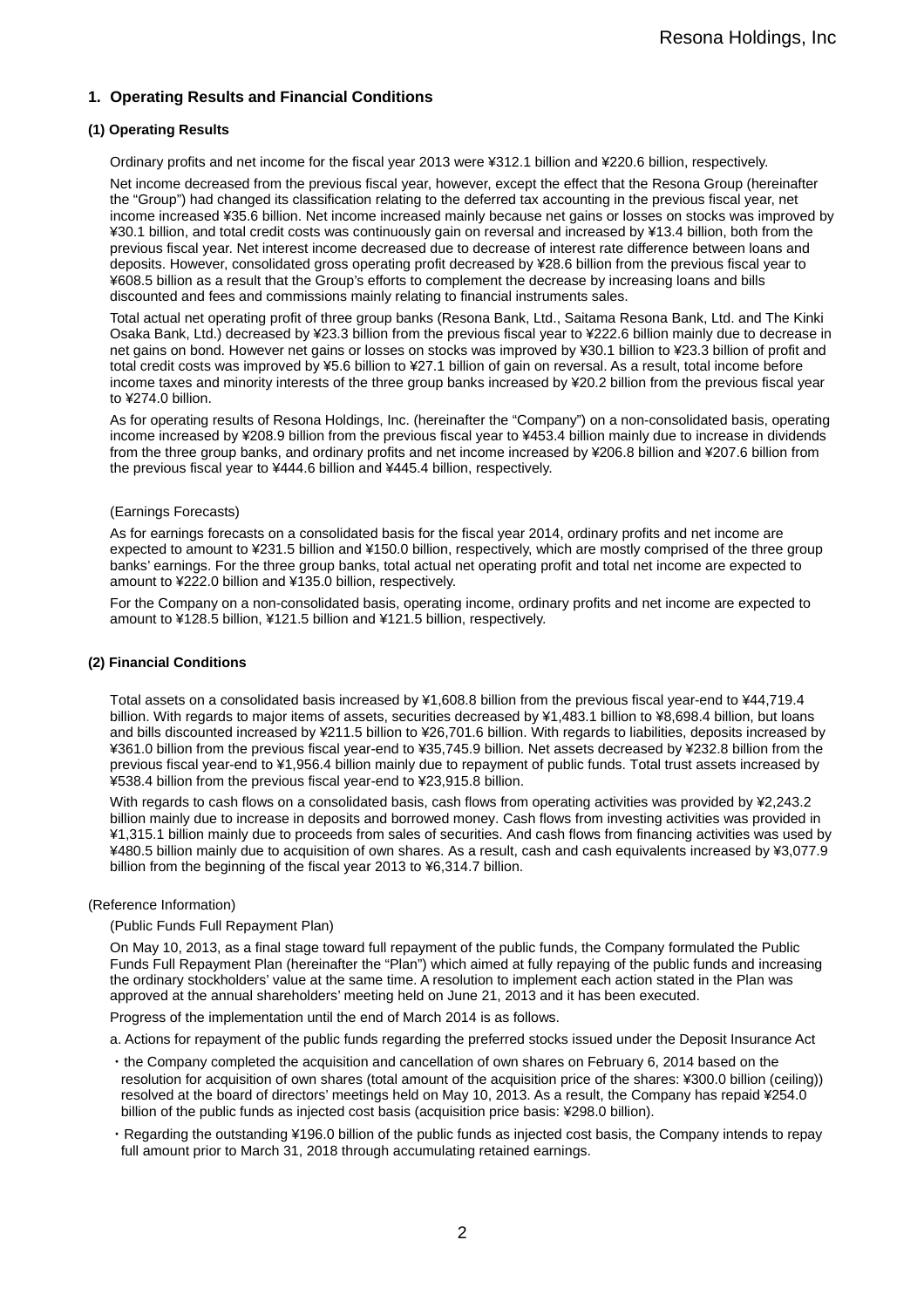- b. Actions for repayment of the public funds regarding the common stocks issued under the Deposit Insurance Act
- ・the Company completed the acquisition and cancellation of own shares on July 25, 2013 based on the resolution for acquisition of own shares (total amount of the acquisition price of the shares: ¥100.0 billion (ceiling)) resolved at the board of directors' meetings held on May 10, 2013. As a result, the Company has repaid ¥99.2 billion of the public funds as injected cost basis (acquisition price basis: ¥99.9 billion, number of shares acquired: 190,839,600).
- ・Deposit Insurance Corporation of Japan had sold the outstanding common stocks issued under the Deposit Insurance Act on February 6, 2014. Then, the Company completed repayment of remaining ¥162.4 billion of the public funds, as injected cost basis, regarding the common stocks issued under the Deposit Insurance Act. Total amount of the selling price of shares was ¥170.5 billion. Among this, ¥36.4 billion of common stocks (66,726,000 shares) were acquired by the Company as own shares on February 6, 2014 based on the resolution for acquisition of own shares (total amount of the acquisition price of the shares: ¥174.7 billion (ceiling)) resolved at the board of directors' meetings held on January 31, 2014.
- c. Actions for repayment of the public funds regarding the preferred stocks issued under the Act on Emergency Measures for Early Strengthening of Financial Functions

The Company changed terms and conditions of the preferred stocks issued under the Act on Emergency Measures for Early Strengthening of Financial Functions based on the partial amendments to the Company's articles of incorporation approved and adopted at the shareholders meeting held on June 21, 2013. The simultaneous acquisition date of the preferred stocks (date of simultaneous conversion into the common stocks) has been extended to the following date of the date of annual shareholders' meeting for the fiscal year 2017. Until the date, the Company will repay aggregate ¥32.0 billion of the public fund every year by installments by way of the special preferred dividends funded by other capital surplus.

d. Actions for increased dividends for common stocks

As a shareholder return, annual dividends per share of common stock have been increased by ¥3 or 25% from ¥12 to ¥15 (per share) started from this fiscal year-end dividends. The Company plans to continue stable dividends to stockholders in or after next fiscal year, too. Please refer to following "Basic Policy on Profit Distribution and Dividends for Fiscal Year 2013 and 2014" with regard to the details of dividends for this fiscal year.

As a result, the outstanding total amount of public funds is ¥356.0 billion (¥196.0 billion of the preferred stocks issued under the Deposit Insurance Act and ¥ 160.0 billion of the preferred stocks issued under the Act on Emergency Measures for Early Strengthening of Financial Functions) as of March 31, 2014.

Upon formulation of the Plan, the Company reduced the total number of authorized shares in class of common stock from 7.3 billion shares to 6.0 billion shares (came into effect on July 24, 2013). In addition, the Company has made ¥900.0 billion of other capital surplus as funds available for the repayment of the public fund (came into effect on June 24, 2013) by way of the capitalization of other retained earnings and reduction of capital stock and capital reserve.

(Note) As conditions precedent to the above actions from a to d, the Company will ensure sufficient equity capital required under domestic standards based on Basel 3 which applied since this fiscal year. In order to secure a sound capital surplus, the Group will engage in equity capital management by considering the international uniform standards, too.

#### **(3) Basic Policy on Profit Distribution and Dividends for Fiscal Year 2013 and 2014**

The Group intends to pay stable dividends to stockholders, maintaining its basic policy of refraining outflows of profits and prioritizing accumulation of retained earnings while continuing the management reforms to enhance its corporate value with a view to realizing the repayment of public funds at an early date.

As for dividends of this fiscal year, considering the steady progress of the Plan, year-end dividends on common stock increase by ¥3 and dividends per share of common stock is ¥15 (25% increase).

As for dividends on preferred stocks under the Act on Emergency Measures for Early Strengthening of Financial Functions, ¥32.0 billion of special preferred dividends funded by other capital surplus will be paid in addition to the usual preferred dividends.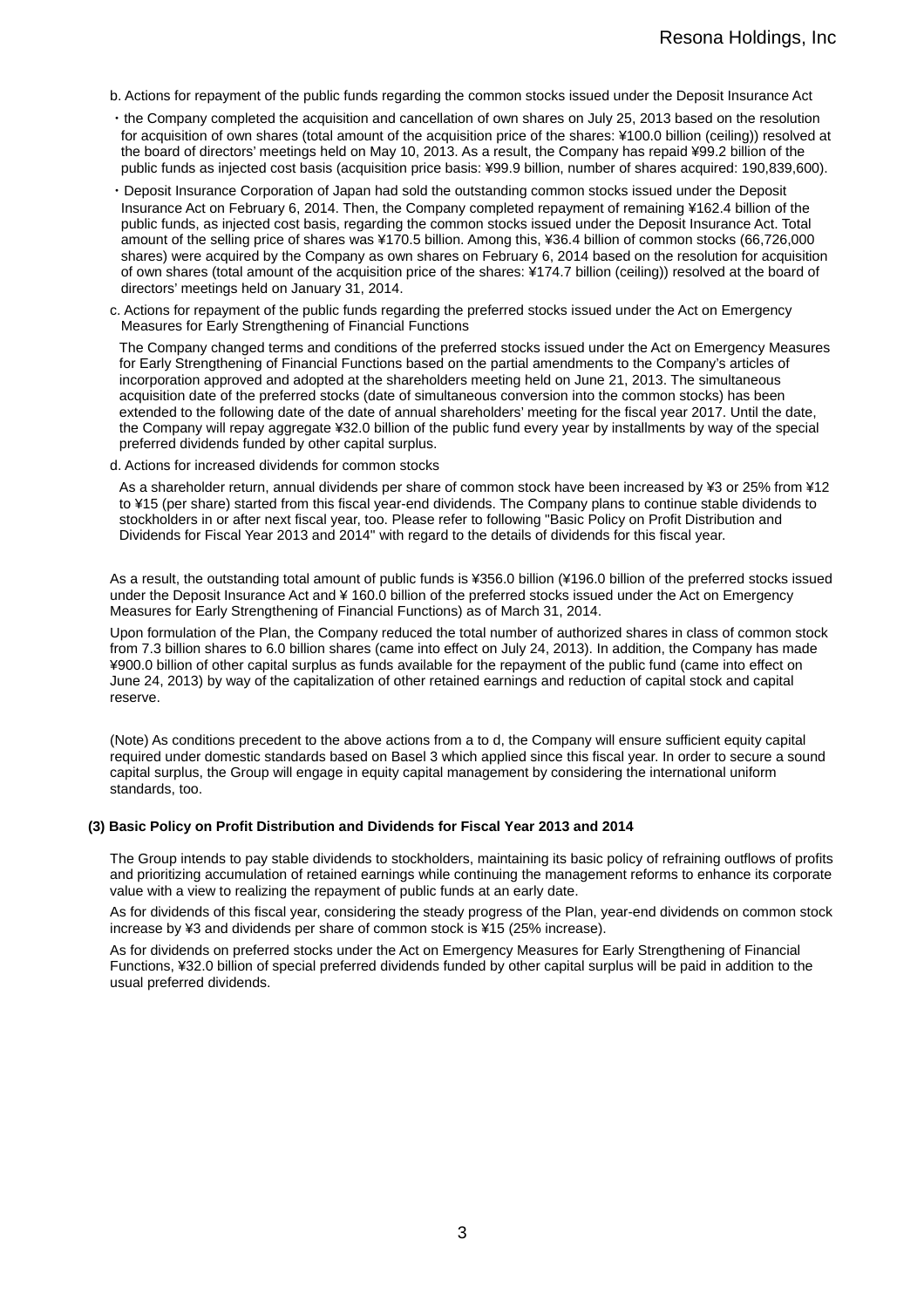### **(4) Risk Factors**

Operational and other risks faced by the Company and the Group that could materially affect the decisions of investors are set out as follows. The Company recognizes probability of these risks, takes necessary actions to prevent these risks from occurring, and responds appropriately when these risks do occur.

- Risk of an increase in credit cost
- Risk associated with market transactions
- Risks associated with fluctuations in foreign currency exchange rates
- Risk associated with holding securities
- Risk associated with funding and liquidity
- Risk associated with market turbulence
- Risk associated with business strategy
- Risk of worsening net assets attributable to stockholders to total assets ratio
- Matters related to public funds
- Risks associated with credit ratings
- Risks associated with deferred tax assets
- Risks associated with projected benefit obligation
- Risk associated with trust asset management
- Risk associated with processing errors or fraud by directors and employees
- Risk associated with systems failure
- Risk associated with leakage of information
- Risk associated with outsourcing
- Risk associated with financial crimes
- Risk associated with natural disasters
- Risk associated with violation of laws
- Risk associated with significant lawsuits
- Risk associated with failure of keeping human resources
- Risk associated with rumors and unfounded information
- Risk associated with holding company system
- Risk associated with changes in regulations
- Risk associated with effectiveness of risk management policies and procedures
- Assessment concerning internal control over financial reporting

The risk factors were disclosed in the latest Annual Securities Report. Details of the above risk factors will be disclosed in 13th Annual Securities Report for the fiscal year 2013.

### **2. Information on Resona Group**

Overview of the Group is omitted because there have been no significant change from "the Group organization chart" and "Information of the affiliates" included in the latest Annual Securities Report submitted on June 28th 2013.

## **3. Management Policy**

### **(1) Principle Management Policy**

The Group, based on the CORPORATE MISSION stated below, will make the utmost efforts to become a financial group which is trusted by regional societies and appreciated by stockholders and the market. The Group will continue to implement reforms for further progression and work to maximize its corporate value.

### [CORPORATE MISSION]

The Resona Group aims at becoming a true "financial services group full of creativity." Towards this goal, the Resona Group will:

- Live up to customers' expectations,<br>• Renovate its organization
- Renovate its organization,
- Implement transparent management, and<br>• Develop further with regional societies
- Develop further with regional societies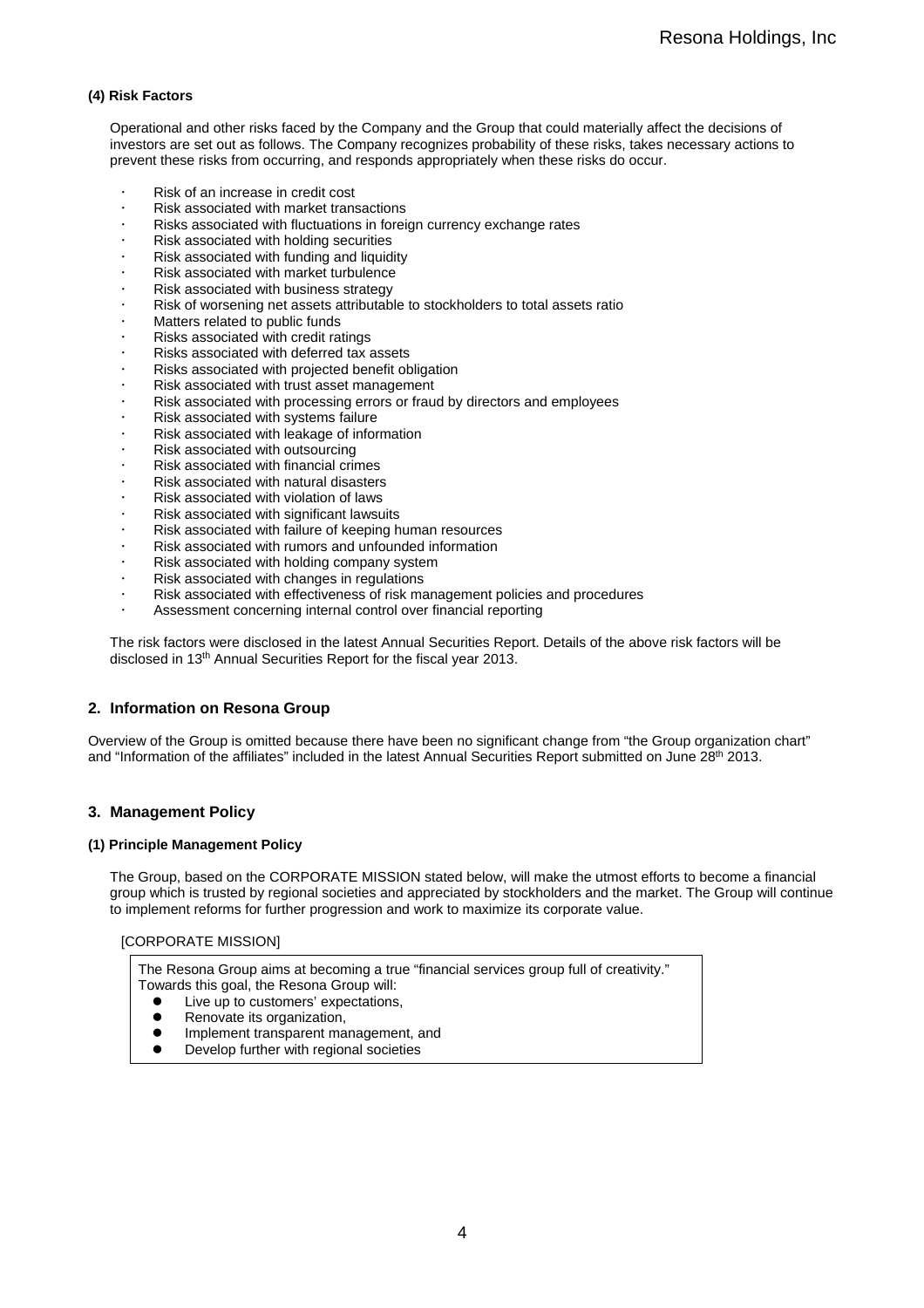#### **(2) Management Targets**

Quantitative targets in aggregate for the three group banks for the fiscal year 2015 are as follows:

|                             | Quantitative targets |
|-----------------------------|----------------------|
| Actual net operating profit | 253.0 billion yen    |
| Income before income taxes  | 215.0 billion yen    |
| Net income                  | 140.0 billion yen    |
| <b>OHR</b>                  | 56.97%               |
| <b>ROE</b>                  | 15.79%               |

**Notes** 

1. OHR = (Expenses) / (Operating income before disposal of problem loans in the trust account) 2. ROE

= (Net operating profit before general reserve for possible loan losses and disposal of problem loans in the trust account) (Net assets - Stock option) <Average balance>

3. Above quantitative targets are stated in "Business Revitalization Plan" announced in November 2012.

#### **(3) Medium-to Long-Term Management Strategy**

Based on the basic principle, "the customer's happiness is our happiness," the Group sets the medium- to long-term three management policies, "Succession and further deepening of "Resonaism"", "Business model as New Financial Services Business" and "Further deepening of group consolidated management", and makes an effort to be mostly trusted by its customers and the local community.

In particular, the Group maintains "ACL of Management Reforms" which consisted of A: Exerting the comprehensive capabilities of "All Resona" banking group, C: Fully promoting "Cross-selling activities," and L: Promoting "Low-cost operations," while developing two basic strategies ("Business-domain selection and focus" and "Pursuit of a distinctive Resona style") as well as four priority measures ("Creating and deepening new business opportunities with an eye towards future change," "Strategic enhancement of customer contacts," "Further acceleration of low-cost operations," and "Continuing a robust financial base to support sustainable growth"). With these efforts, we will strive to "Maximizing the Group's corporate value" through "Creating value jointly with customers" and "Improving quality of service."

- "ACL" of Management Reform –
- A:Exerting the comprehensive capabilities of "All Resona" banking group

In order to provide customers with truly useful "values," the Group will exert the comprehensive capabilities of the Group by organically combining all solution functions, products, services, human resources and so forth held by the Group.

C: Fully promoting "Cross-selling activities"

The Group will meet the customers' diverse needs through provision of Resona's solution functions, products, services and so forth while studying business activities and life scenes of customers with medium- to long-term relationships and trust, starting with customers' apparent and potential needs.

L:Promoting "Low-cost operations"

While placing emphasis on the customers' point of view and the improvement of convenience and safety for the customers, the Group will pursue further enhancement of competitiveness by continuing to seek more efficient and effective ways of operations.

#### **(4) Key Issues**

The Group recognizes the following items are key issues to be addressed to aim for a "Maximizing the Group's corporate value".

① Basic Strategy

The Group regards the various changes emerging from the domestic retail banking field as business opportunities and will continue to endeavor its two basic strategies ("Business-domain selection and focus" and "Pursuit of a distinctive Resona style").

1. Business-domain selection and focus

In order to improve profitability by allocating management resources efficiently and effectively, and to accomplish the "Maximizing the Group's corporate value," we will strive to establish competitive advantages through "Business-domain selection and focus" around the two axis of community and customer.

a. Focus on two large urban areas in the community axis

The two large urban areas (the Osaka-centered "Kansai area" and the "Tokyo metropolitan area" centered on Tokyo and Saitama) are the markets in which further growth is expected in the future. The Group intends to boost its presence by combining its abundant customer base, its densely placed and familiar branch office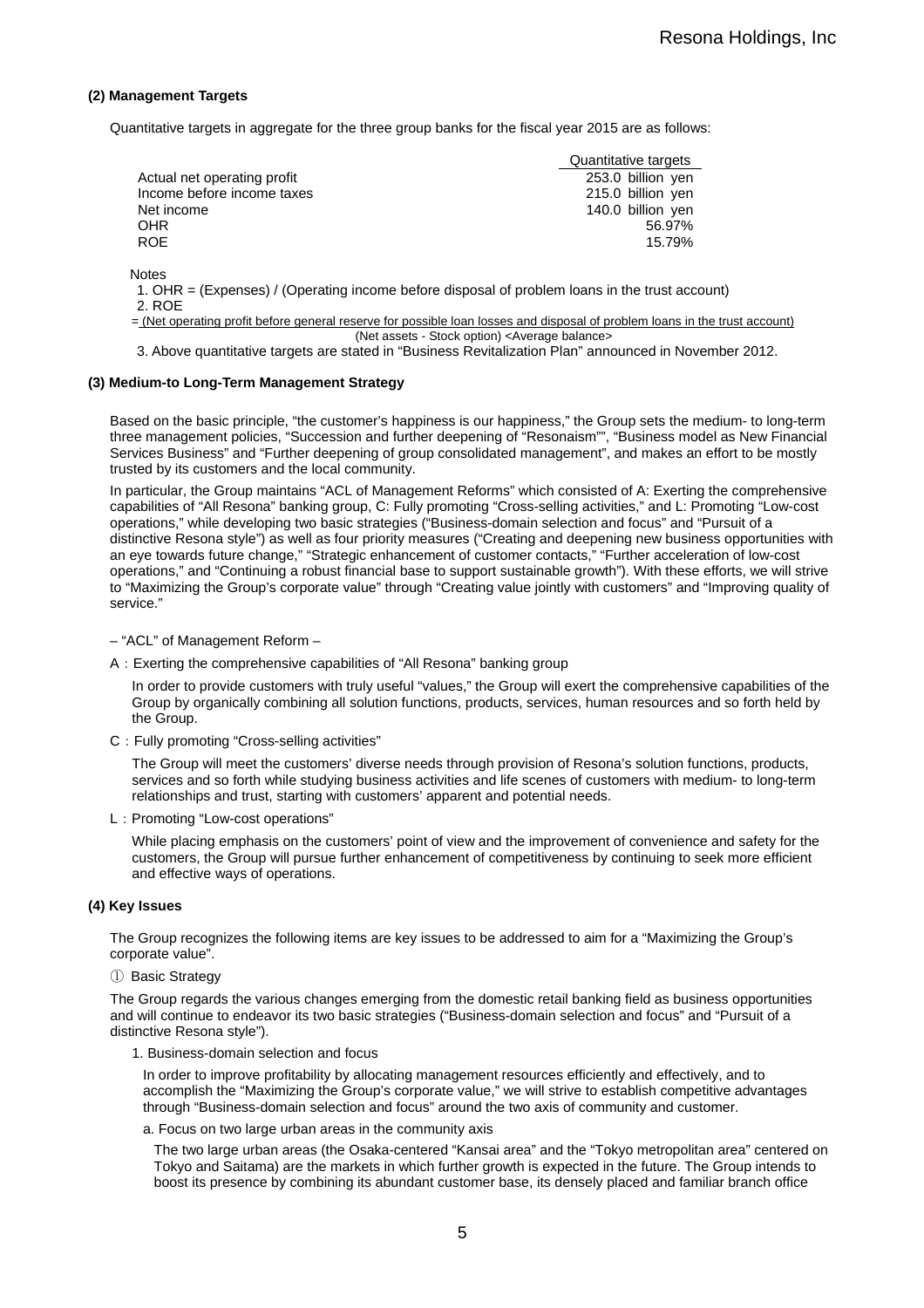network, and close relationships, with its sophisticated solution capabilities.

b. Focus on retail banking in the customer axis

In continuing business deployment focusing on the customers of retail banking, we will provide "Life designing support business" to individual customers and "Business offering solutions to management challenges" to corporate customers. Furthermore, in order to meet the diverse needs of company owners and wealthy individual customers, we will provide sophisticated solution capabilities combining trust and real estate functions to the banking function as a commercial bank in the medium- to long-term perspectives.

2. Pursuit of a distinctive Resona style

"Resona style" is a basis to support reforms and improvement of competitiveness so that the Group can achieve evolution to a financial service company free from the traditional common practices and customs of the banking industry. The Group will strive to become a "True retail bank" while working consistently on its themes of "Creating a new corporate culture," "Focusing on individuals" and "Endeavoring to become Japan's most trusted company" toward the establishment of Resona style and evolution.

#### ② Priority Measures

In pursuit of realization of sustainable growth under an uncertain business environment, we, as a Group, will undertake all-out efforts to implement the four priority measures.

1. Creating and excavating new business opportunities with an eye towards future "Change"

To secure its competitive advantages in the domestic retail banking field and achieve future growth under the uncertain circumstances over sales, the Group will endeavor to aggressively develop new business opportunities caused by various "Change", and will expand and deepen its sales activities by using both the close relationships with customers and sophisticated solutions as the key drivers and deepening customer needs more sensitively.

2. Strategic enhancement of customer contacts

The Group, which core business is community-based indirect finance, recognizes that establishment of competitive advantage over customer contacts is an important factor for future continuous growth. Amid the changes observed in customers' financial behaviors and transaction styles due to various changes in the business environment, the Group has now returned to the starting point to review and strategically enhance the customer contact points from various point of view including "area," "marketing," "human resources," "channels," and so on.

Through these efforts in operational reforms, the Group aims to become a financial service company most trusted by customers in the four leading fields ("Solution-related business," "Lending business," "Succession and inheritance planning business," and "CAM (Customer Asset Management) business" where the Group strategically concentrates the management resources.

Moreover, as the Group's operational structure is based on "Regional management," each region pursues the optimum combination of those four leading fields in response to respective regional characteristics and customer needs (a retail best mix according to the regional characteristics and changes in the market),

3. Further acceleration of low-cost operations

The Group aims further accelerating quality of services and low-cost operations by extending its know-how on operational reforms accumulated in the field of deposits to the loan and housing loan businesses. Also, from the perspectives of selection and focus of management resources, the Group, as a financial service company, will enhance its comprehensive capabilities through effective alliances and other ways in response to customers' diverse and sophisticated needs.

#### 4. Continuing a robust financial base to support sustainable growth

The Group recognizes that establishment of a robust financial base is indispensable to achieve a sustainable growth. Based on this understanding, the Group will continue to maintain and reinforce its financial base that generates stable profits from sound assets through small lots of loans, stable deposit funding and market operations controlling risks.

Furthermore, the Group will accumulate stable surpluses by earning profits steadily to secure both improvement of the financial basis for future growth and early repayment of public funds.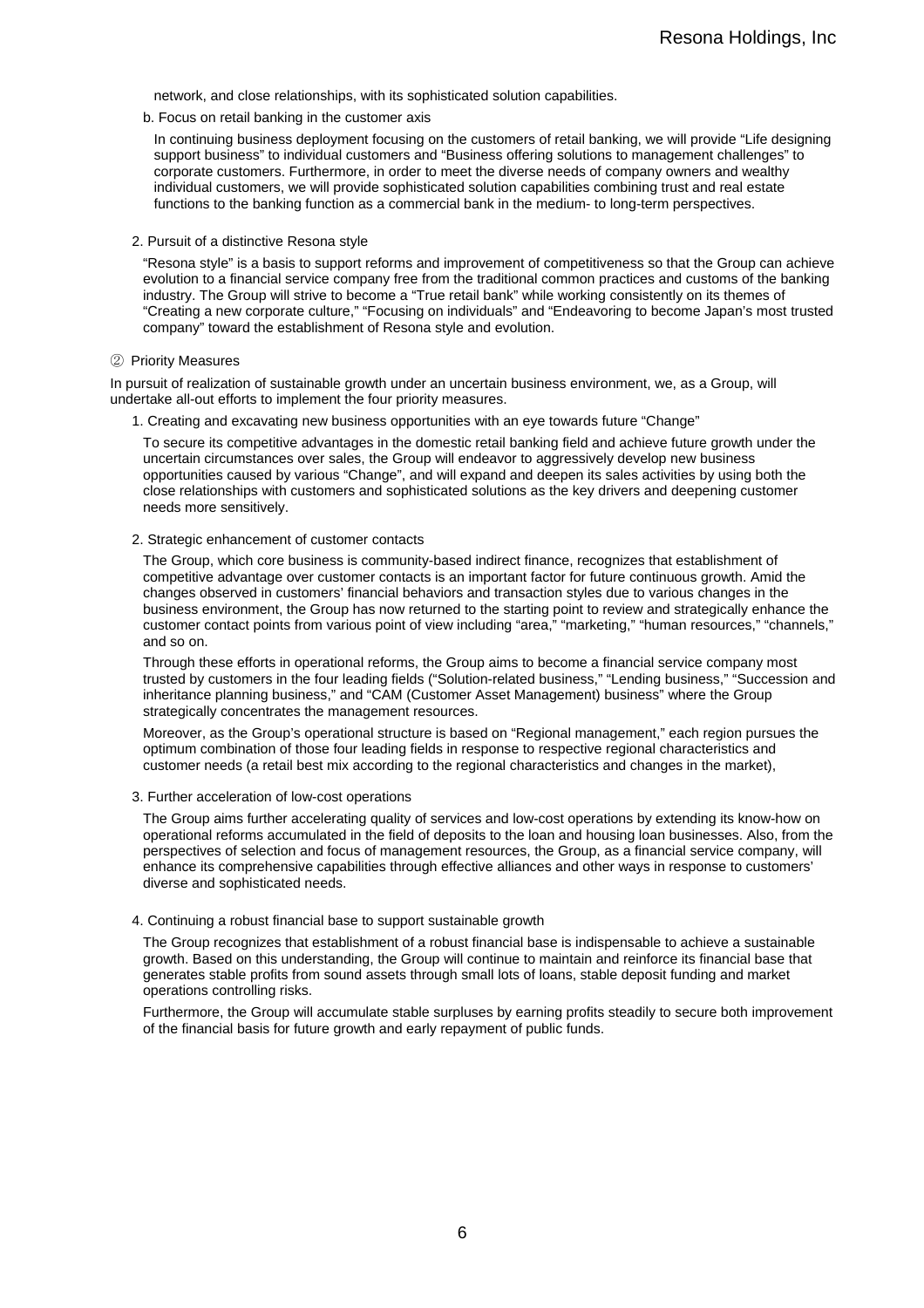## **4. Consolidated Financial Statements**

## **(1) Consolidated Balance Sheet**

|                                                          |                 | (Millions of yen) |
|----------------------------------------------------------|-----------------|-------------------|
|                                                          | March 31, 2013  | March 31, 2014    |
| <b>Assets</b>                                            |                 |                   |
| Cash and due from banks                                  | ¥<br>3,386,146  | ¥<br>6,471,899    |
| Call loans and bills bought                              | 183,822         | 154,318           |
| Monetary claims bought                                   | 376,537         | 332,671           |
| <b>Trading assets</b>                                    | 787,139         | 616,571           |
| Money held in trust                                      | 200             | 193               |
| <b>Securities</b>                                        | 10,181,599      | 8,698,464         |
| Loans and bills discounted                               | 26,490,121      | 26,701,668        |
| Foreign exchange assets                                  | 67,782          | 72,757            |
| Other assets                                             | 876,023         | 934,781           |
| Tangible fixed assets                                    | 307,328         | 307,887           |
| <b>Buildings</b>                                         | 103,360         | 102,298           |
| Land                                                     | 189,692         | 189,862           |
| Leased assets                                            | 2,985           | 5,709             |
| Construction in progress                                 | 1,132           | 523               |
| Other tangible fixed assets                              | 10,157          | 9,493             |
| Intangible fixed assets                                  | 43,498          | 40,475            |
| Software                                                 | 8,863           | 7,571             |
| Leased assets                                            | 29,342          | 27,759            |
| Other intangible fixed assets                            | 5,291           | 5,144             |
| Net defined benefit asset                                |                 | 24,548            |
| Deferred tax assets                                      | 176,269         | 128,970           |
| Customers' liabilities for acceptances and guarantees    | 539,855         | 490,552           |
| Reserve for possible loan losses                         | (305, 532)      | (256, 192)        |
| Reserve for possible losses on investments               | (161)           | (133)             |
| <b>Total Assets</b><br><b>Liabilities and Net Assets</b> | 43,110,629      | 44,719,434        |
| <b>Liabilities</b>                                       |                 |                   |
| Deposits                                                 | 35,384,871      | 35,745,906        |
| Negotiable certificates of deposit                       | 1,301,400       | 1,949,860         |
| Call money and bills sold                                | 250,602         | 854,793           |
| Payables under repurchase agreements                     | 38,992          | 38,994            |
| Payables under securities lending transactions           |                 | 49,891            |
| <b>Trading liabilities</b>                               | 346,073         | 305,542           |
| Borrowed money                                           | 671,869         | 1,081,701         |
| Foreign exchange liabilities                             | 1,463           | 1,173             |
| <b>Bonds</b>                                             | 716,429         | 696,418           |
| Due to trust account                                     | 448,793         | 533,844           |
| <b>Other liabilities</b>                                 | 1,126,413       | 902,887           |
| Reserve for employees' bonuses                           | 18,182          | 18,070            |
| Reserve for employees' retirement benefits               | 12,940          |                   |
| Net defined benefit liability                            |                 | 26,978            |
| Other reserves                                           | 39,504          | 42,418            |
| Deferred tax liabilities                                 | 240             | 290               |
| Deferred tax liabilities for land revaluation            | 23,690          | 23,696            |
| Acceptances and guarantees                               | 539,855         | 490,552           |
| <b>Total Liabilities</b>                                 | 40,921,325      | 42,763,022        |
| <b>Net Assets</b>                                        |                 |                   |
| Capital stock                                            | 340,472         | 50,472            |
| Capital surplus                                          | 237,082         | 409,293           |
| Retained earnings                                        | 1,315,470       | 1,169,785         |
| <b>Treasury stock</b>                                    | (89, 596)       | (85, 855)         |
| Total stockholders' equity                               | 1,803,428       | 1,543,696         |
| Net unrealized gains on available-for-sale securities    | 186,573         | 244,166           |
| Net deferred gains on hedges                             | 36,319          | 28,110            |
| Revaluation reserve for land                             | 41,260          | 41,254            |
| Foreign currency translation adjustments                 | (4,350)         | (4,081)           |
| Remeasurements of defined benefit plans                  |                 | (35, 965)         |
| Total accumulated other comprehensive income             | 259,803         | 273,484           |
| Minority interests in consolidated subsidiaries          | 126,072         | 139,231           |
| <b>Total Net Assets</b>                                  | 2,189,304       | 1,956,412         |
| <b>Total Liabilities and Net Assets</b>                  | ¥<br>43,110,629 | ¥<br>44,719,434   |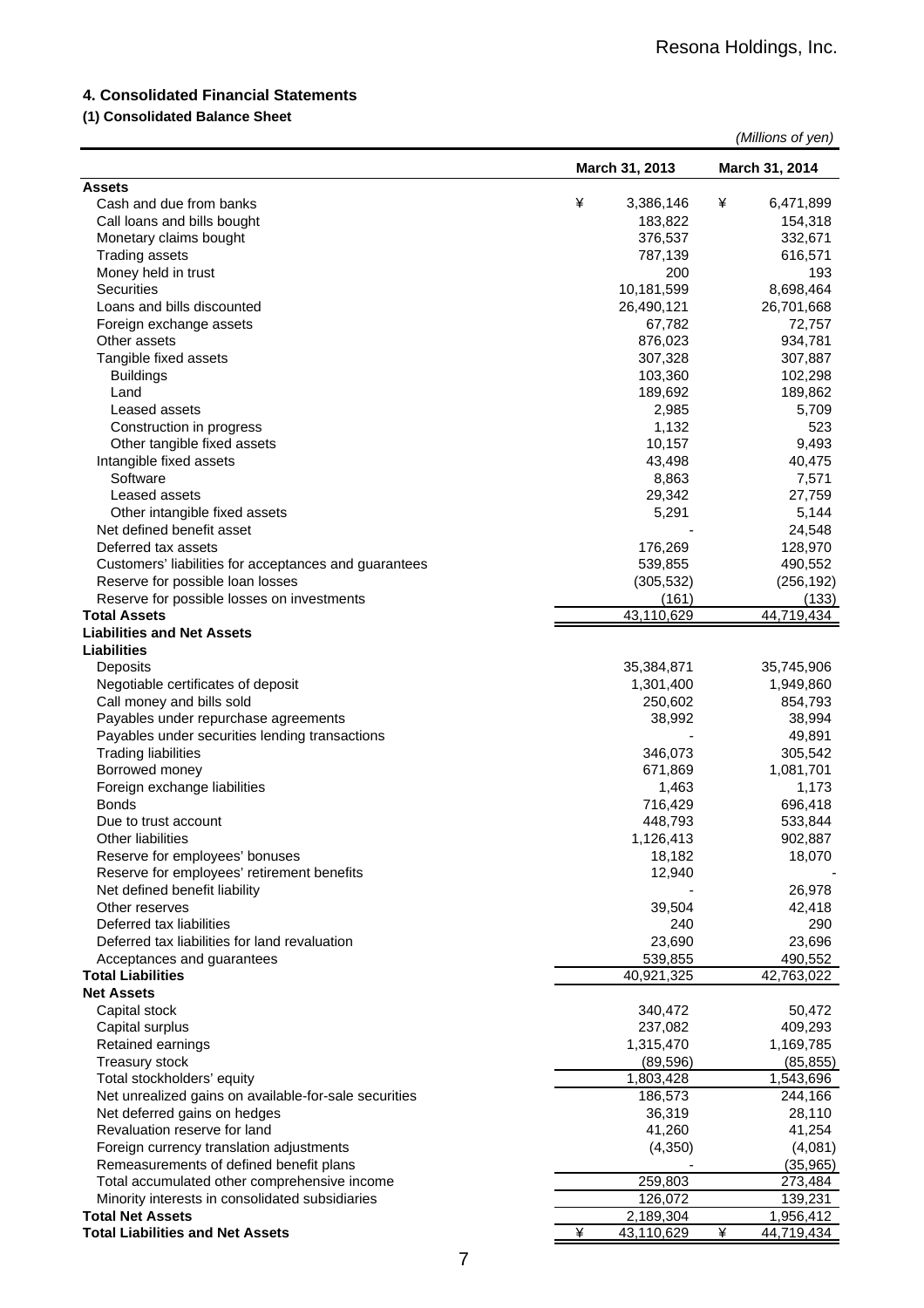## **(2) Consolidated Statement of Income and Consolidated Statement of Comprehensive Income**

## **[Consolidated Statement of Income]**

|                                                                         |                |   | (Millions of yen) |
|-------------------------------------------------------------------------|----------------|---|-------------------|
|                                                                         | For the fiscal |   | For the fiscal    |
|                                                                         | year ended     |   | year ended        |
|                                                                         | March 31, 2013 |   | March 31, 2014    |
| <b>Ordinary income</b>                                                  | ¥<br>832,183   | ¥ | 826,935           |
| Interest income                                                         | 491,990        |   | 472,832           |
| Interest on loans and bills discounted                                  | 417,779        |   | 392,555           |
| Interest and dividends on securities                                    | 55,805         |   | 54,691            |
| Interest on call loans and bills bought                                 | 568            |   | 770               |
| Interest on receivables under securities borrowing transactions         | 27             |   | 62                |
| Interest on due from banks                                              | 1,855          |   | 4,317             |
| Other interest income                                                   | 15,952         |   | 20,434            |
| Trust fees                                                              | 21,639         |   | 23,748            |
| Fees and commissions                                                    | 181,932        |   | 189,209           |
| Trading income                                                          | 3,542          |   | 1,338             |
| Other operating income                                                  | 53,466         |   | 34,085            |
| Other ordinary income                                                   | 79,611         |   | 105,721           |
| Reversal of reserve for possible loan losses                            | 39,214         |   | 29,198            |
| Recoveries of written-off loans                                         | 12,508         |   | 20,566            |
| Other                                                                   | 27,888         |   | 55,957            |
| <b>Ordinary expenses</b>                                                | 547,049        |   | 514,766           |
| Interest expenses                                                       | 48,920         |   | 42,820            |
| Interest on deposits                                                    | 23,866         |   | 18,152            |
| Interest on negotiable certificates of deposit                          | 1,572          |   | 1,317             |
| Interest on call money and bills sold                                   | 629            |   | 689               |
| Interest on payables under repurchase agreement                         | 38             |   | 47                |
| Interest on payables under securities lending transactions              | 190            |   | 546               |
| Interest on borrowed money                                              | 2,725          |   | 2,422             |
| Interest on bonds                                                       | 18,227         |   | 17,926            |
| Other interest expenses                                                 | 1,670          |   | 1,717             |
| Fees and commissions                                                    | 52,944         |   | 54,165            |
| Trading expenses                                                        | 1,357          |   | 2,254             |
| Other operating expenses                                                | 12,185         |   | 13,450            |
| General and administrative expenses                                     | 361,645        |   | 348,498           |
|                                                                         | 69,995         |   | 53,576            |
| Other ordinary expenses<br>Other                                        | 69,995         |   | 53,576            |
| <b>Ordinary profits</b>                                                 | 285,133        |   | 312,169           |
| <b>Extraordinary gains</b>                                              | 1,132          |   | 2,958             |
| Gains on disposal of fixed assets                                       | 1,132          |   | 2,958             |
| <b>Extraordinary losses</b>                                             | 1,917          |   | 3,042             |
|                                                                         |                |   |                   |
| Losses on disposal of fixed assets<br>Impairment losses on fixed assets | 1,237<br>679   |   | 1,379             |
| Net income before income taxes and minority interests                   | 284,348        |   | 1,662             |
|                                                                         |                |   | 312,085           |
| Income taxes – current                                                  | 47,627         |   | 32,855            |
| Income taxes - deferred                                                 | (43, 732)      |   | 51,736            |
| Total income taxes                                                      | 3,895          |   | 84,591            |
| Net income before minority interests                                    | 280,453        |   | 227,494           |
| Minority interests in net income<br>Net income                          | 5,312          |   | 6,851             |
|                                                                         | ¥<br>275,141   | ¥ | 220,642           |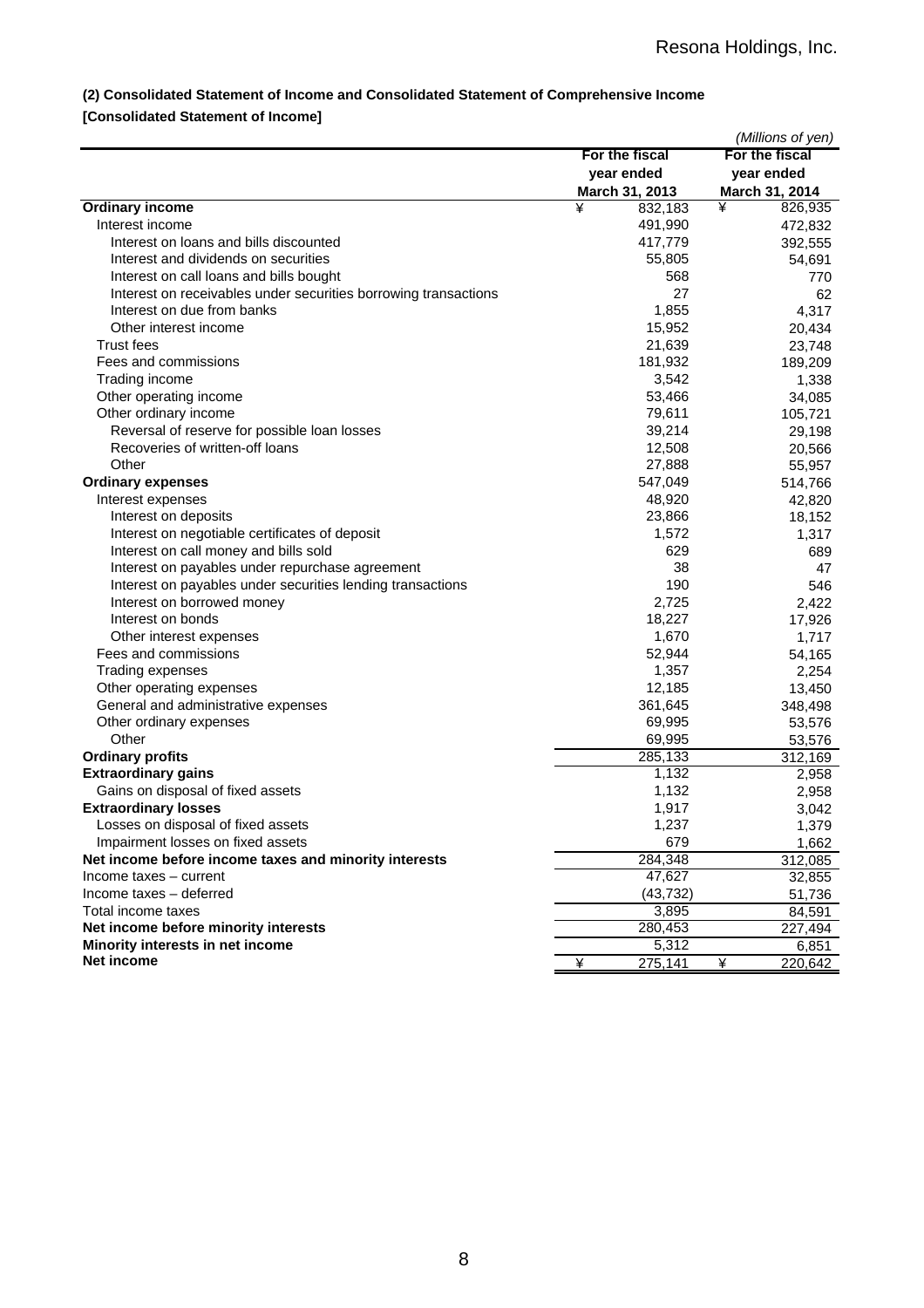## **[Consolidated Statement of Comprehensive Income]**

|                                                                       |   |                |   | (Millions of yen) |
|-----------------------------------------------------------------------|---|----------------|---|-------------------|
|                                                                       |   | For the fiscal |   | For the fiscal    |
|                                                                       |   | year ended     |   | year ended        |
|                                                                       |   | March 31, 2013 |   | March 31, 2014    |
| Net income before minority interests                                  | ¥ | 280,453        | ¥ | 227,494           |
| Other comprehensive income                                            |   | 118,149        |   | 59,180            |
| Net unrealized gains (losses) on available-for-sale securities        |   | 94.361         |   | 57,582            |
| Net deferred gains (losses) on hedges                                 |   | 9,194          |   | (8,208)           |
| Revaluation reserve for land                                          |   |                |   | (6)               |
| Foreign currency translation adjustments                              |   | 14,597         |   | 9,808             |
| Share of other comprehensive income of affiliates accounted for using |   |                |   |                   |
| the equity method                                                     |   | (3)            |   | 4                 |
| Total comprehensive income                                            |   | 398,602        |   | 286,674           |
|                                                                       |   |                |   |                   |
| Comprehensive income attributable to:                                 |   |                |   |                   |
| Owners of the parent                                                  |   | 378.945        |   | 270,289           |
| Minority interests                                                    | ¥ | 19.657         | ¥ | 16.385            |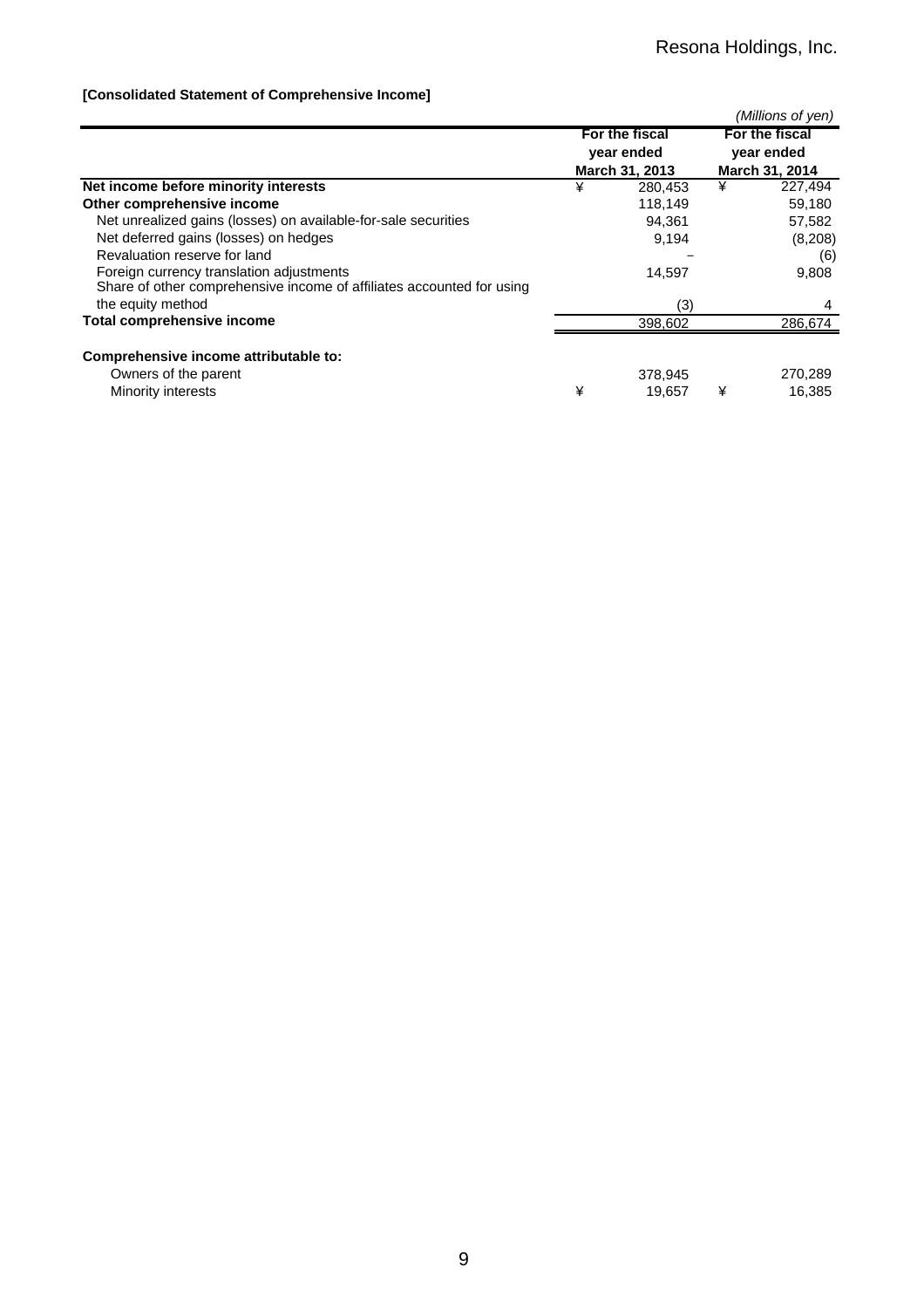## **(3) Consolidated Statement of Changes in Net Assets**

**For the fiscal year ended March 31, 2013**

| . U. 1.10 1190ai yuu unuu murul U., Lu IV                             |               |                      |                      |                       | (Millions of yen)                |  |  |
|-----------------------------------------------------------------------|---------------|----------------------|----------------------|-----------------------|----------------------------------|--|--|
|                                                                       |               | Stockholders' equity |                      |                       |                                  |  |  |
|                                                                       | Capital stock | Capital surplus      | Retained<br>earnings | <b>Treasury stock</b> | Total<br>stockholders'<br>equity |  |  |
| Balance at the beginning of the fiscal year                           | ¥340,472      | ¥237,082             | ¥1,086,691           | (486, 849)            | ¥1,577,397                       |  |  |
| Changes during the fiscal year                                        |               |                      |                      |                       |                                  |  |  |
| Dividends paid                                                        |               |                      | (46, 404)            |                       | (46, 404)                        |  |  |
| Net income                                                            |               |                      | 275,141              |                       | 275,141                          |  |  |
| Purchase of treasury stock                                            |               |                      |                      | (3, 449)              | (3, 449)                         |  |  |
| Disposal of treasury stock                                            |               | (0)                  |                      | 701                   | 701                              |  |  |
| Reversal of revaluation reserve for land                              |               |                      | 42                   |                       | 42                               |  |  |
| Transfer from retained earnings to capital<br>surplus                 |               | U                    | (0)                  |                       |                                  |  |  |
| Net changes except for stockholders'<br>equity during the fiscal year |               |                      |                      |                       |                                  |  |  |
| Total changes during the fiscal year                                  |               |                      | 228,778              | (2,747)               | 226,031                          |  |  |
| Balance at the end of the fiscal year                                 | ¥340,472      | ¥237,082             | ¥1,315,470           | (489, 596)            | ¥1,803,428                       |  |  |

|                                                                       |                                                                 | Accumulated other comprehensive income |                                    |                                                   |                                                           |                                                          |                     |
|-----------------------------------------------------------------------|-----------------------------------------------------------------|----------------------------------------|------------------------------------|---------------------------------------------------|-----------------------------------------------------------|----------------------------------------------------------|---------------------|
|                                                                       | Net unrealized<br>gains on<br>available-for-<br>sale securities | Net deferred<br>gains on<br>hedges     | Revaluation<br>reserve for<br>land | Foreign<br>currency<br>translation<br>adjustments | Total<br>accmulated<br>other<br>comprehen<br>-sive income | Minority<br>interests in<br>consolidated<br>subsidiaries | Total net<br>assets |
| Balance at the beginning of the fiscal year                           | ¥92,243                                                         | ¥27,124                                | ¥41,303                            | $(*4,629)$                                        | ¥156,042                                                  | ¥109,890                                                 | ¥1,843,329          |
| Changes during the fiscal year                                        |                                                                 |                                        |                                    |                                                   |                                                           |                                                          |                     |
| Dividends paid                                                        |                                                                 |                                        |                                    |                                                   |                                                           |                                                          | (46, 404)           |
| Net income                                                            |                                                                 |                                        |                                    |                                                   |                                                           |                                                          | 275,141             |
| Purchase of treasury stock                                            |                                                                 |                                        |                                    |                                                   |                                                           |                                                          | (3, 449)            |
| Disposal of treasury stock                                            |                                                                 |                                        |                                    |                                                   |                                                           |                                                          | 701                 |
| Reversal of revaluation reserve for land                              |                                                                 |                                        |                                    |                                                   |                                                           |                                                          | 42                  |
| Transfer from retained earnings to capital<br>surplus                 |                                                                 |                                        |                                    |                                                   |                                                           |                                                          |                     |
| Net changes except for stockholders'<br>equity during the fiscal year | 94,330                                                          | 9,194                                  | (42)                               | 279                                               | 103,761                                                   | 16,181                                                   | 119,943             |
| Total changes during the fiscal year                                  | 94,330                                                          | 9,194                                  | (42)                               | 279                                               | 103,761                                                   | 16,181                                                   | 345,974             |
| Balance at the end of the fiscal year                                 | ¥186,573                                                        | ¥36,319                                | ¥41,260                            | $(*4,350)$                                        | ¥259,803                                                  | ¥126,072                                                 | ¥2,189,304          |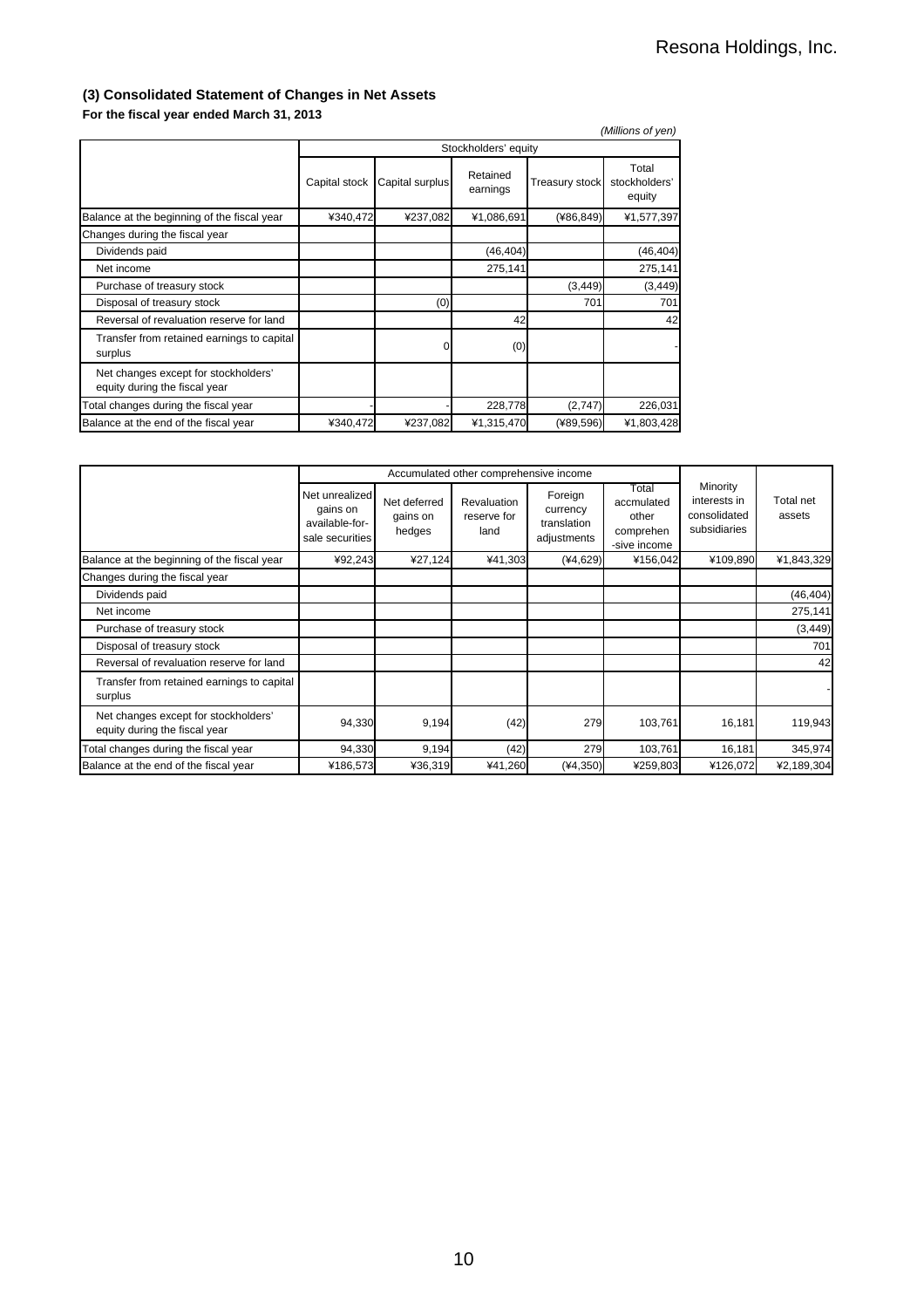### **For the fiscal year ended March 31, 2014**

|                                                                       |               |                      |                      |                   | (Millions of yen)                  |  |  |
|-----------------------------------------------------------------------|---------------|----------------------|----------------------|-------------------|------------------------------------|--|--|
|                                                                       |               | Stockholders' equity |                      |                   |                                    |  |  |
|                                                                       | Capital stock | Capital<br>surplus   | Retained<br>earnings | Treasury<br>stock | Total<br>stockhold<br>-ers' equity |  |  |
| Balance at the beginning of the fiscal year                           | ¥340,472      | ¥237,082             | ¥1,315,470           | (¥89,596)         | ¥1,803,428                         |  |  |
| Changes during the fiscal year                                        |               |                      |                      |                   |                                    |  |  |
| Dividends paid                                                        |               |                      | (46, 327)            |                   | (46, 327)                          |  |  |
| Net income                                                            |               |                      | 220,642              |                   | 220,642                            |  |  |
| Purchase of treasury stock                                            |               |                      |                      | (434, 532)        | (434, 532)                         |  |  |
| Disposal of treasury stock                                            |               | (0)                  |                      | 485               | 484                                |  |  |
| Cancellation of treasury stock                                        |               | (437, 788)           |                      | 437,788           |                                    |  |  |
| Reversal of revaluation reserve for land                              |               |                      |                      |                   |                                    |  |  |
| Transfer from retained earnings to capital<br>surplus                 | 320,000       |                      | △320,000             |                   |                                    |  |  |
| Transfer from capital stock to capital<br>surplus                     | (610,000)     | 610,000              |                      |                   |                                    |  |  |
| Net changes except for stockholders'<br>equity during the fiscal year |               |                      |                      |                   |                                    |  |  |
| Total changes during the fiscal year                                  | (290,000)     | 172,210              | (145, 684)           | 3,741             | (259, 732)                         |  |  |
| Balance at the end of the fiscal year                                 | ¥50,472       | ¥409,293             | ¥1,169,785           | (485, 855)        | ¥1,543,696                         |  |  |

|                                                                       |                                                                      | Accumulated other comprehensive income |                                    | Minority                                          |                                                    |                                                           |                                                   |                     |
|-----------------------------------------------------------------------|----------------------------------------------------------------------|----------------------------------------|------------------------------------|---------------------------------------------------|----------------------------------------------------|-----------------------------------------------------------|---------------------------------------------------|---------------------|
|                                                                       | Net unreali<br>-zed gains<br>on available-<br>for-sale<br>securities | Net deferred<br>gains on<br>hedges     | Revaluation<br>reserve for<br>land | Foreign<br>currency<br>translation<br>adjustments | Remeasure<br>-ments of<br>defined<br>benefit plans | Total<br>accmulated<br>other comp<br>-rehensive<br>income | interests in<br>consolida<br>-ted<br>subsidiaries | Total net<br>assets |
| Balance at the beginning of the fiscal year                           | ¥186,573                                                             | ¥36,319                                | ¥41,260                            | $(*4,350)$                                        |                                                    | ¥259,803                                                  | ¥126,072                                          | ¥2,189,304          |
| Changes during the fiscal year                                        |                                                                      |                                        |                                    |                                                   |                                                    |                                                           |                                                   |                     |
| Dividends paid                                                        |                                                                      |                                        |                                    |                                                   |                                                    |                                                           |                                                   | (46, 327)           |
| Net income                                                            |                                                                      |                                        |                                    |                                                   |                                                    |                                                           |                                                   | 220,642             |
| Purchase of treasury stock                                            |                                                                      |                                        |                                    |                                                   |                                                    |                                                           |                                                   | (434, 532)          |
| Disposal of treasury stock                                            |                                                                      |                                        |                                    |                                                   |                                                    |                                                           |                                                   | 484                 |
| Cancellation of treasury stock                                        |                                                                      |                                        |                                    |                                                   |                                                    |                                                           |                                                   |                     |
| Reversal of revaluation reserve for land                              |                                                                      |                                        |                                    |                                                   |                                                    |                                                           |                                                   |                     |
| Transfer from retained earnings to capital<br>surplus                 |                                                                      |                                        |                                    |                                                   |                                                    |                                                           |                                                   |                     |
| Transfer from capital stock to capital<br>surplus                     |                                                                      |                                        |                                    |                                                   |                                                    |                                                           |                                                   |                     |
| Net changes except for stockholders'<br>equity during the fiscal year | 57,592                                                               | (8, 208)                               | (6)                                | 268                                               | (35,965)                                           | 13,681                                                    | 13,159                                            | 26,840              |
| Total changes during the fiscal year                                  | 57,592                                                               | (8, 208)                               | (6)                                | 268                                               | (35, 965)                                          | 13,681                                                    | 13,159                                            | (232, 892)          |
| Balance at the end of the fiscal year                                 | ¥244,166                                                             | ¥28,110                                | ¥41,254                            | $(*4,081)$                                        | $(*35,965)$                                        | ¥273,484                                                  | ¥139,231                                          | ¥1,956,412          |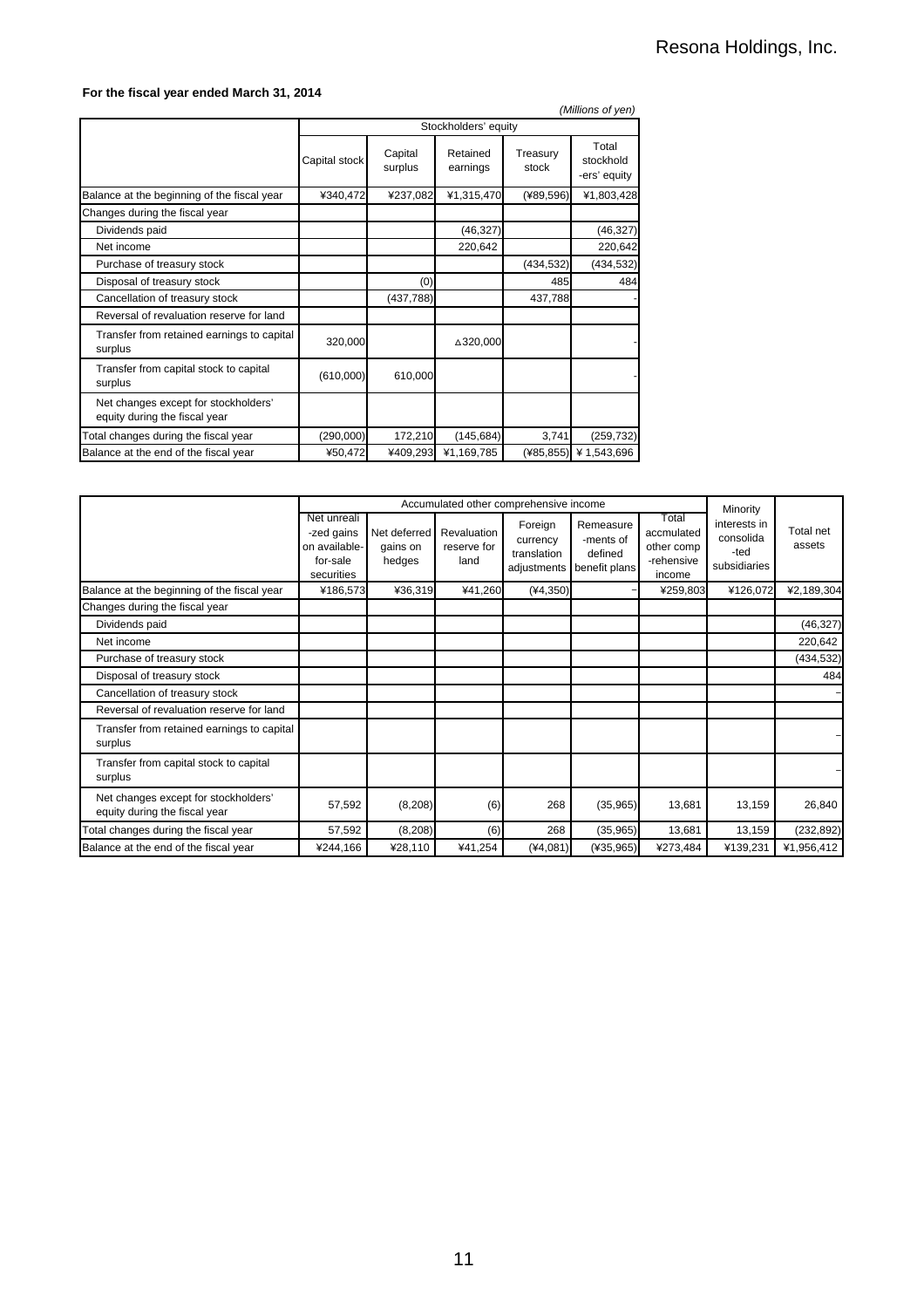## **(4) Consolidated Statement of Cash Flows**

|                                                                                                                       | For the fiscal<br>year ended |                      |   | (Millions of yen)<br>For the fiscal<br>year ended |
|-----------------------------------------------------------------------------------------------------------------------|------------------------------|----------------------|---|---------------------------------------------------|
|                                                                                                                       |                              | March 31, 2013       |   | March 31, 2014                                    |
| Cash flows from operating activities<br>Income before income taxes and minority interests                             | ¥                            | 284,348              | ¥ | 312,085                                           |
| Adjustment for:                                                                                                       |                              |                      |   |                                                   |
| Depreciation and amortization                                                                                         |                              | 28,402               |   | 26,935                                            |
| Impairment losses on fixed assets                                                                                     |                              | 679                  |   | 1,662                                             |
| Equity in earnings of investments in affiliates                                                                       |                              | (174)                |   | (143)                                             |
| Increase/(decrease) in reserve for possible loan losses                                                               |                              | (74, 330)            |   | (49, 340)                                         |
| Increase/(decrease) in reserve for possible losses on investments                                                     |                              | (177)                |   | (27)                                              |
| Increase/(decrease) in reserve for employees' bonuses                                                                 |                              | 4,239                |   | (112)                                             |
| Increase/(decrease) in reserve for employees' retirement benefits                                                     |                              | 459                  |   |                                                   |
| (Increase)/decrease in net defined benefit asset                                                                      |                              |                      |   | (4,776)                                           |
| Increase/(decrease) in net defined benefit liability                                                                  |                              |                      |   | (4,610)                                           |
| Interest income (accrual basis)                                                                                       |                              | (491,990)            |   | (472, 832)                                        |
| Interest expenses (accrual basis)                                                                                     |                              | 48,920               |   | 42,820                                            |
| Net (gains)/losses on securities                                                                                      |                              | (15, 525)            |   | (24, 973)                                         |
| Net foreign exchange (gains)/losses                                                                                   |                              | 30,677               |   | (4, 128)                                          |
| Net (gains)/losses on disposal of fixed assets                                                                        |                              | 105                  |   | (1,578)                                           |
| Net (increase)/decrease in trading assets                                                                             |                              | (90,600)             |   | 170,568                                           |
| Net increase/(decrease) in trading liabilities                                                                        |                              | 72,803               |   | (40, 531)                                         |
| Net (increase)/decrease in loans and bills discounted                                                                 |                              | (707, 426)           |   | (211, 547)                                        |
| Net increase/(decrease) in deposits                                                                                   |                              | 861,267              |   | 361,035                                           |
| Net increase/(decrease) in negotiable certificates of deposit                                                         |                              | (36, 160)            |   | 648,460                                           |
| Net increase/(decrease) in borrowed money (excluding subordinated                                                     |                              |                      |   |                                                   |
| borrowed money)                                                                                                       |                              | (839, 034)           |   | 409,831                                           |
| Net (increase)/decrease in due from banks (excluding those                                                            |                              |                      |   |                                                   |
| deposited at Bank of Japan)                                                                                           |                              | (31, 755)            |   | (7, 778)                                          |
| Net (increase)/decrease in call loans and other                                                                       |                              | 125,689              |   | 73,369                                            |
| Net increase/(decrease) in call money and other                                                                       |                              | (130, 929)           |   | 604,192                                           |
| Net increase /(decrease) in payables under securities lending transactions                                            |                              | (345,063)            |   | 49,891                                            |
| Net (increase)/decrease in foreign exchange assets                                                                    |                              | 8,558                |   | (4, 975)                                          |
| Net increase/(decrease) in foreign exchange liabilities                                                               |                              | (587)                |   | (289)                                             |
| Net increase/(decrease) in straight bonds                                                                             |                              | 52,820               |   | (31, 522)                                         |
| Net increase/(decrease) in due to trust account                                                                       |                              | 93,975               |   | 85,050                                            |
| Interest receipts (cash basis)                                                                                        |                              | 498,915              |   | 484,398                                           |
| Interest payments (cash basis)                                                                                        |                              | (60,077)             |   | (52, 941)                                         |
| Other, net                                                                                                            |                              | 204,307              |   | (23, 426)                                         |
| Subtotal                                                                                                              |                              | (507, 661)           |   | 2,334,766                                         |
| Income taxes paid or tax refund                                                                                       |                              | (30, 889)            |   | (91, 559)                                         |
| Net cash provided by/(used in) operating activities                                                                   |                              | (538, 550)           |   | 2,243,206                                         |
| Cash flows from investing activities                                                                                  |                              |                      |   |                                                   |
| Purchases of securities                                                                                               |                              | (27, 930, 944)       |   | (15, 330, 890)                                    |
| Proceeds from sales of securities                                                                                     |                              | 25,644,024           |   | 14,663,580                                        |
| Proceeds from redemption of securities                                                                                |                              | 3,678,248            |   | 1,990,814                                         |
| Purchases of tangible fixed assets                                                                                    |                              | (9,324)              |   | (8,965)                                           |
| Proceeds from sales of tangible fixed assets                                                                          |                              | 1,906                |   | 1,004                                             |
| Purchases of intangible fixed assets                                                                                  |                              | (2,677)              |   | (2,649)                                           |
| Proceeds from disposal of intangible fixed assets                                                                     |                              | 29                   |   | 2,397                                             |
| Other, net                                                                                                            |                              | (434)                |   | (99)                                              |
| Net cash provided by/(used in) investing activities                                                                   |                              | 1,380,828            |   | 1,315,192                                         |
| Cash flows from financing activities                                                                                  |                              |                      |   |                                                   |
| Repayment of subordinated borrowed money                                                                              |                              | (2,000)              |   |                                                   |
| Proceeds from issuance of subordinated bonds                                                                          |                              | 44,756               |   |                                                   |
| Repayment of subordinated bonds                                                                                       |                              | (189,005)            |   |                                                   |
| Dividends paid                                                                                                        |                              | (46, 404)            |   | (46, 327)                                         |
| Dividends paid to minority stockholders of consolidated subsidiaries                                                  |                              | (328)                |   | (348)                                             |
| Purchases of treasury stock                                                                                           |                              | (3, 449)             |   | (434, 532)                                        |
| Proceeds from sales of treasury stock                                                                                 |                              | 670                  |   | 672                                               |
| Net cash provided by/(used in) financing activities                                                                   |                              | (195, 760)           |   | (480, 536)                                        |
| Effect of exchange rate changes on cash and cash equivalents                                                          |                              | 112                  |   | 112                                               |
| Net increase/(decrease) in cash and cash equivalents<br>Cash and cash equivalents at the beginning of the fiscal year |                              | 646,629<br>2,590,131 |   | 3,077,974<br>3,236,761                            |
| Cash and cash equivalents at the end of the fiscal year                                                               | ¥                            | 3,236,761            | ¥ | 6,314,735                                         |
|                                                                                                                       |                              |                      |   |                                                   |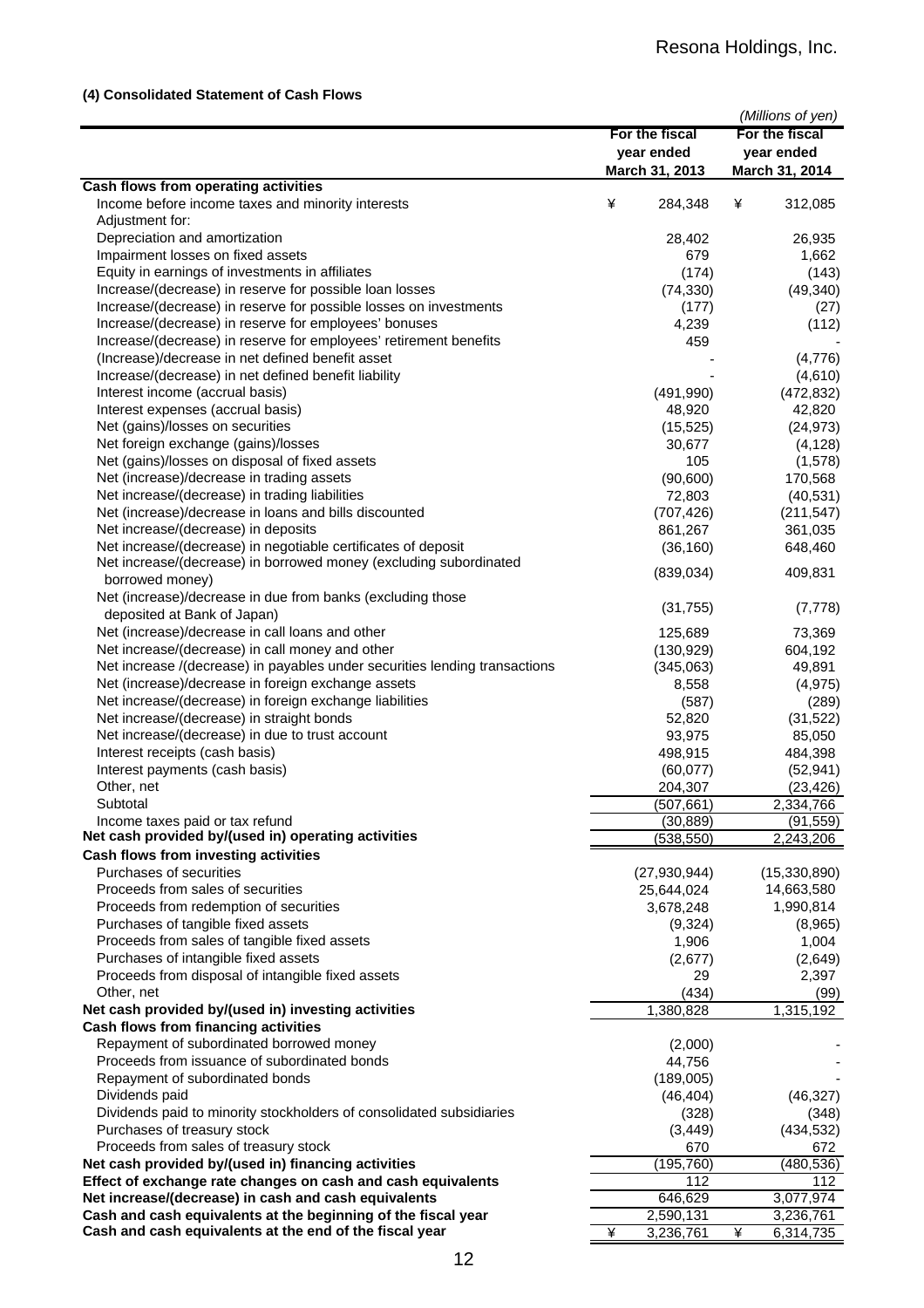**(5) Note on Going-Concern Assumption**  Not applicable

#### **(6) Significant Accounting Policies Applied in Preparing Consolidated Financial Statements**

- 1. Scope of Consolidation
- (1) Number of Consolidated Subsidiaries: 15

Names of principal companies: Resona Bank, Ltd. Saitama Resona Bank, Ltd. The Kinki Osaka Bank, Ltd.

(2) Non-consolidated Subsidiaries Name of principal company: Asahi Servicos e Representacoes Ltda.

Non-consolidated subsidiaries are immaterial with respect to assets, ordinary income, net income/loss (based on the owned interest) and retained earnings (based on the owned interest), accumulated other comprehensive income (based on the owned interest), etc. They are excluded from the consolidation as reasonable judgment on the financial conditions and operating results can still be expected even if they were not consolidated.

- 2. Application of the Equity Method
- (1) Number of Non-consolidated Subsidiaries accounted for by the Equity Method: None
- (2) Number of Affiliates accounted for by the Equity Method: 1 company Name of the company: Japan Trustee Services Bank, Ltd.
- (3) Non-consolidated Subsidiaries not accounted for by the Equity Method Name of principal company: Asahi Servicos e Representacoes Ltda.
- (4) Number of Affiliates not accounted for by the Equity Method: None Non-consolidated subsidiaries and affiliates, which are not accounted for by the equity method, are not material to the consolidated financial statements with respect to net income/loss (based on the owned interest), retained earnings (based on the owned interest), accumulated other comprehensive income (based on owned interest), etc. and accordingly, the equity method is not applied to them.
- 3. Balance Sheet Dates of Consolidated Subsidiaries
- (1) Balance sheet dates of the consolidated subsidiaries are as follows: End of December: 3 companies<br>End of March: 12 companies 12 companies
- (2) All subsidiaries have been consolidated based on their accounts at their respective balance sheet dates. Appropriate adjustments have been made for significant transactions occurring during the period from the respective balance sheet dates of the above subsidiaries to the consolidated balance sheet date.
- 4. Accounting Policies
- (1) Trading assets/trading liabilities and trading income/trading expenses

Transactions whose purpose are to earn a profit by taking advantage of short-term fluctuations in the market or discrepancies in interest rates, currency exchange rates, share prices or other market indices on different markets ("transactions for trading purposes") are included in "Trading assets" or "Trading liabilities" as appropriate in the consolidated balance sheets on a trade-date basis. Income and expenses on the transactions for trading purposes are included in "Trading income" and "Trading expenses" in the consolidated statements of income on a trade-date basis.

Securities and monetary claims etc. held for trading purposes are stated at fair value as of the consolidated balance sheet date. Derivatives, including swaps, futures and options, held for trading purposes, are stated at the fair values as if they were closed out value assuming the respective contracts are closed-out at the consolidated balance sheet date.

Trading income and trading expenses include interest received and paid during the fiscal year, net changes in fair value of securities and monetary claims, etc., and changes in the close-out value of derivatives during the fiscal year.

(2) Securities

Held-to-maturity debt securities are stated at amortized cost determined by the moving average method (the amortization/accumulation is calculated by the straight-line method).

Investments in non-consolidated subsidiaries and affiliates which are not accounted for by the equity method are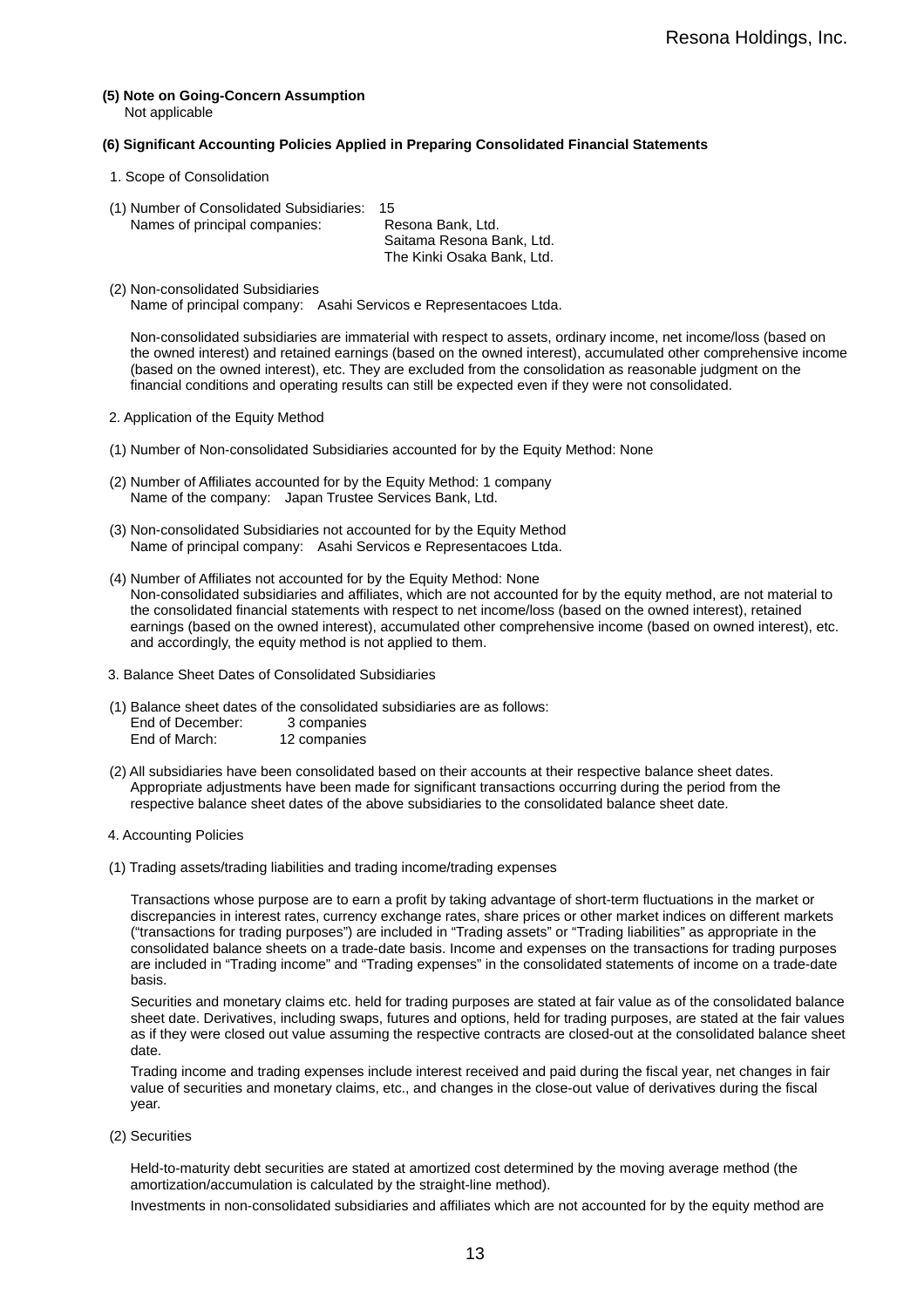stated at amortized cost determined by the moving-average method.

Available-for-sale equity securities are stated at fair value based on the average quoted market prices in the last month of the fiscal year. Other marketable available-for-sale securities are stated at their respective market value and the cost of these securities sold is determined by the moving average method. Non-marketable available-forsale securities whose fair value cannot be readily determined are stated at cost determined by the moving-average method.

Net unrealized gains or losses, net of applicable taxes, on available-for-sale securities are included as a component of net assets.

(3) Derivative transactions

Derivative transactions (excluding "transactions for trading purposes") are stated at fair value.

- (4) Depreciation for fixed assets
	- (i) Tangible fixed assets (except for leased assets)

Depreciation of tangible fixed assets is mainly computed by the straight-line method for buildings and by the declining-balance method for equipment over the estimated useful lives. The estimated useful lives of major tangible fixed assets are as follows:

- Buildings: 2 ~ 50 years
- Equipment: 2 ~ 20 years
- (ii) Intangible fixed assets (except for leased assets) Amortization of intangible fixed assets is computed by the straight-line method. Software for internal use is amortized over the estimated useful lives (mainly 5 years) determined by the Company and its consolidated subsidiaries.
- (iii) Leased assets

Finance leases other than those which are deemed to transfer the ownership of the leased assets to the lessee, which are included in tangible fixed assets or intangible fixed assets, are depreciated by a straight-line method over the lease term. Residual value of those leased assets is zero unless any guaranteed amount is prescribed in the lease agreement.

Depreciation of leased assets deemed to transfer ownership to the lessee is computed by the same method used for owned assets.

(5) Reserve for possible loan losses

The principal consolidated subsidiaries have provided reserve for possible loan losses in accordance with their internal standards for write-offs and reserves as follows:

For claims to insolvent borrowers who are undergoing bankruptcy or special liquidation, etc. (hereinafter, "borrowers under bankruptcy proceedings") or who are in substantially the same deteriorating financial condition, although not yet in formal bankruptcy proceedings (hereinafter "borrowers substantially in bankruptcy"), a reserve is provided at the full amount of claims after deducting any direct write-offs and excluding the amounts deemed collectible from the disposal of collateral and the amounts recoverable from the execution of guarantees.

For claims to borrowers who are not currently in the condition of bankruptcy or insolvency but with a high probability of becoming insolvent and certain identified claims subject to close watch, which exceeds a certain threshold, the Discounted Cash Flows Method (the "DCF Method") is applied to determine the amount of reserve for individually large balances which exceeds a certain pre-established threshold amount. The DCF method, however, is applied only when future cash flows from collection of principal and interest can be reasonably estimated. Under the DCF Method, a reserve is provided for the difference between the present value of future cash flows discounted by the original interest rate and the carrying value of the claim.

For claims to other borrowers, a reserve is computed by using the loss ratios derived from the historical loss experience for a specified period.

For claims to certain foreign borrowers with country risk exposure, a reserve is provided for the estimated losses determined by considering the political and economic situation of respective countries.

The operating divisions initially assess all claims based on the internal standards for self-assessment of asset quality. The Internal Audit Division, which is independent from the operating divisions, examines their assessments.

For collateralized or guaranteed claims, etc. to borrowers under bankruptcy proceedings and borrowers substantially in bankruptcy, uncollectible amount (i.e., the carrying value less the amounts collectible from the disposal of collateral and execution of guarantees) are directly written-off. Such uncollectible amount is determined considering a valuation of the collateral and guarantees and is ¥ 274,761 million.

Other consolidated subsidiaries mainly provide a general reserve against claims at the amount deemed necessary based on their historical loan-loss experience and a reserve for specific claims individually determined to be uncollectible such as those to borrowers under bankruptcy proceedings.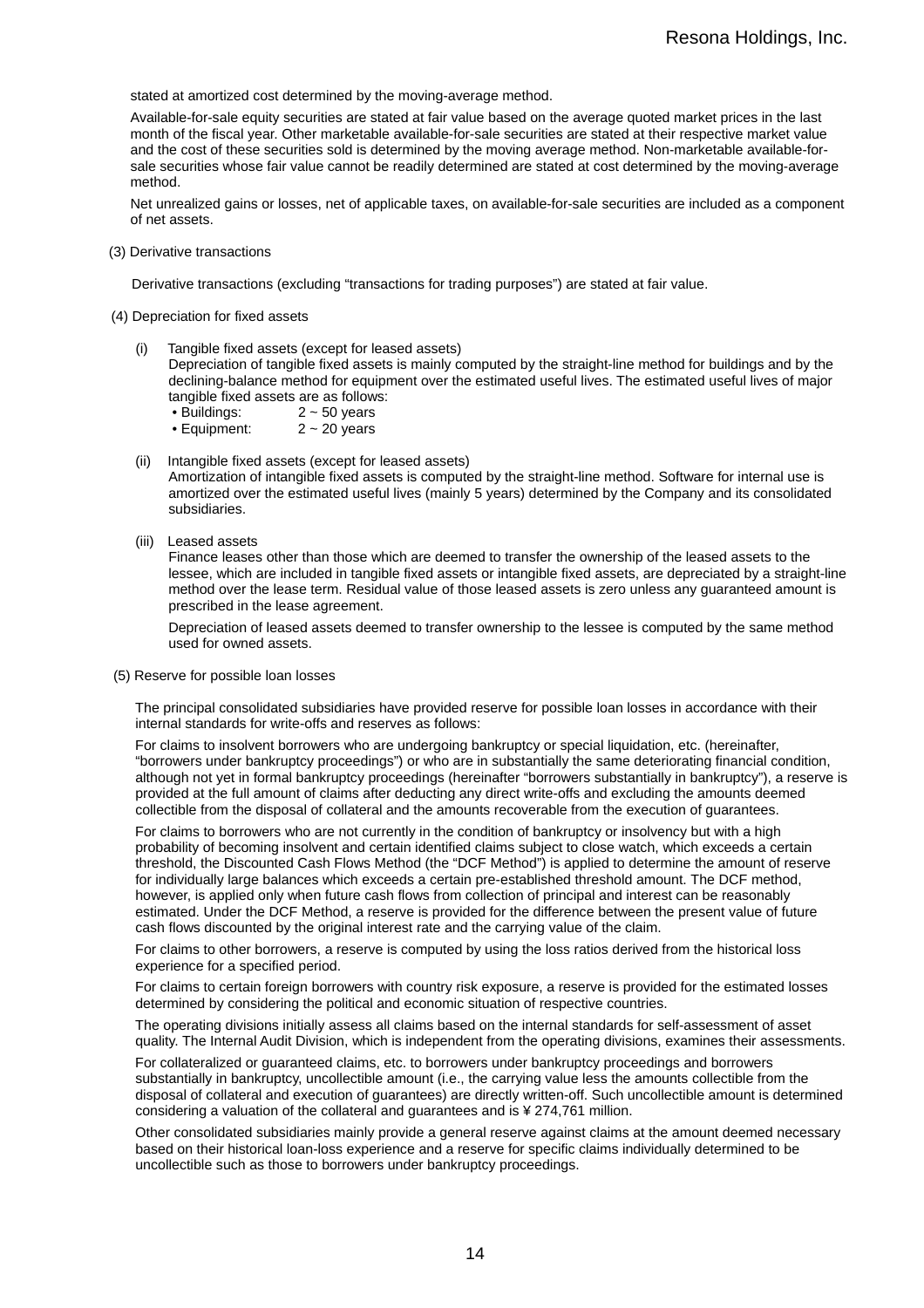(6) Reserve for possible losses on investments

Reserve for possible losses on investments is provided for possible losses on investments in securities based on assessment of the issuers' financial condition and other factors.

(7) Reserve for employees' bonuses

The reserve for employees' bonuses is provided for the payment of performance incentive bonuses to be paid to employees at an estimated amount accrued as of the consolidated balance sheet date.

(8) Other reserves

Other reserves are provided to cover future expenses and losses that can be reasonably estimated. Major components are as follows:

- (i) Reserve for losses on reimbursement of dormant deposits: ¥19,670 million A reserve for losses on reimbursement of dormant deposits is provided for the estimated future losses resulting from reimbursements of dormant deposits subsequent to the period of derecognition of the related liabilities.
- (ii) Reserve for losses on trust transactions: ¥11,206 million A reserve for losses on trust transactions is provided for the estimated future losses on the trust transactions without the principal indemnification which certain consolidated domestic banking subsidiaries have been administrating and operating.
- (iii) Reserve for losses on burden charge under the credit guarantee system: ¥5,974 million A reserve for losses on burden charge under the credit guarantee system is provided for the estimated future losses to be charged by the credit guarantee corporation under the burden sharing system for credit losses on loans.
- (iv) Reserve for Resona Club points: ¥4,053 million A reserve for Resona Club points is provided for the estimated future losses by usage of the points awarded to the Resona Club members.
- (v) Reserve for losses on interest repayments: ¥681 million A reserve for losses on interest repayments is provided for the future losses on interest repayment claims based on the historical experience for such repayments.
- (9) Employees' retirement benefits

Regarding determination of retirement benefit obligations, the straight-line basis is adopted as the method of attributing expected benefit to the periods until this fiscal year end. Prior service cost and unrecognized actuarial gains and losses are accounted for as follows:

| Prior service cost:                      | charged to expense in the fiscal year it is incurred                                                                                                                                                           |
|------------------------------------------|----------------------------------------------------------------------------------------------------------------------------------------------------------------------------------------------------------------|
| Unrecognized actuarial gains and losses: | charged to income/expense from the next fiscal year of the<br>incurrence by the straight-line method over a period defined within<br>the average remaining service years of eligible employees (ten<br>years). |

Certain consolidated subsidiaries estimated net defined benefit liability and retirement benefit costs using the simplified method whereby the retirement benefit obligations amount that would be payable if the eligible employees terminate the employment.

(10) Translation of assets and liabilities denominated in foreign currencies into Japanese yen

Assets and liabilities denominated in foreign currencies of consolidated domestic banking subsidiaries, except for the investments in affiliates on which historical foreign exchange rates are used, are translated into Japanese yen, primarily at the exchange rates on the consolidated balance sheet dates.

Assets and liabilities denominated in foreign currencies of other consolidated subsidiaries are translated into Japanese yen at the exchange rates on the respective balance sheet dates.

- (11) Hedge accounting
	- (i) Hedges of interest rate risk

Consolidated domestic banking subsidiaries apply the deferral hedge accounting to the hedge of interest rate risk associated with their financial assets and liabilities in accordance with the Japanese Institute of Certified Public Accountants ("JICPA") Industry Audit Committee Report No. 24 "Accounting and Auditing Treatments on the Application of Accounting Standards for Financial Instruments in the Banking Industry." In assessment of effectiveness of fair value hedge, the hedged instruments such as loans and deposits and hedging instruments such as interest swaps are specified as a group with similar remaining term. In assessing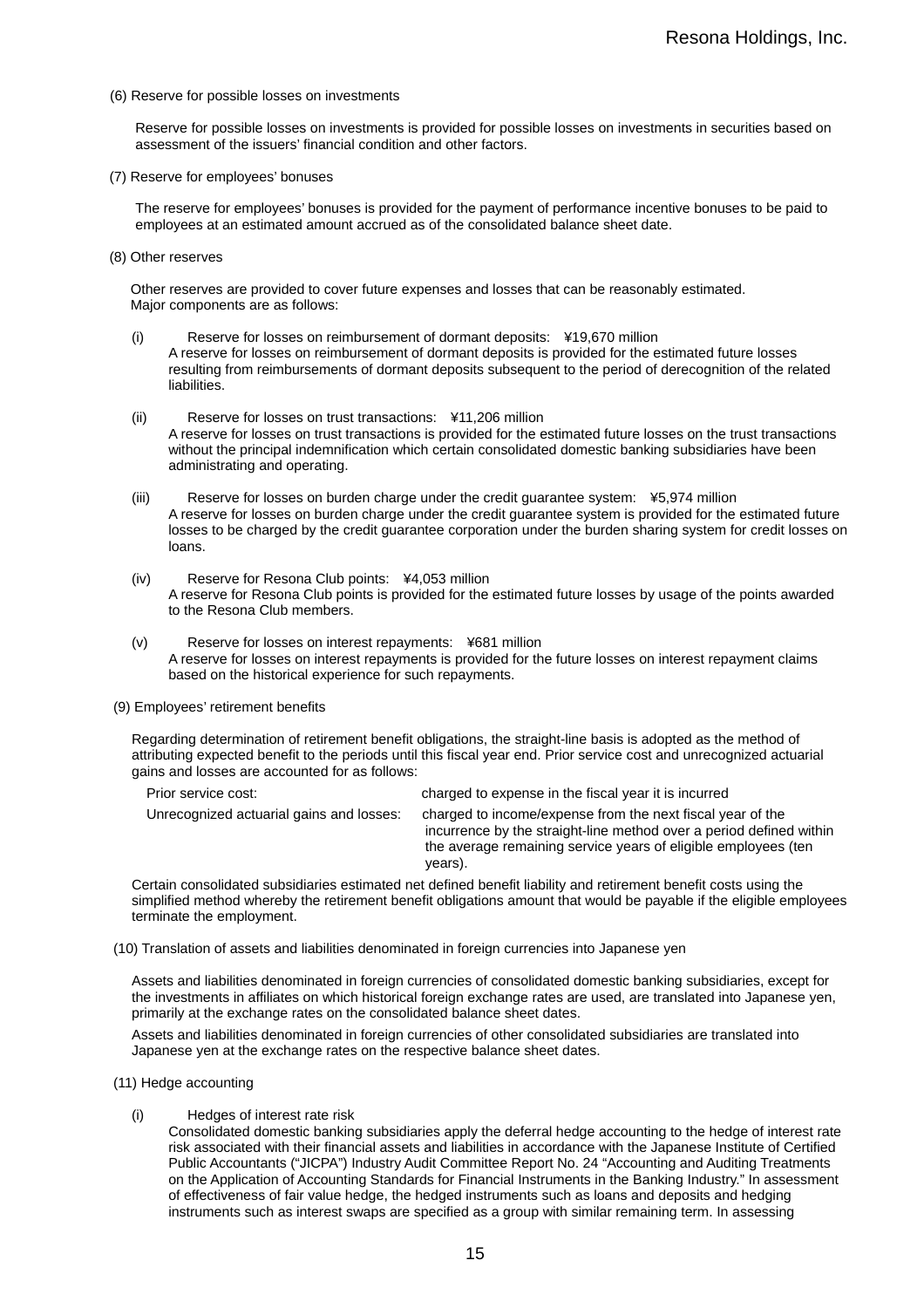effectiveness of cash flow hedge, the correlation of the interest sensitivities of the hedged instruments and the hedging instruments are examined.

(ii) Hedges of foreign currency risk

Certain consolidated domestic banking subsidiaries apply the deferral hedge accounting to hedge of the foreign currency risk associated with their financial assets and liabilities denominated in foreign currencies in accordance with JICPA Industry Audit Committee Report No. 25 "Accounting and Auditing Treatments for Foreign Currency Transactions in the Banking Industry."

Assessment of the effectiveness of these hedge transactions is conducted by confirming whether notional amount of hedging currency swaps, foreign exchange swaps, etc. is corresponding to hedged receivables or payables denominated in foreign currencies.

In addition, in application of the deferral hedge accounting or the fair value hedge accounting to hedges of foreign exchange risk of securities denominated in foreign currencies other than bonds, at the inception of each hedge, the hedge effectiveness is assessed by confirming whether the foreign currency payable amount of hedging spot or forward exchange contracts exceed the acquisition costs of the hedged securities denominated in foreign currencies.

#### (iii) Transaction among consolidated subsidiaries

Because internal interest swaps, currency swaps, and other derivative transactions specified as hedging instruments are strictly processed based the appropriate market pricing and covered by corresponding external transactions as required by the JICPA Industry Audit Committee Reports No. 24 and No. 25, gains and losses on these internal derivative transactions within consolidated banking subsidiaries or with their trading accounts, are not eliminated, and are recognized as profit or deferred.

The hedging of certain assets and liabilities are accounted for by the deferral hedge accounting, fair value hedge accounting and the special treatment of interest rate swaps.

(12) Cash and cash equivalents in the consolidated statements of cash flows

Cash and cash equivalents in the consolidated statements of cash flows represent cash and due from the Bank of Japan included in "Cash and due from banks" on the consolidated balance sheets.

(13) Consumption taxes

The Company and consolidated domestic subsidiaries account for consumption tax and local consumption tax with the tax-exclusion method.

(14) Consolidated corporate-tax system

The Company and certain consolidated domestic subsidiaries adopt consolidated corporate-tax system with the Company being a parent company under the system.

#### **(7) Changes in Accounting Policies, Changes in Accounting Estimates and Restatement**

#### Change in Accounting Policies

(Changes in Accounting Standard for Retirement Benefits)

The Group has adopted ASBJ Statement No. 26 "Accounting Standard for Retirement Benefits" (hereinafter, "Accounting Standard for Retirement Benefits") and ASBJ Guidance No. 25 "Guidance on Accounting Standard for Retirement Benefits" (hereinafter, "Guidance on Retirement Benefits"), which were issued on May 17, 2012, since the end of this fiscal year (except the main clause of the Article 35 of Accounting Standard for Retirement Benefits and the main clause of the Article 67 of Guidance on Retirement Benefits). The amount of retirement benefit obligations after deducting plan assets is recognized as net defined benefit asset or liability.

The transitional treatment stated in Article 37 of Accounting Standard for Retirement Benefits was applied to the adoption of these accounting standard and guidance. "Unrecognized actuarial gains and losses" and "unrecognized prior service costs" both adjusted for tax effects were recognized as "remeasurements of defined benefit plans" of accumulated other comprehensive income at the end of this fiscal year.

As a result, "net defined benefit asset" and "net defined benefit liability" were recognized at ¥24,548 million and ¥26,978 million, respectively. In addition, deferred tax assets was increased by ¥17,454 million and accumulated other comprehensive income was decreased by ¥35,965 million. For the effects on per share information, please refer to "Per Share Information".

#### Additional Information

(Public Funds to be Repaid for Class C No.1 Preferred Stock and Class F No.1 Preferred Stock)

The Company and the Deposit Insurance Corporation of Japan signed a contract "Agreement on Handling of Shares as Public Funds" on June 21, 2013, which predicates that the aggregate amount to be repaid by the Company for the preferred stocks subscribed and owned by the Resolution and Collection Corporation is ¥160.0 billion and the repayments will be implemented in the form of special preferred dividends for the preferred stocks.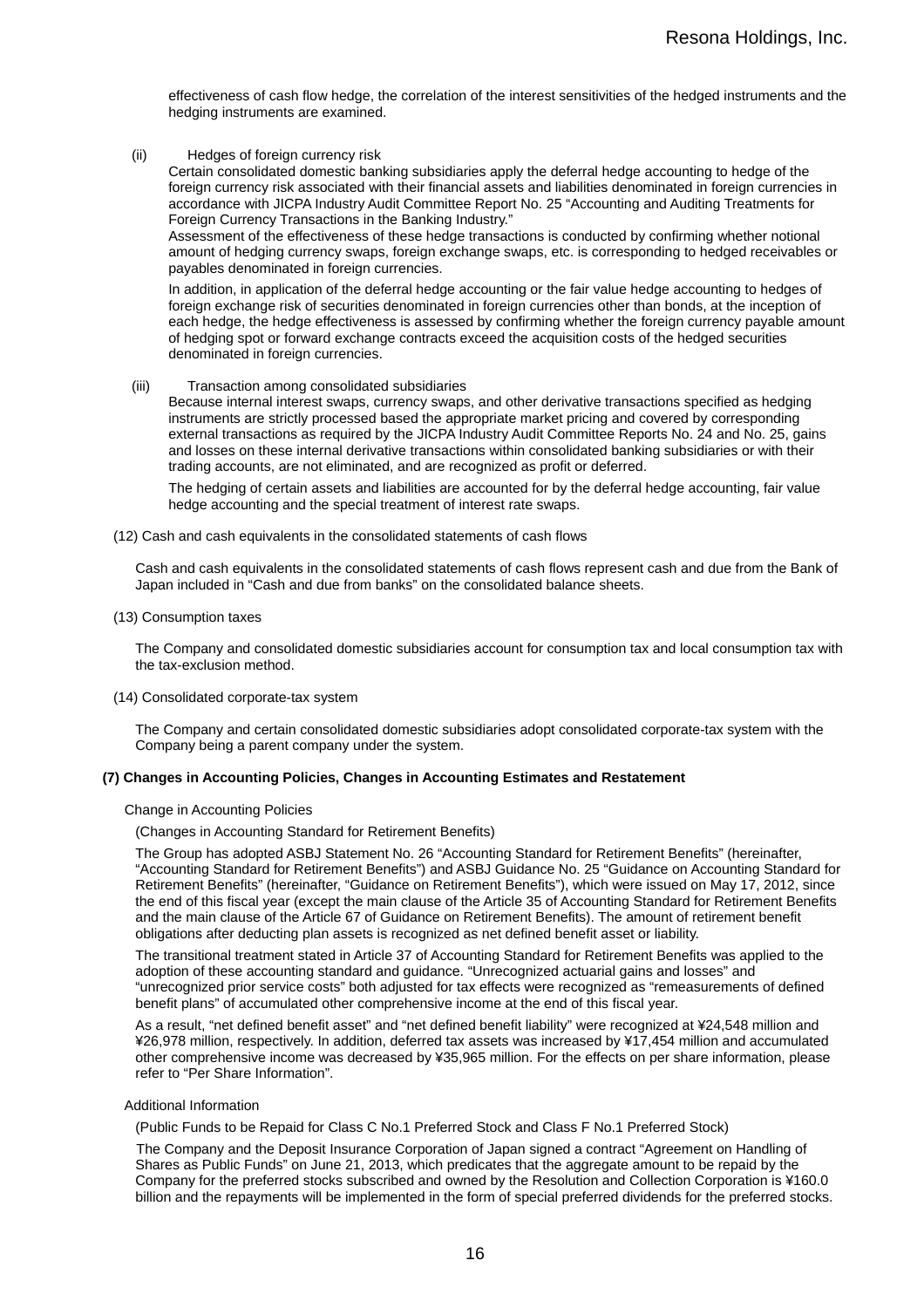The aggregate amount to be repaid by the Company for the Class C No. 1 preferred stocks and Class F No. 1 preferred stocks as of the end of this fiscal year was ¥160.0 billion.

#### **(8) Notes to Consolidated Financial Statements**

### **(Notes to Consolidated Balance Sheet)**

March 31, 2014

- 1. Securities include equity investments in non-consolidated subsidiaries and affiliates of ¥19,418 million and capital subscriptions to entities of ¥2,953 million.
- 2. There is no stock lent under consumption agreements in "Securities." There is no portion of unsecured borrowed securities, securities purchased under resale agreements and securities borrowed with cash collateral.
- 3. Loans to borrowers in legal bankruptcy amounted to ¥8,252 million, and past due loans amounted to ¥370,148 million.

Loans to borrowers in legal bankruptcy are loans for which payment of principals or interests has not been received for a substantial period or, for other reasons, there are no prospects for collection of principals or interests, and accordingly, no interest has been accrued (excluding balance already written off and hereinafter referred to as "nonaccrual loans") and also certain specific condition stated in the Implementation Ordinances for the Corporation Tax Act (Cabinet Order No. 97, 1965), Items i through v in Article 96-1-3 or the circumstances stated in Article 96-1- 4 exists.

Past due loans are nonaccrual loans, other than loans to borrowers in legal bankruptcy and loans whose interest payments have been rescheduled in order to support the restructuring of the borrowers.

4. Loans past due 3 months or more amounted to ¥3,757 million.

Loans past due 3 months or more are loans on which payment of principal or interest is overdue for 3 months or more from the contract payment date. These loans do not include "loans to borrowers in legal bankruptcy" nor "past due loans."

5. Restructured loans amounted to ¥264,509 million.

Restructured loans are those which consolidated subsidiaries have provided special terms and conditions: including reduction of the interest rates, reschedule of the interest and principal payments, or waiver of claims on the borrowers, all of which are more favorable to the borrowers than the corresponding terms in the original loan agreements. These loans do not include "loans to borrowers in legal bankruptcy", "past due loans" and "loans past due 3 months or more."

- 6. Loans to borrowers in legal bankruptcy, past due loans, loans past due 3 months or more and restructured loans amounted to ¥646,668 million in the aggregate. The amounts presented in above 3. to 6. are stated at the amounts before net of the reserve for possible loan losses.
- 7. Bills discounted are recorded as lending/borrowing transactions in accordance with the JICPA Industry Audit Committee Report No. 24. Consolidated banking subsidiaries have a right to sell or collateralize such bills at their discretion. The total face value of bank acceptance bills, commercial bills, documentary bills and foreign currency bills bought, etc., which were obtained at a discount, was ¥153,781 million.
- 8. Assets pledged as collateral were as follows:

| Assets pledged as collateral:                    |                    |
|--------------------------------------------------|--------------------|
| • Trading assets                                 | ¥38,992 million    |
| • Securities                                     | ¥5,806,264 million |
| • Loans and bills discounted                     | ¥239.072 million   |
| • Other assets                                   | ¥3,907 million     |
| Debt collateralized:                             |                    |
| • Deposits                                       | ¥169,762 million   |
| • Payables under repurchase agreements           | ¥38,994 million    |
| • Payables under securities lending transactions | ¥49,891 million    |
| • Borrowed money                                 | ¥1.019.466 million |

Other than noted on the table, "Cash and due from banks", "Securities" and "Other assets", in the amount of ¥80 million, ¥790,903 million, and ¥590 million, respectively, were pledged as collateral for settlement of foreign exchange or futures transactions and others.

"Other assets" include the initial margins for future transactions in the amount of ¥4,838 million, cash collateral paid for financial instruments in the amount of ¥84,815 million and guarantee deposits in the amount of ¥21,106 million.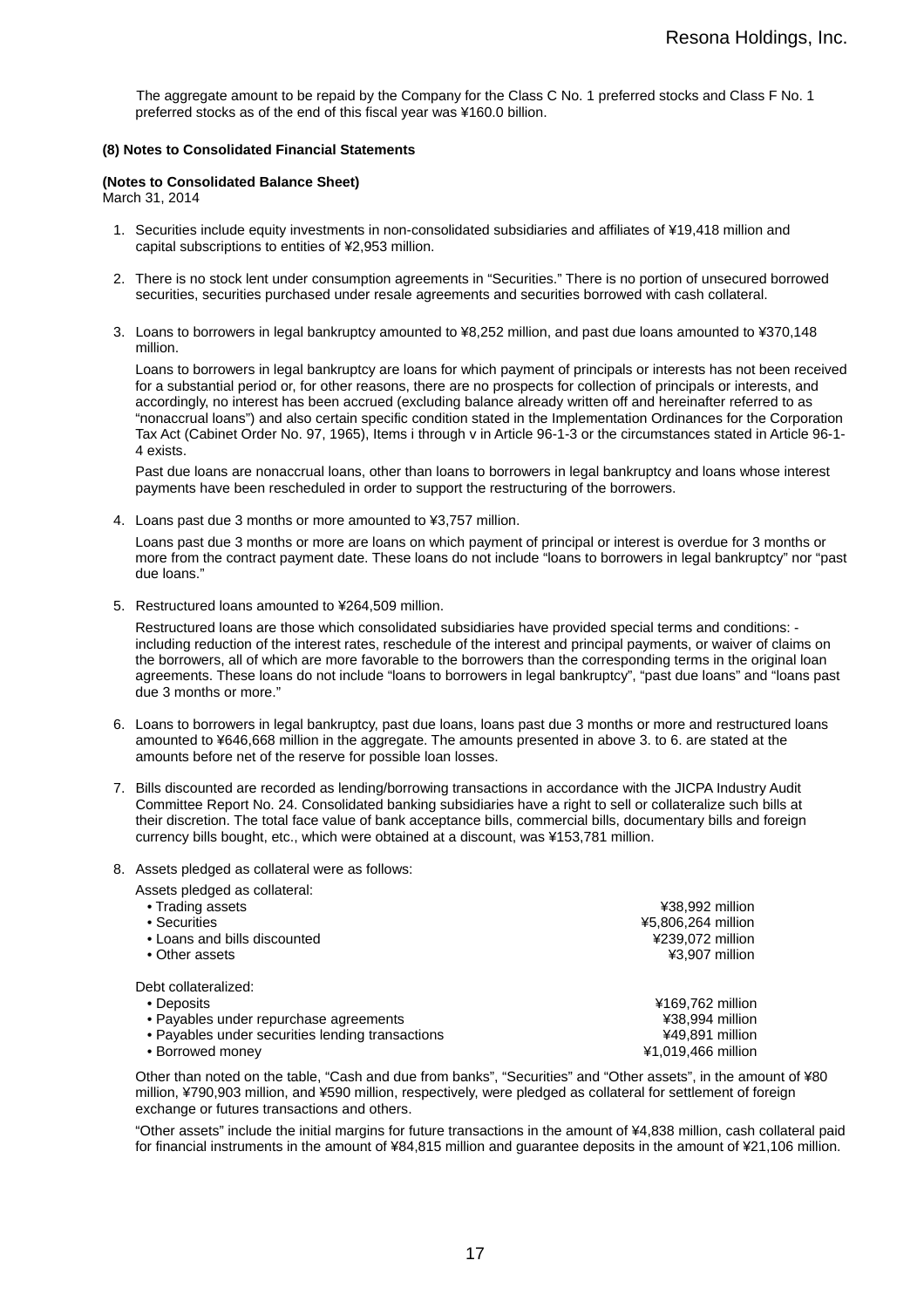9. Overdrafts agreements on current accounts and commitment line agreements for loans are agreements to extend loans up to the prearranged amount upon customers' requests, unless any terms or conditions in the agreements are violated. Unused balances related to these agreements amounted to ¥8,054,179 million including ¥7,759,327 million of agreements with original terms of one year or less or those that are unconditionally cancellable by the Group at any time without penalty.

The unused balances do not necessarily affect future cash flows of the consolidated subsidiaries because most of those agreements are expected to expire without being exercised. In addition, most agreements contain provisions, which stipulate that the consolidated subsidiaries may decline to extend loans or reduce the prearranged commitment amount when there are adverse changes in the financial conditions of the borrowers or for other reasons.

When extending loans to customers, the Group may request collateral or guarantees such as real estate and securities if deemed necessary.

After originating loans, the Group periodically checks the financial condition of the borrowers based on its internal rules and, if necessary, takes measures to ensure the security of the loans.

10. Certain domestic consolidated subsidiaries adopted a special one-time measure to revalue their land used in operations in accordance with the "Act Concerning Land Revaluation" (Act 34, announced on March 31, 1998). The land revaluation differences have been recorded in "revaluation reserve for land" as a separate component of net assets with the related income taxes included in "deferred tax liabilities for land revaluation."

Revaluation date: March 31, 1998

The revaluation method as stated in Article 3, Item 3 of the Act Concerning Land Revaluation:

The revaluation was based on the official notice prices stated in the "Act of Public Notice of Land Prices (assessed date, January 1, 1998)" as stipulated in Article 2, Item 1 of the "Ordinance for the Act Concerning Land Revaluation (Government Ordinance No. 119, announced on March 31, 1998) after making reasonable adjustments for the location and quality of the sites.

The aggregate carrying value of the land after one-time revaluation exceeded its aggregate fair value that was determined in accordance with Article 10 of the Act by ¥30,140 million

- 11. Accumulated depreciation of tangible fixed assets: ¥216,625 million
- 12. Deferred profit on tangible fixed assets deducted for tax purposes: ¥51,559 million
- 13. Borrowed money includes subordinated borrowings of ¥37,000 million that are subordinated to other debt in repayment by special covenants.
- 14. Bonds include subordinated bonds or perpetual subordinated bonds of ¥612,564 million.
- 15. The principal amount of trust with the principal indemnification agreement which a consolidated domestic banking subsidiary as a trustee has been administrating and operating is ¥558,345 million.
- 16. Guarantees are provided on certain privately placed bonds, in accordance with Article 2, Item 3 of FIFA, included in "Securities." The amount of the guarantees is ¥316,325 million.

#### **(Notes to Consolidated Statement of Income)**

For the fiscal year 2013

- 1. "Other ordinary income" includes gains on sales of stocks and other securities in the amount of ¥31,846 million.
- 2. "Other ordinary expenses" includes:
	-
	- Write-offs of loans<br>
	Losses on sales of stocks and other securities<br>  $\begin{array}{ccc}\n 423,979 \text{ million} \\
	\hline\n 48.875 \text{ million}\n\end{array}$ • Losses on sales of stocks and other securities
	- Impairment losses on stocks and other securities ¥324 million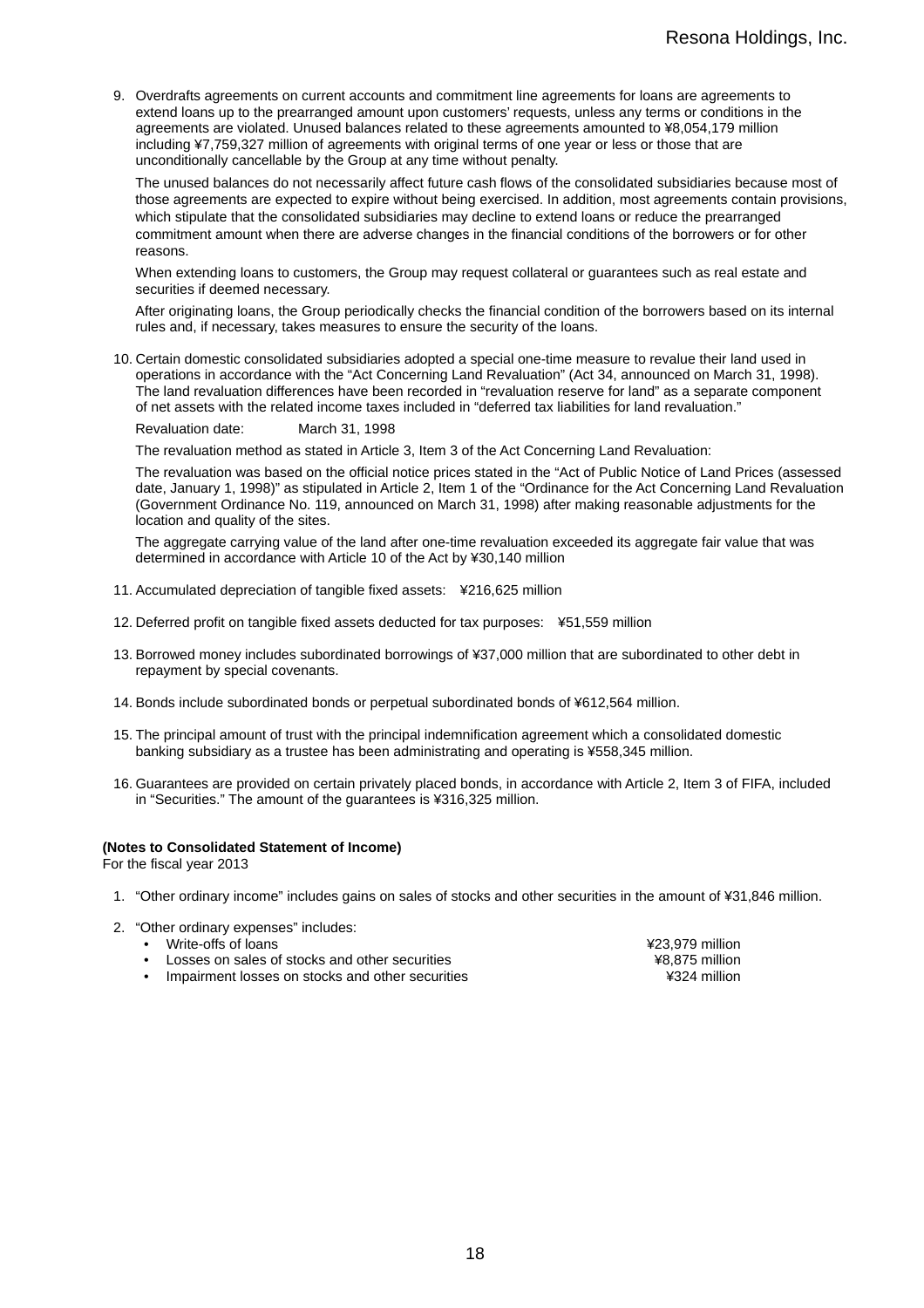#### **(Notes to Consolidated Statement of Comprehensive Income)**

For the fiscal year 2013

1. Reclassification adjustment and tax effect of other comprehensive income

| Net unrealized gains (losses) on available-for-sale securities  |              |         |
|-----------------------------------------------------------------|--------------|---------|
| Amount incurred during the fiscal year                          | ¥ 94,709     | million |
| Reclassification adjustment                                     | (19,521)     |         |
| Prior to deducting tax effect                                   | 75,187       |         |
| Tax effect                                                      | (17,605)     |         |
| Net unrealized gains (losses) on available-for-sale securities  | ¥57,582      |         |
| Net deferred gains (losses) on hedges                           |              |         |
| Amount incurred during the fiscal year                          | ¥7,633       |         |
| Reclassification adjustment                                     | (20,369)     |         |
| Prior to deducting tax effect                                   | (12, 736)    |         |
| Tax effect                                                      | 4,527        |         |
| Net deferred gains (losses) on hedges                           | ¥ $(8, 208)$ |         |
| Revaluation reserve for land                                    |              |         |
| Amount incurred during the fiscal year                          | ¥-           |         |
| Reclassification adjustment                                     |              |         |
| Prior to deducting tax effect                                   |              |         |
| Tax effect                                                      | (6)          |         |
| Revaluation reserve for land                                    | $\angle$ (6) |         |
| Foreign currency translation adjustments                        |              |         |
| Amount incurred during the fiscal year                          | ¥9,808       |         |
| Reclassification adjustment                                     |              |         |
| Prior to deducting tax effect                                   | 9,808        |         |
| Tax effect                                                      |              |         |
| Foreign currency translation adjustments                        | ¥9,808       |         |
| Share of other comprehensive income of affiliates accounted for |              |         |
| using equity method                                             |              |         |
| Amount incurred during the fiscal year                          | ¥4           |         |
| Total other comprehensive income                                | ¥ 59,180     |         |
|                                                                 |              |         |

### **(Notes to Consolidated Statement of Changes in Net Assets)**

For the fiscal year 2013

1. The changes in the number and class of shares issued and treasury stock are as follows:

|                                  |                                 |                                  |                                  | (Shares in thousand)                       |                |
|----------------------------------|---------------------------------|----------------------------------|----------------------------------|--------------------------------------------|----------------|
|                                  | Number of<br>shares at the      | During the fiscal year<br>2013   |                                  | Number of                                  |                |
|                                  | beginning of<br>the fiscal year | Number of<br>shares<br>increased | Number of<br>shares<br>decreased | shares at the<br>end of the fiscal<br>year | <b>Remarks</b> |
| <b>Issued stock</b>              |                                 |                                  |                                  |                                            |                |
| Common stock                     | 2,514,957                       | ۰                                | 190,839                          | 2,324,118                                  | (*1)           |
| Preferred stock                  |                                 |                                  |                                  |                                            |                |
| Class C No.1 preferred stock     | 12,000                          | $\overline{\phantom{0}}$         |                                  | 12,000                                     |                |
| Class F No.1 preferred stock     | 8,000                           | ۰                                |                                  | 8,000                                      |                |
| Class Three No.1 preferred stock | 225,000                         | ٠                                | 127,000                          | 98,000                                     | $(*2)$         |
| Class Four preferred stock       | 2,520                           | ۰                                |                                  | 2,520                                      |                |
| Class Five preferred stock       | 4,000                           | ٠                                |                                  | 4,000                                      |                |
| Class Six preferred stock        | 3,000                           | ۰                                |                                  | 3,000                                      |                |
| Total                            | 2,769,477                       | ۰                                | 317,839                          | 2,451,638                                  |                |
| Treasury stock                   |                                 |                                  |                                  |                                            |                |
| Common stock                     | 71,812                          | 257,576                          | 192,185                          | 137,204                                    | (*3)           |
| Preferred stock                  |                                 |                                  |                                  |                                            |                |
| Class Three No.1 preferred stock |                                 | 127,000                          | 127,000                          |                                            | (*4)           |
| Total                            | 71,812                          | 384,576                          | 319,185                          | 137,204                                    |                |

 Note: (\*1) The decrease represents cancellation of own common stock of 190,839 thousand shares which acquired based on ceiling on total number of shares available for acquisition resolved at the board of directors' meetings held on May 10 and June 21, 2013.

(\*2) The decrease represents cancellation of own common stock of 127,000 thousand shares which acquired based on ceiling on total number of shares available for acquisition resolved at the board of directors' meetings held on May 10, 2013.

(\*3) The increase represents acquisition of own common stock of 190,839 thousand shares based on the ceiling on total number of shares available for acquisition as described Note (\*1), acquisition of own common stock of 66,726 thousand shares which acquired based on ceiling on total number of shares available for acquisition resolved at the board of directors'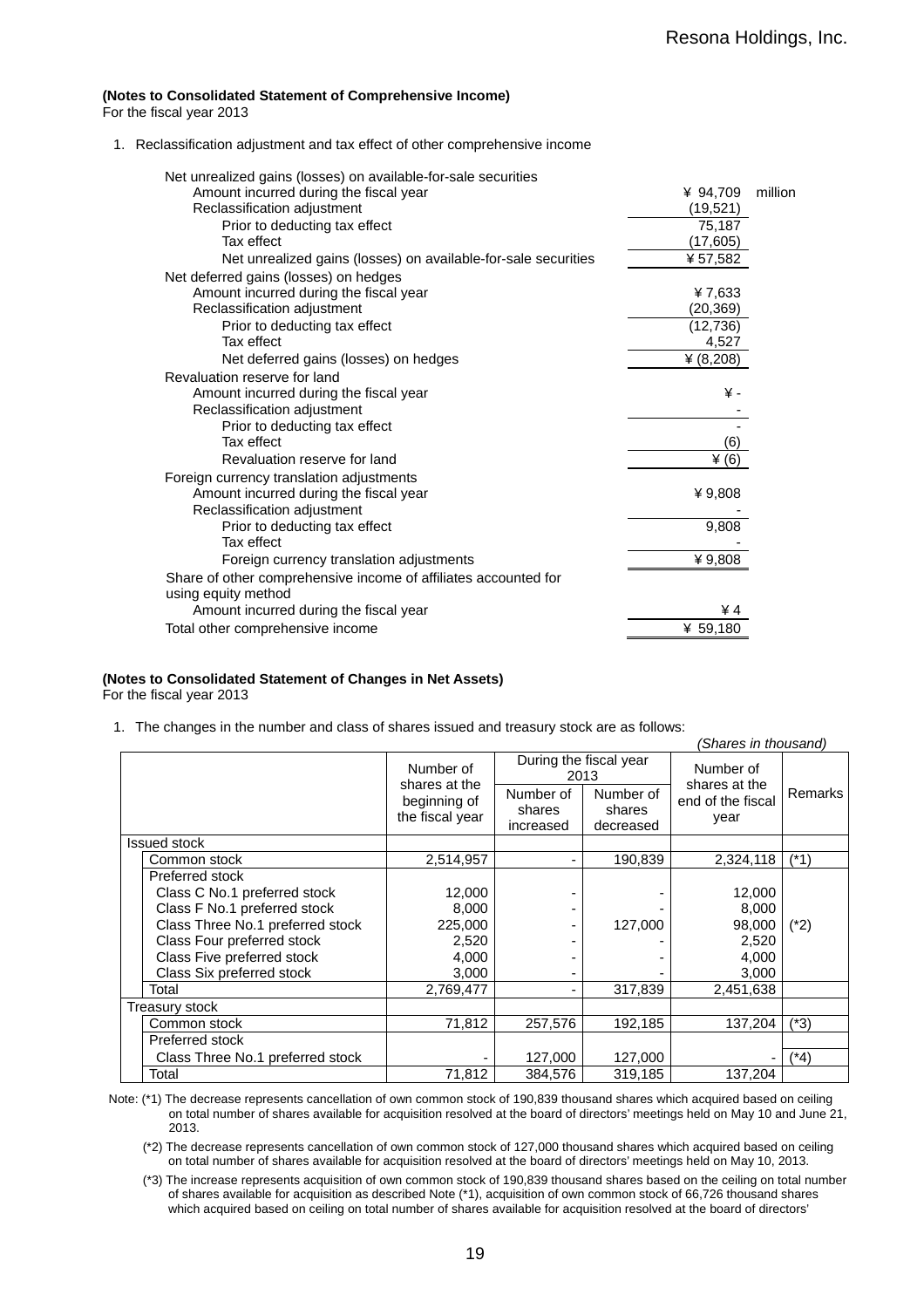meetings held on January 31, 2014 and the acquisition of 11 thousand shares of the odd-lot shares.

The decrease represents the cancellation of own common stock of 190,839 thousand shares which acquired based on ceiling on total number of shares available for acquisition as described Note (\*1), disposal of 0 thousand shares of odd-lot shares and 1,345 thousand shares sold by ESOP-type Stock Benefit Trust for the Employee Shareholding Association to Employee Shareholdings Association of the Company.

Number of shares at the beginning of the fiscal year and the end of the fiscal year include 7,618 thousand shares and 6,273 thousand shares, respectively, owned by ESOP-type Stock Benefit Trust for the Employee Shareholding Association.

(\*4) The increase represents acquisition of own common stock of 127,000 thousand shares based on the ceiling on total number of shares available for acquisition as described Note (\*2). Also, the decrease represents cancellation of own common stock of 127,000 thousand shares which acquired based on the ceiling on total number of shares available for acquisition as described Note (\*2).

#### 2. Detail of cash dividend

(1) Dividends paid in the fiscal year 2013

| Resolution            | Type of stock                    | Cash<br>dividends | <b>Dividend</b><br>per share | <b>Dividend</b><br>record date | Effective<br>date |
|-----------------------|----------------------------------|-------------------|------------------------------|--------------------------------|-------------------|
|                       |                                  | Millions of yen   | Yen                          |                                |                   |
|                       | Common stock                     | 29,409            | 12.00                        |                                |                   |
|                       | Preferred stock                  |                   |                              |                                |                   |
| Board of              | Class C No.1 preferred stock     | 816               | 68.00                        |                                |                   |
| directors'            | Class F No.1 preferred stock     | 1,480             | 185.00                       | March 31,                      | June 5.           |
| meeting on<br>May 10, | Class Three No.1 preferred stock | 4,734             | 21.04                        | 2013                           | 2013              |
| 2013                  | Class Four preferred stock       | 2,501             | 992.50                       |                                |                   |
|                       | Class Five preferred stock       | 3,675             | 918.75                       |                                |                   |
|                       | Class Six preferred stock        | 3,712             | 1,237.50                     |                                |                   |

Note: Total cash dividends for common stock include ¥91 million of dividends paid to ESOP-type Stock Benefit Trust for the Employee Shareholding Association.

(2) Dividends with record dates before March 13, 2014 and effective dates after April 1, 2014

| Type of stock                                                                    | Cash<br>dividends<br>Millions of<br>ven | <b>Dividend</b><br>per share<br>Yen | Source of<br>dividends             | <b>Dividend</b><br>record<br>date | Effective<br>date |
|----------------------------------------------------------------------------------|-----------------------------------------|-------------------------------------|------------------------------------|-----------------------------------|-------------------|
| Classified stock<br>Class C No.1 preferred stock<br>Class F No.1 preferred stock | 12,000<br>20,000                        | 1,000.00<br>2.500.00                | Capital surplus<br>Capital surplus | March<br>31, 2014                 | June 4,<br>2014   |
| Common stock                                                                     | 32.897                                  | 15.00                               | Retained earnings                  |                                   |                   |
| Classified stock                                                                 |                                         |                                     |                                    |                                   |                   |
| Class C No.1 preferred stock                                                     | 816                                     | 68.00                               | Retained earnings                  |                                   |                   |
| Class F No.1 preferred stock                                                     | 1,480                                   | 185.00                              | Retained earnings                  | March                             | June<br>5.        |
| Class Three No.1 preferred stock                                                 | 1,863                                   | 19.02                               | Retained earnings                  | 31, 2014                          | 2014              |
| Class Four preferred stock                                                       | 2,501                                   | 992.50                              | Retained earnings                  |                                   |                   |
| Class Five preferred stock                                                       | 3,675                                   | 918.75                              | Retained earnings                  |                                   |                   |
| Class Six preferred stock                                                        | 3,712                                   | 1.237.50                            | Retained earnings                  |                                   |                   |

The following dividends are proposed to the board of directors meeting to be held on May 13, 2014.

Note: Total cash dividends for common stock include ¥94 million of dividends paid to ESOP-type Stock Benefit Trust for the Employee Shareholding Association.

#### **(Notes to Consolidated Statement of Cash Flows)**

For the fiscal year 2013

j.

The reconciliation between cash and cash equivalents in the consolidated statement of cash flows and cash and due from banks in the consolidated balance sheet is as follows:

| Cash and due from banks                     | ¥6.471.899 | Million |
|---------------------------------------------|------------|---------|
| Less: Due from except for The Bank of Japan | (157.163)  |         |
| Cash and cash equivalents                   | ¥6.314.735 |         |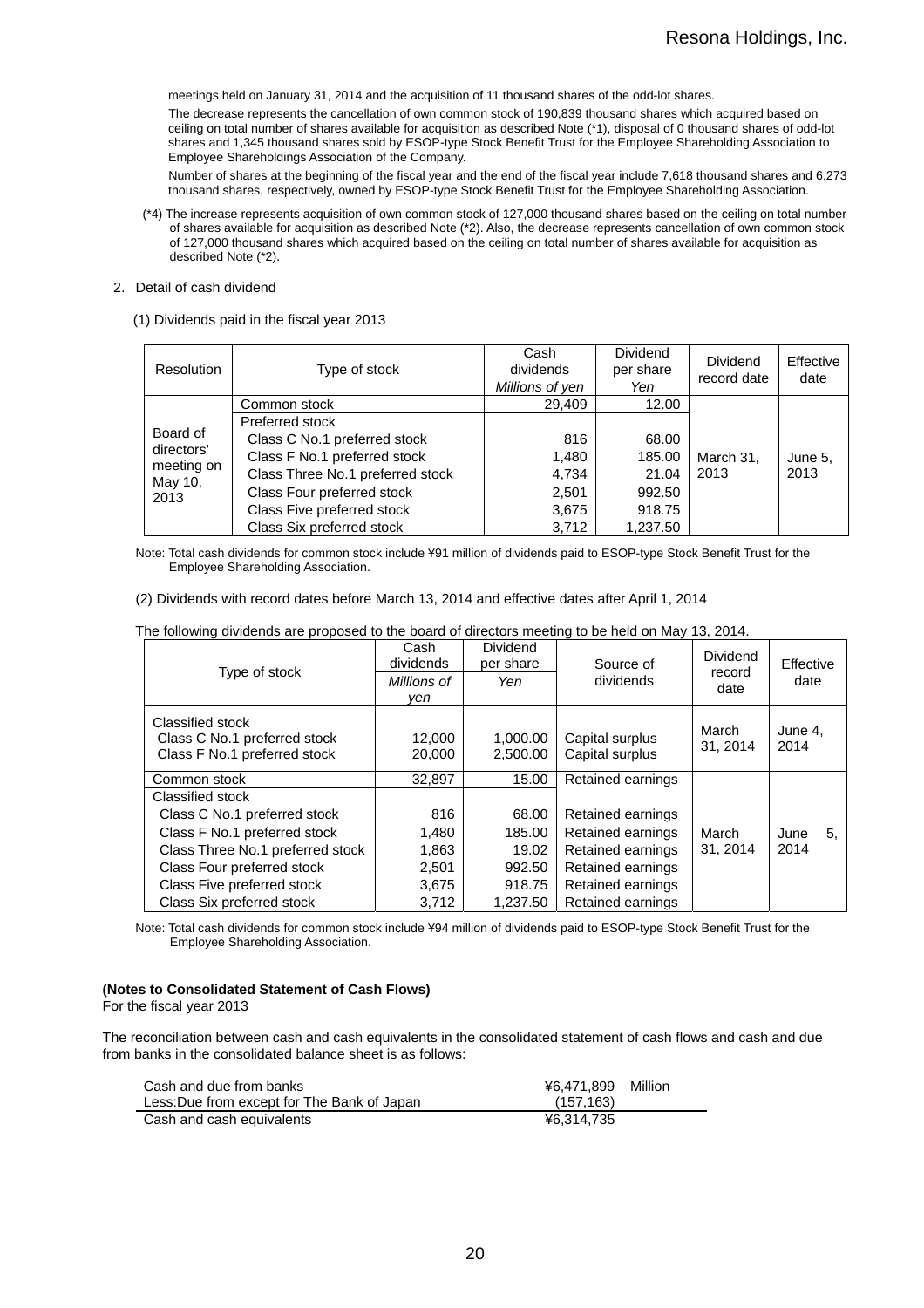## **(Financial Instruments)**

For the fiscal year 2013

- 1. Conditions of financial instruments
	- (1) Policies and objectives for using financial instruments

As a financial service group comprising three commercial banks with consolidated assets of approximately ¥44 trillion, the Group aims to render useful financial services to customers and provides various financial instruments corresponding to the customer needs. In addition, the Group utilizes financial instruments for risktaking and risk-control in order to improve its profitability and secure soundness of operations.

The Group responds to customers' funding needs through providing credit such as lending, loans, undertaking private placement bonds and guarantees to individuals and corporate customers. It holds bonds such as Japanese government bonds as stable investments and securities such as stocks for keeping strong relationship with customers. Recently the Group began providing interest rate-related and currency-related derivatives to meet sophisticated and diversified customer needs.

To provide these financial services, the Group raises funds by using financial instruments such as customer deposits, issuance of bonds and funding from the inter-bank market.

Asset and Liability Management (ALM) is in place to manage the interest rate gap between short-term and long-term and interest fluctuation risk resulting from its investment and funding activities, and to improve profitability management across business divisions. As part of ALM, the Group executes derivative transactions, which are designated to hedge the interest rate gap between short-term and long-term and interest fluctuation risk, as well as covering transactions related to customers' derivative contracts.

Certain consolidated subsidiaries and affiliates conduct domestic banking services, credit guarantee and management of collection of claims, and foreign banking services under foreign regulations.

- (2) Type of and risks associated with financial instruments
- (i) Type of and risks associated with loans and bills discounted

The Group's primary geographical business area is mainly the metropolitan areas of Tokyo and Saitama, and the Kansai region mainly Osaka. Loans to small-to-mid-size companies and individual mortgages comprise a significant portion of our credit portfolio. These loans are exposed to credit risks in which the Group may suffer losses due to a decline or the disappearance of an asset's value as a result of deterioration of the financial position of obligors.

(ii) Type of and risks associated with securities

Securities, which each bank of the Group holds, are bonds, stocks, investment trusts, investment trusts in partnership and specified purpose funds. The Group holds them to promote business in addition to net investments and smooth cash flow operation. Japanese government bonds occupy 70% of securities as of the end of the fiscal year.

Securities are exposed to market risks in which the Group may suffer losses due to changes in values of assets and liabilities or revenues generated from them by variance of risk factors such as interest rate, stock market and foreign exchange market, and credit risks in which the Group may suffer losses due to a decline or the disappearance of asset's value as a result of deterioration of the financial position of obligors.

#### (iii) Type of and risks associated with derivative transactions

The Group utilizes derivative instruments such as interest rate-related products, currency-related products, stock-related products and bond-related products.

- Interest rate-related products: futures, future options, forward rate agreements, swaps, and options
- Currency-related products: forward exchange contracts, swaps and options
- Stock-related products: index futures, index options, and over-the-counter options
- Bond-related products: futures, future options, and over-the-counter options

Derivative transactions are essential to satisfy the sophisticated and diverse financial needs of customers and to control various risks to which each bank of the Group is exposed. The Group's basic policy is to execute derivative transactions in line with its business strategy and resources under the appropriate risk management system after accurately identifying risks associated with the transactions.

Each bank of the Group executes derivative transactions in order to respond to customers' risk hedging needs, hedging risks of financial assets and liabilities, and for trading purposes.

(a) Customers' risk hedging needs

Customers are exposed to various risks and, accordingly, their needs to hedge these risks are essential and diverse. One of the primary purposes of derivative transactions for each bank of the Group is to provide customers with financial products which enable them to achieve their objectives of hedging and mitigating risks. Each bank of the Group develops a variety of derivatives and makes an effort to increase its ability to provide those financial products in order to offer sophisticated financial solutions to customers.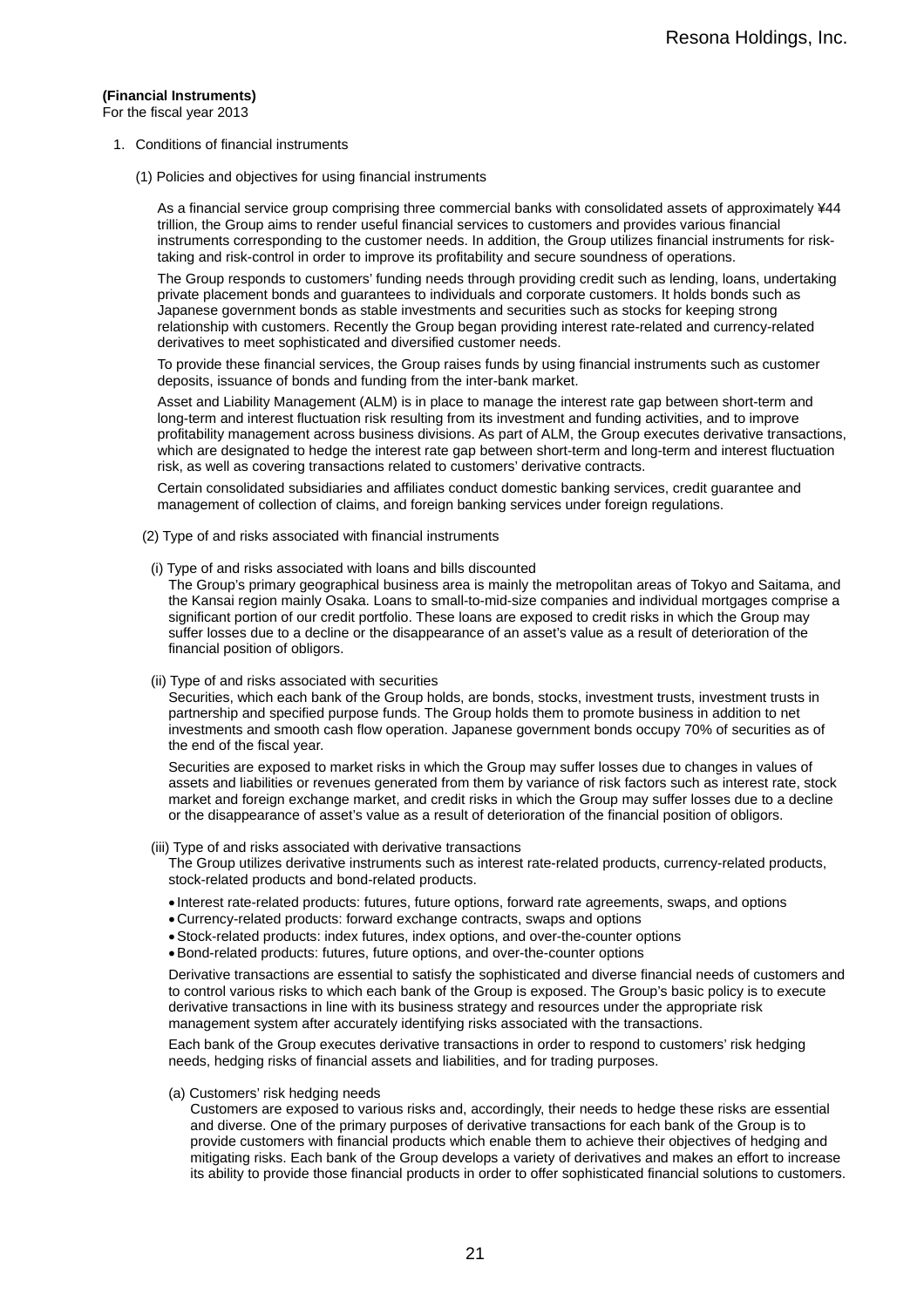Derivative transactions may, however, result in significant losses to customers depending upon the design and nature of the products. Accordingly, in offering such products to customers, each bank of the Group follows strict quidelines which ensure that:

Sufficient explanation of the products and associated risks

Customers are given sufficient explanation on the nature of products and their risks in writing. A description of the product, structure, hedge effectiveness (including explanation of which customers would not be able to gain expected economic effects and which the economic effects from the hedge transactions would be against customers' interests), market risk and credit risk associated with the product are required to be included in the explanation documents (proposal, written explanation of derivative risks).

Customers are given explanation in accurate and simplified terms instead of difficult technical terms. Customers are given cooperation to confirm completeness of the explanation and full understanding by using designated documents with check column.

Customers' responsibility and capability to enter into a transaction

Customers are ready to take responsibility for the products fully, and are capable and willing to enter into the transactions based on their own judgment.

Customers are not engaged in transactions which are recognized as improper from the points of transaction amount, term, and level of risk of view, according to customers' knowledge, experience, assets, purpose of transaction, capacity to meet loss and internal management systems.

- Providing relevant fair value information Customers are provided with relevant fair value information (i.e., unrealized gains and losses on customers' positions) to assist them in evaluating the products and transactions, periodically or whenever considered necessary.
- (b) Hedging risks of financial assets and liabilities

Each bank of the Group uses derivatives to manage interest rate and foreign currency risks associated with various financial assets and liabilities, such as loans and deposits.

Each bank of the Group uses fair value hedges to protect the fair value of assets and liabilities against risks such as interest rate fluctuations, and cash flow hedges to ensure future cash flows from their variability on an individual and a portfolio basis. As for foreign currency risks, each bank of the Group uses foreign currency hedges to protect future fair value of assets and liabilities against risks such foreign currency fluctuations.

Derivative transactions designated as hedges are strictly monitored by assessing hedge effectiveness periodically in accordance with the relevant hedge accounting guidelines.

For a portfolio hedge of interest rate risks, hedge effectiveness is assessed by grouping hedging instruments and hedged items according to their maturities to determine that certain critical conditions are satisfied, or confirming high correlation between the changes in interest rate factors underlying the hedging instruments and hedged items by means of regression analyses. For an individual hedge, hedge effectiveness is assessed individually.

For a foreign currency hedge, hedge effectiveness is assessed by confirming that the principal and interest amount of receivables and liabilities denominated in foreign currencies exceed the principal and interest amount of hedging instruments.

(c) Trading activities

Each bank of the Group engages in trading activities to earn profits by taking advantage of short-term fluctuations in market indices or market gaps.

Risks associated with derivative transactions are credit risks and market risks.

Each bank of the Group determines and monitors credit exposures by measuring credit risks based on the current exposure method periodically, adding the credit exposure together with the on-balance sheet transactions such as loans, and the Loan and Credit Division, independent from Market Divisions and Operation Divisions, establishing individual credit limits. The division reviews the transaction and credit limits applicable to each of the counterparties, on an on-going basis, in response to the changes in creditworthiness of the counterparties.

Refer to following (3) (ii) "Market risk management."

(iv) Type of and risks associated with financial liabilities

Each bank of the Group raises funds through acceptance customer deposits, funding in the market and issuing bonds. Customer deposits comprise 83% of liabilities as of March 31, 2014. Liabilities are exposed to liquidity risk and may be difficult to fund based on the fluctuation of the financial economic environment.

 (v) Type of and risks associated with non-banking subsidiaries and affiliates accounted for by the equity method Non-banking subsidiaries and affiliates accounted for by the equity method include Resona Guarantee Co., Ltd., which conducts a credit guarantee business and Resona Card Co., Ltd., which conducts a credit card administration and credit guarantee business. They are exposed to credit risk and market risk related to each business activity.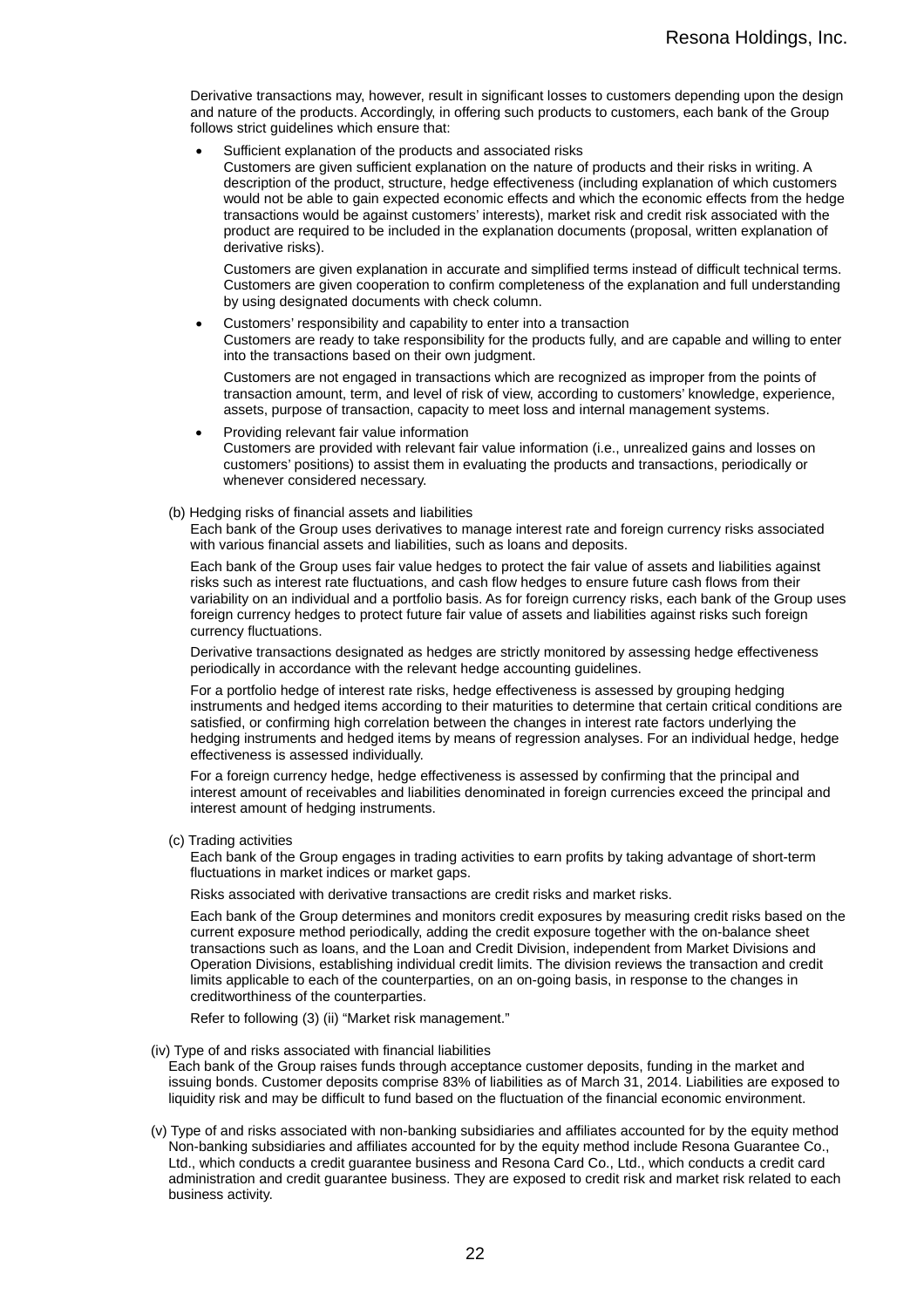#### (3) Risk management system related to financial instruments

The Company has established the Group Risk Management Policy that serves as the basic risk management policy. Based on the policy and operational characteristics, each bank of the Group established its own risk management policy "Basic Policy for Risk Management," approved by the Board of Directors of each bank of the Group, including basic policies for credit risk management, market risk management and liquidity risk management. In accordance with the Basic Policy for Risk Management, each bank of the Group manages risks and establishes detailed rules over risk management activities.

Each bank of the Group plans and conducts internal audits depending on the degree of intrinsic risks and the risk management system.

#### (i) Credit risk management

In accordance with the Basic Policy for Risk Management, Credit Risk Management-related Departments, independent from sales promotion-related divisions, are responsible for determining and monitoring credit exposures at each bank of the Group. As an organization responsible for credit risk management, each bank of the Group sets up Credit Committee and Credit Risk Management-related Departments, which include the Credit Risk Management Division, Credit Analysis Division, and Administration of Problem Loans. The Credit Committee has been established to resolve, discuss and report significant credit matters as a whole. The Credit Risk Management Division is a division to propose policies and procedures over credit rating and a framework necessary for appropriate credit risk management such as credit analysis. The Credit Analysis Division is a division to review operational and financial conditions, qualitative factors, funding purpose, repayment plan, etc., of counterparties, and determine credit exposures by considering the nature of risks associated with the transaction appropriately. The Administration of Problem Loans is a division to understand the business condition of the counterparties with problems and engage in rehabilitation, resolution and correction of the business.

To reduce credit risks, each bank of the Group makes an effort to include "offsetting" provisions of credit claims (i.e., unsecured portion of loans) into debt obligations (i.e., non-collateralized deposits) in case of customers' insolvency under banking account agreements with customers. Collateral is composed of deposits with each bank of the Group, bonds such as Japanese government bonds, securities such as listed corporate stocks, commercial bills, and real estate. Other than the collateral, each bank of the Group reduces credit risks by utilizing guarantees, contracts to offset loans and deposits on each bank of the Group without collateral, and negotiated netting contracts of derivative transactions and repurchase transactions. Each bank of the Group controls credit risks within certain amounts by measuring credit risks from the perspective of managing the whole credit portfolio and setting credit limits.

#### (ii) Market risk management

(a) Market risk management system

In accordance with the Basic Policy for Risk Management, each bank of the Group established the Risk Management Division (middle-office) and Office Management Division (back-office), independent from Transaction Divisions (front-office), to enable mutual checks and balances. The ALM Committee has been established to manage changes and conditions of funding, revenue, risk and cost, and to discuss and report corresponding actions to the circumstances.

Each bank of the Group establishes policies such as "Market Risk Management Policy" to manage market risk appropriately and strictly in accordance with the Basic Policies for Risk Management.

As for market risks resulting from fair market valuation of transactions or changes in risk factors such as interest, market prices, and foreign currency exchange, each bank of the Group measures risk exposures by Value at Risk ("VaR"), establishes limits of risk exposure, limits of loss and limits of sensitivity by product, and monitors those observance conditions. In addition, each bank of the Group regularly measures potential loss amounts based on stress-scenario testing.

Each bank of the Group monitors and reports to management about risk exposures and profit/loss conditions, including observance of the conditions of the credit limits. It also leads checks and balances by the Risk Management Division (middle-office) to the Transaction Divisions (front-office).

#### (b) Quantitative information on market risk

Each bank of the Group measures VaR of market risks based on the purpose of holding financial instruments: trading, banking and securities held for the purpose of strategic investment. Market risk exposure of the Group is measured by simply aggregating VaR of Resona Bank, Ltd., Saitama Resona Bank, Ltd. and The Kinki Osaka Bank, Ltd.

Risk exposures of certain products and affiliated companies are excluded from the market risk exposure of the Group, as the effect is confirmed to be immaterial.

*(Trading)* 

The Group adopts a historical simulation method (holding period is 10 business days, confidence interval is 99%, observation period is 250 business days) in order to measure VaR associated with securities held for trading and derivative instruments.

The market risk exposure of the Group in the trading operation as of March 31, 2014 is ¥1,031 million. *(Banking)*

In the banking operation, each bank of the Group deals with financial instruments other than those held for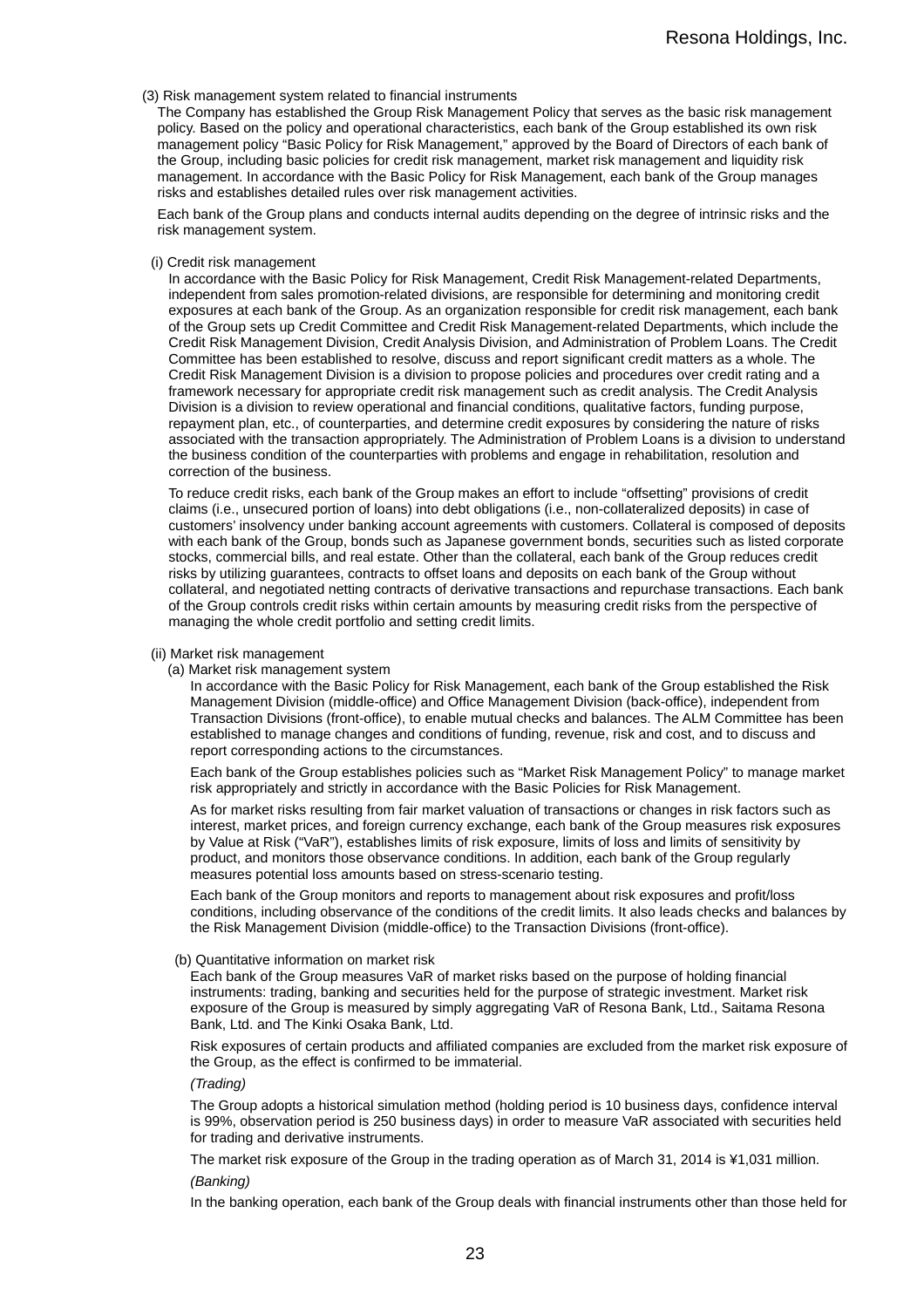trading and securities held for the purpose of strategic investment, and any other assets and liabilities. The Group adopts a historical simulation method (holding period is 20 or 125 business days, confidence interval is 99%, observation period is 1,250 business days) in order to measure VaR associated with the banking operation.

The market risk exposure of the Group in the banking operation as of March 31, 2014 is ¥44,693 million.

*(Securities held for the purpose of strategic investment)*

Each bank of the Group measures VaR or manages risks associated with securities held for the purpose of strategic investment separately from the trading and the banking operation. The Group adopts a historical simulation method (holding period is 125 business days, confidence interval is 99%, observation period is 250 and 1,250 business days) in order to measure VaR associated with securities held for the purpose of strategic investment, and measures the risk exposure by considering unrealized gains/losses and impairment risks.

The market risk exposure of the Group on the securities held for the purpose of strategic investment as of March 31, 2014 is ¥24,580 million.

*(Verification system of VaR)*

Each bank of the Group performs a backtesting which reconciles VaR measured by the model for each measurement unit with actual market fluctuations in order to verify reliability and effectiveness of the risk measurement model.

VaR represents a risk exposure under a certain probability calculated statistically based on the historical market movements. In the case that the actual market fluctuates over the ranges anticipated by the historical market movements, fair market values may fluctuate over VaR.

(iii) Liquidity risk management

In accordance with the Basic Policy for Risk Management, each bank of the Group has established the Cash Management Division and the Liquidity Risk Management Division, to enable mutual checks and balances. The ALM Committee and the Liquidity Risk Management Committee monitor and report to management timely and appropriately.

Each bank of the Group establishes policies such as the "Liquidity Risk Management Policy" to manage liquidity risk appropriately and strictly in accordance with the Basic Policies for Risk Management. For cash flow management, each bank of the Group establishes liquidity risk phases (normal and 3 levels under emergency condition) and carries out corresponding actions at each phase determined in advance.

Each bank of the Group monitors liquidity risks by defining a key indicator for liquidity risk management based on its size and nature of the business and circumstances over a liquidity risk. Each bank of the Group establishes guidelines of a key indicator for liquidity risk management as necessary.

As for market liquidity risks in which each bank of the Group may suffer losses because it can not make transactions on market or is forced to make significantly unfavorable transactions due to market turmoil, each bank of the Group monitors conditions of the market liquidity risk on a regular basis.

(4) Supplementary explanation relating to fair value of financial instruments and other

The fair value of financial instruments includes, in addition to the value determined based on the market price, a value calculated on a reasonable basis if no market price is available. Certain assumptions are used for the calculation of such amount. Accordingly, the result of such calculation may vary if different assumptions are used.

Refer to following "(Note 1). Calculation method of fair value of financial instruments" for certain assumptions" on "2. Fair value of financial instruments" does not include transactions not recognized on consolidated balance sheet, such as an investment trust sold to a customer.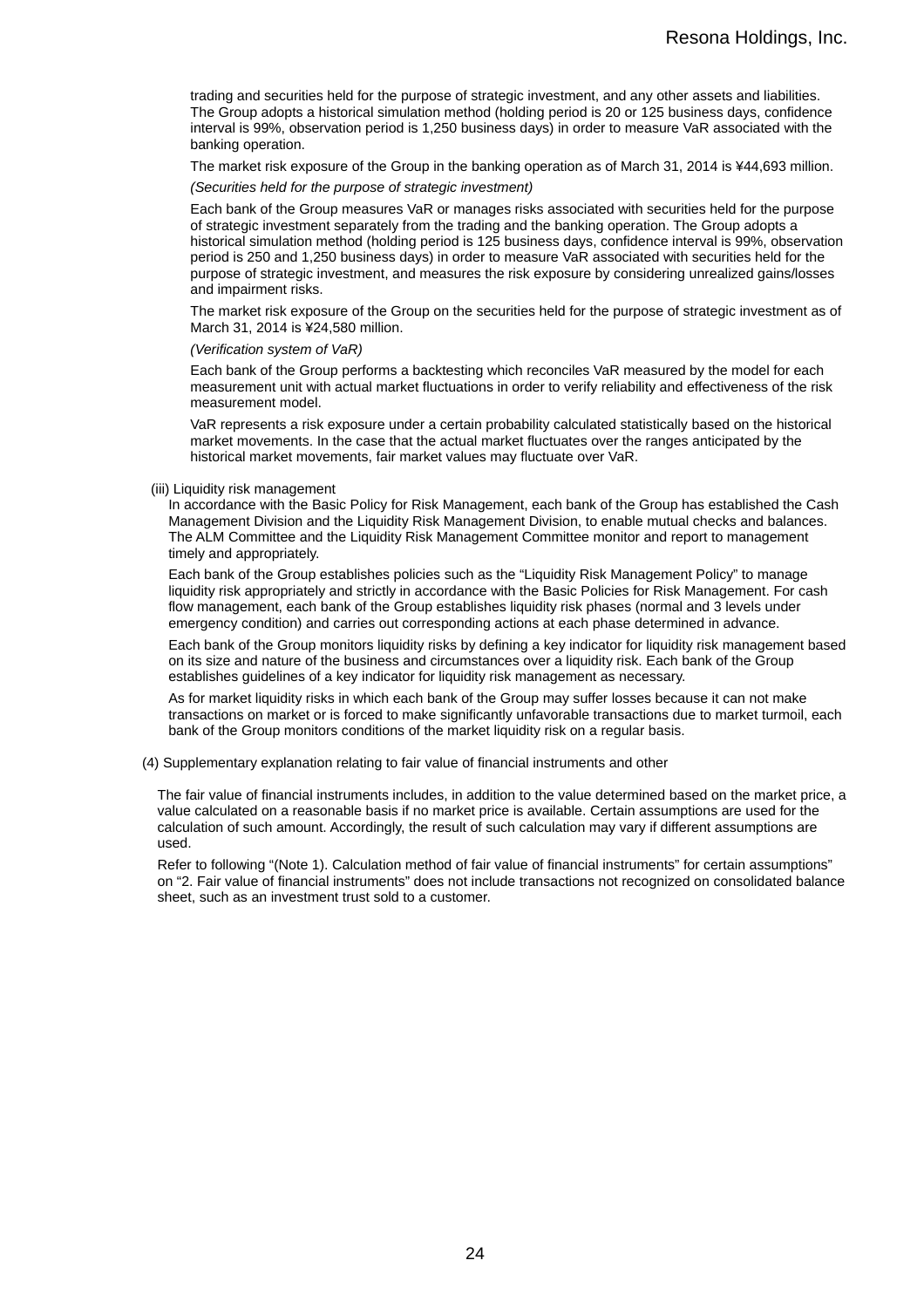2. Fair value of financial instruments

Amount on consolidated balance sheet, fair value and difference between them as of March 31, 2014 were as follows. Non-marketable securities whose fair values cannot be reliably determined such as non-listed equity securities are not included in the next table. (Refer to Note 2.)

|     |                                                |               |              | (Millions of yen) |
|-----|------------------------------------------------|---------------|--------------|-------------------|
|     |                                                | Amount on     |              |                   |
|     |                                                | consolidated  | Fair value   | <b>Difference</b> |
|     |                                                | balance sheet |              |                   |
| (1) | Cash and due from banks                        | ¥ 6,471,899   | ¥ 6,471,899  | ¥ -               |
| (2) | Call loans and bills bought                    | 154,318       | 154,318      |                   |
| (3) | Monetary claims bought (*1)                    | 332,637       | 333,105      | 467               |
| (4) | <b>Trading assets</b>                          |               |              |                   |
|     | <b>Trading securities</b>                      | 289,964       | 289,964      |                   |
| (5) | <b>Securities</b>                              |               |              |                   |
|     | Held-to-maturity debt securities               | 2,150,742     | 2,218,592    | 67,850            |
|     | Available-for-sale securities                  | 6,468,044     | 6,448,044    |                   |
| (6) | Loans and bills discounted                     | 26,701,668    |              |                   |
|     | Reserve for possible loan losses (*1)          | (231, 450)    |              |                   |
|     |                                                | 26,470,218    | 26,710,648   | 240,429           |
| (7) | Foreign exchange assets (*1)                   | 72,757        | 72,757       |                   |
|     | <b>Total assets</b>                            | ¥ 42,410,581  | ¥42,719,329  | ¥ 308,747         |
| (1) | Deposits                                       | ¥ 35,745,906  | ¥ 35,747,188 | ¥ 1,281           |
| (2) | Negotiable certificates of deposit             | 1,949,860     | 1,949,868    | 8                 |
| (3) | Call money and bills sold                      | 854,793       | 854,793      |                   |
| (4) | Payables under repurchase agreements           | 38,994        | 38,994       |                   |
| (5) | Payables under securities lending transactions | 49,891        | 49,891       |                   |
| (6) | Borrowed money                                 | 1,081,701     | 1,082,740    | 1,039             |
| (7) | Foreign exchange liabilities                   | 1,173         | 1,173        |                   |
| (8) | <b>Bonds</b>                                   | 696,418       | 733,091      | 36,672            |
| (9) | Due to trust account                           | 533,844       | 533,844      |                   |
|     | <b>Total liabilities</b>                       | 40,952,585    | 40,991,587   | 39,001            |
|     | Derivative transactions (*2)                   |               |              |                   |
|     | Hedge accounting not applied                   | 27,914        | 27,914       |                   |
|     | Hedge accounting applied                       | 45,144        | 44,842       | (301)             |
|     | Total derivative transactions                  | ¥73,058       | ¥ 72,757     | ¥ $(301)$         |

|                         | Contractual<br>amounts | Fair values |
|-------------------------|------------------------|-------------|
| Other                   |                        |             |
| Guarantee contract (*3) | ¥ 490,552              | .456        |

Notes:

- (\*1) Reserve for possible loan losses corresponding to loans and bills discounted are deducted. Specific reserve for possible loan losses corresponding to monetary claims bought and foreign exchange assets are excluded from the amount on consolidated balance sheet directly due to immateriality.
- (\*2) Derivative financial instruments included in trading assets/liabilities and other assets/liabilities are presented in total. Assets (positive amount) and liabilities (negative amount) arising from derivative transactions are presented on a net basis.
- (\*3) Contractual amount of guarantee contract is equal to acceptances and guarantees in the consolidated balance sheets.

(Note 1) Calculation method of fair value of financial instruments

#### Assets

(1) Cash and due from banks

For due from banks which have no maturity, since fair values of these items approximate carrying amounts, the Group deems the carrying amounts to be fair values. For due from banks which have maturity, since contractual terms of these items are short (i.e., within one year) and fair values of these items approximate carrying amount, the Group deems the carrying amounts to be fair value. Fair value of negotiable certificates of deposit is based on present value determined by discounting future cash flow.

(2) Call loans and bills bought

Since contractual terms of these items are short (i.e., within one year) and fair value of these items approximates carrying amounts, the Group deems the carrying amounts to be fair value.

(3) Monetary claims bought

Fair values for deed of beneficiary certificate of loan trust are based on the values provided by third parties (brokers) or calculated by a similar method used for loans and bills discounted (refer to (6)).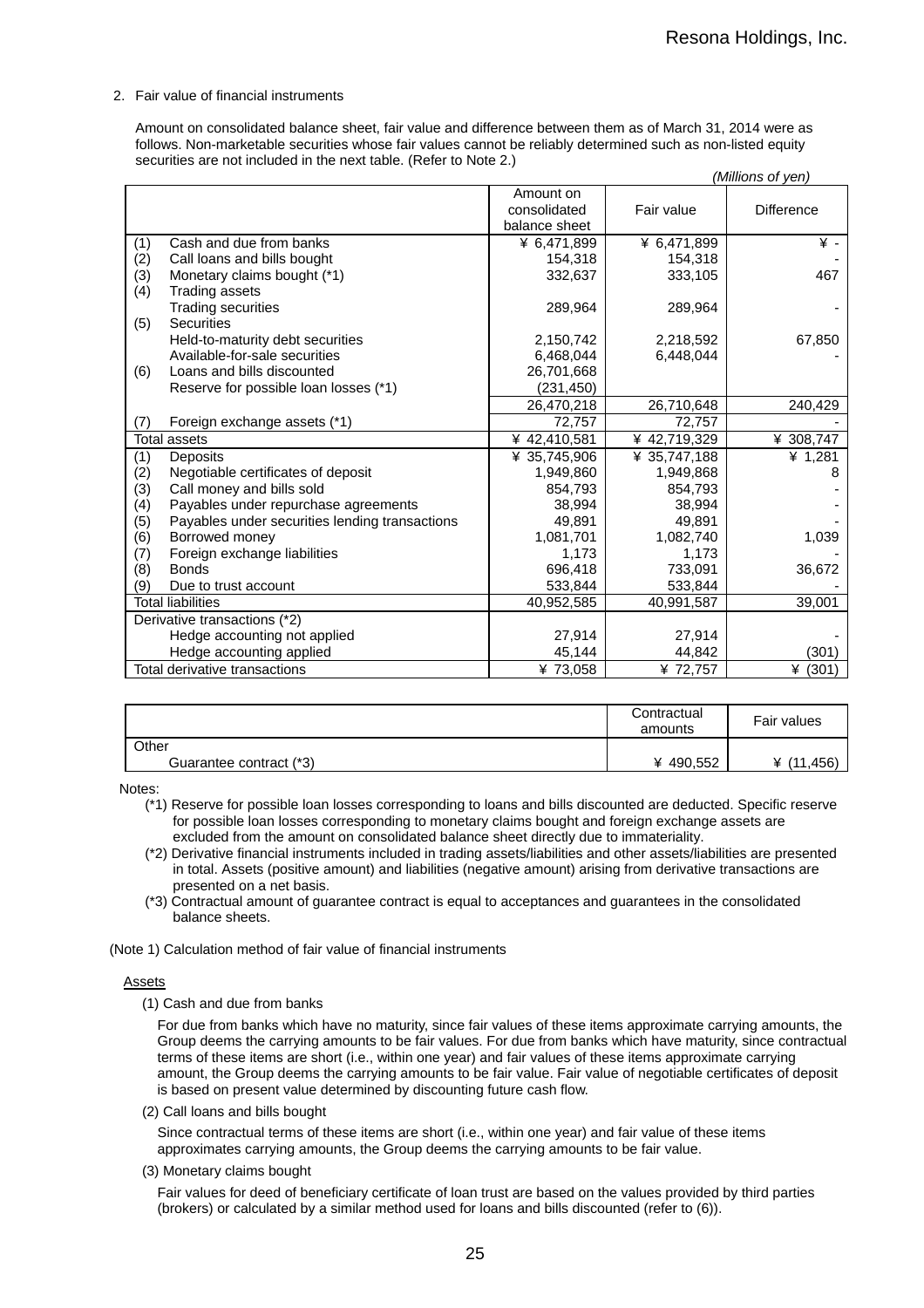#### (4) Trading assets

Fair values of bonds held for trading is based on the values calculated by statistic of over-the-counter bonds released from Japan Securities Dealers Association, and fair values of short-term bonds are based on present values determined by discounting face values with market interest rate.

(5) Securities

Fair values of stocks are based on the one month weighted average of the market price prior to the end of the fiscal year. Fair values of bonds (excluding private placement bonds) are based on the values calculated by statistics released from the Japan Securities Dealers Association or prices provided by financial institutions. Fair values of investment trusts are based on the disclosed net asset value. Fair values of private placement bonds are, in principal, determined by discounting the principal and interest amount with the interest rate used for new issuances for each category based on the internal rating. Refer to following "Securities" for note on the purpose of holding those securities.

(6) Loans and bills discounted

For fair values of loans with floating interest rates reflecting the market interest rates in a short-term period, the carrying amounts are presented as fair values as the fair values approximates such carrying amounts, unless creditworthiness of borrowers has changed significantly since the loan was executed. For fair values of loans with fixed interest rates, fair values are determined by discounting the principal and interest amount with the interest rate used for new loans for each category of loan, internal rating and loan period. For fair value of loans by maturity within one year, the carrying amounts are presented as fair values as the fair values approximate such carrying amounts.

For fair value of loans to borrowers under bankruptcy proceedings, borrowers substantially in bankruptcy and borrowers with high probability of becoming insolvent, reserve for possible loan losses are estimated based on the present value of future cash flow and recoverable amount of collateral or guarantees. Since fair values of such loans approximate carrying amounts after deducting reserve for possible loan losses at the end of the fiscal year, the Group deems the carrying amount to be fair value.

For fair values of the loans and bills discounted, for those without a fixed maturity due to loan characteristics such as limiting loans to within the value of pledged assets, the Group deems the carrying amounts to be fair value since fair values are expected to approximate carrying amounts based on the estimated loan periods, interest rates and other conditions.

(7) Foreign exchange assets

Fair values of foreign exchanges consist of foreign currency deposits with other banks (due from other foreign banks), short-term loans involving foreign currencies (loans to other foreign banks), export bills and traveler's checks, etc. (purchased foreign bills), and loans on notes using import bills (foreign bills receivables), the carrying amounts are presented as fair values, as the fair values approximate such carrying amounts because these items are deposits without maturity or have short contract terms (one year or less).

#### Liabilities

(1) Deposits and (2) Negotiable certificates of deposit

For fair values of demand deposits, the Group deems the payment amounts required on the consolidated balance sheet date (i.e., carrying amounts) to be fair values. Fair values of time deposits and negotiable certificates of deposit are calculated by classifying them based on their terms and discounting the future cash flows. Discount rates used in such calculations are the interest rates that would be applied to newly accepted deposits. For fair value of deposits by maturity within one year, the carrying amounts are presented as fair values as the fair values approximate such carrying amounts.

(3) Call money and bills sold, (4) Payables under repurchase agreements and (5) Payables under securities lending transactions

Since contractual terms of these items are short (i.e., within one year) and fair values of these items approximate carrying amounts, the Group deems the carrying amounts to be fair value.

(6) Borrowed money

For fair values of borrowings with floating interest rates reflecting the market interest rates in a short-term period, the carrying amounts are presented as fair values as the fair values approximate such carrying amounts, because creditworthiness of the Company and its consolidated subsidiaries have not changed significantly since they made the borrowings. For fair values of borrowings with fixed interest rates, fair values are determined by discounting the principal and interest amount with the interest rate expected for similar borrowings. For fair values of borrowings by maturity within one year, the carrying amounts are presented as fair values as the fair values approximate such carrying amounts.

(7) Foreign exchange liabilities

Among foreign exchange contracts, foreign currency deposits accepted from other banks and non-resident yen deposits are deposits without maturity (due to other foreign banks). Foreign currency short-term borrowings have short contract terms (one year or less). Thus, their carrying amounts are presented as fair values for these contracts as the fair values approximate such carrying amounts.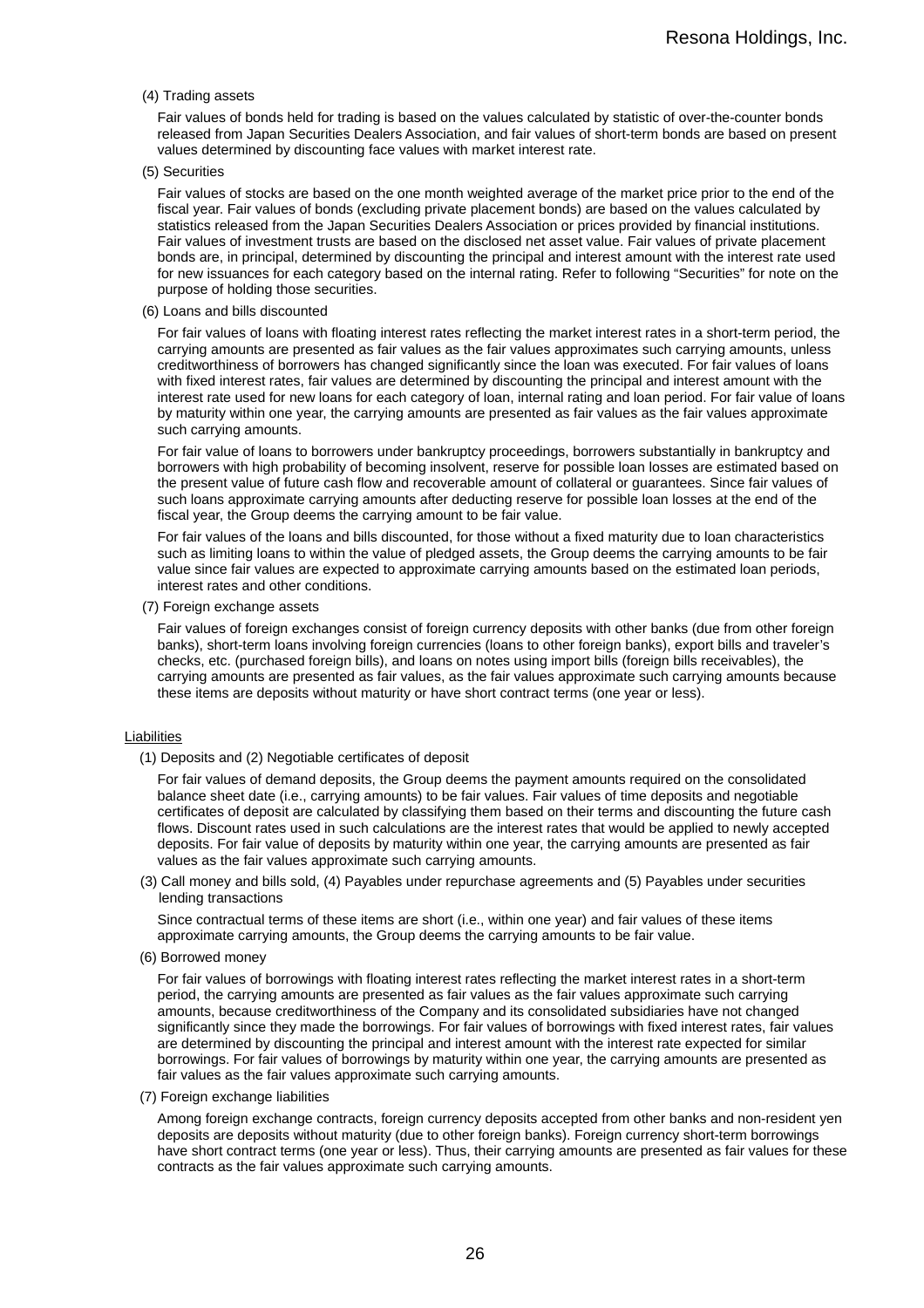#### (8) Bonds

Fair value of corporate bonds issued by the Company and its consolidated subsidiaries are based on the values calculated by statistics released from the Japan Securities Dealers Association, prices provided by financial institutions or value determined by discounting the principal and interest amount with the interest rate expected for use of new bond issuance.

(9) Due to trust account

Due to trust account represents a short-term funding by accepting surplus in trust account and unused principal. The carrying amounts are presented as fair values, which approximate such carrying amounts.

#### Derivative transactions

Derivatives transactions are Interest rate-related products (future, options, swaps, etc), Currency-related products (forward exchange contracts, options and swaps, etc) and Bond-related products (future, future options, etc). Derivative transactions are measured at market price, the discounted value of their future cash flows or option pricing models.

#### **Other**

#### Guarantee contract

For guarantee contract, the Group deems the difference between future cash flow of the contractual guarantee fee and future cash flow of the expected guarantee fee if it executes a new guarantee contract, to be fair values.

For the guarantee to borrowers under bankruptcy proceedings, borrowers substantially in bankruptcy and borrowers with high probability of becoming insolvent, the Group deems the present values, which is calculated based on the estimated future cash flow or recoverable amounts from collateral and guarantee, as fair value.

(Note 2) Financial instruments whose fair values cannot be reliably determined

Financial instruments are not included in (5) Securities in (Note 1) Calculation method of fair values of financial instruments:

|                                       | (Millions of yen)                       |
|---------------------------------------|-----------------------------------------|
| Classification                        | Amount on consolidated<br>balance sheet |
| Unlisted stocks (*1)(*2)              | ¥62.373                                 |
| Investments in partnerships (*2) (*3) | 17.304                                  |
| Total                                 | ¥79.678                                 |

Notes:

- (\*1) Unlisted stocks do not carry quoted market prices. Since the fair values of these securities cannot be reliably determined, their fair values are not disclosed. Unlisted stocks are amount before reserve for possible losses on investments and the total of both domestic and foreign securities.
- (\*2) For the fiscal year 2013, impairment losses of unlisted stocks and Investments in partnerships were ¥75 million and ¥237 million, respectively.
- (\*3) Investments in partnerships contain assets such as unlisted stocks which do not carry quoted market prices. Since the fair values of these securities cannot be reliably determined, their fair values are not disclosed. Investments in partnerships are the total of both domestic and foreign assets.

(Note 3) Maturity analysis for monetary claims and securities with contractual maturities

|                                  |              |             |             |             |             | (Millions of yen) |
|----------------------------------|--------------|-------------|-------------|-------------|-------------|-------------------|
|                                  | One year or  | One to      | Three to    | Five to     | Seven to    | Over ten          |
|                                  | less         | three years | five years  | seven years | ten years   | years             |
| Due from banks                   | ¥ 5,958,186  | ¥ -         | ¥ -         | ¥ -         | ¥ -         | ¥ -               |
| Call loans and bills bought      | 154,318      |             |             |             |             |                   |
| Monetary claims bought           | 236.283      |             | -           |             |             |                   |
| Securities:                      |              |             |             |             |             |                   |
| Held-to-maturity debt securities | 128,160      | 290,749     | 372,535     | 1,025,410   | 330,015     | 3,000             |
| Japanese government bonds        | 95,000       | 200,000     | 284,300     | 945,200     | 180,000     | 3,000             |
| Japanese local government bonds  | 31,561       | 86,815      | 86,275      | 80,160      | 150,015     |                   |
| Japanese corporate bonds         | 1,599        | 3,934       | 1.960       | 50          |             |                   |
| Available-for-sale securities    | 1,577,392    | 1,228,526   | 2,101,651   | 187,593     | 530,229     | 84,771            |
| Japanese government bonds        | 1,383,000    | 749,500     | 1,799,400   | 50,000      | 416,000     | 45,000            |
| Japanese local government bonds  | 12.649       | 25.853      | 79.294      | 47.790      | 33,567      |                   |
| Japanese corporate bonds         | 177,139      | 390,500     | 209,705     | 29,410      | 65,226      | 25,890            |
| Loans and bills discounted (*)   | 6,717,805    | 4,221,184   | 3,027,582   | 1,961,397   | 2,311,869   | 8,352,189         |
| Foreign exchange assets          | 72,757       |             |             |             |             |                   |
| Total                            | ¥ 14,844,904 | ¥ 5,740,460 | ¥ 5,501,770 | ¥ 3,174,401 | ¥ 3,172,114 | ¥ 8,536,443       |

(\*) Loans and bills discounted, for which it is difficult to estimate the redemption amount, amounted to ¥109,639 million and are excluded from the above table. The estimated uncollectable amount, which is deducted from loans directly, is excluded.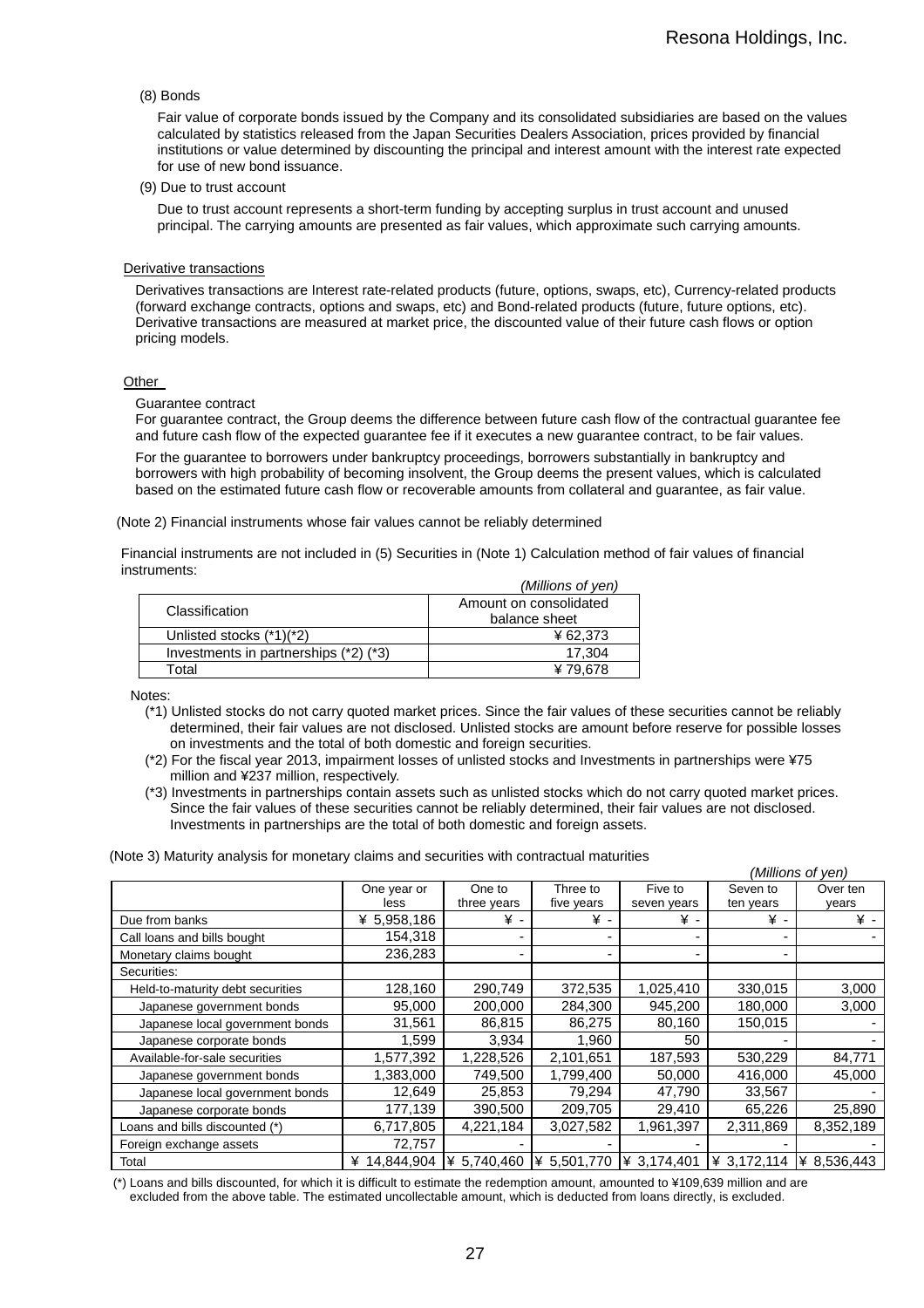#### (Note 4) Maturity analysis for bonds, borrowed money and other debts with interest

|                                    |              |             |            |             |           | (Millions of yen) |
|------------------------------------|--------------|-------------|------------|-------------|-----------|-------------------|
|                                    | One year or  | One to      | Three to   | Five to     | Seven to  | Over ten          |
|                                    | less         | three years | five years | seven years | ten years | years             |
| Deposits (*1)                      | ¥ 32,827,711 | ¥ 2,042,718 | ¥875,476   | ¥           | ¥.        | ¥.                |
| Negotiable certificates of deposit | 1.944.420    | 5,440       |            |             |           |                   |
| Call money and bills sold          | 854.793      |             |            |             |           |                   |
| Payables under repurchase          | 38.994       |             |            |             |           |                   |
| agreements                         |              |             |            |             |           |                   |
| Payables under securities lending  | 49,891       |             |            |             |           |                   |
| transactions                       |              |             |            |             |           |                   |
| Borrowed money                     | 741.461      | 301,417     | 493        | 38,313      | 15        |                   |
| Foreign exchange liabilities       | 1,173        |             |            |             |           |                   |
| Bonds $(*2)$                       | 20,000       | 53,870      | 50,000     | 171.300     | 221.000   | 36,000            |
| Due to trust account               | 533.844      |             |            |             |           |                   |
| Total                              | ¥ 37.012.291 | ¥ 2,403,446 | ¥925.970   | ¥ 209.613   | ¥221.015  | ¥ 36,000          |

(\*1) Demand deposits are included and presented in "one year or less" in the above table.

(\*2) Bonds without maturity dates, which amounted to ¥144,283 million, are excluded from the above table.

### **(Securities)**

For the fiscal year 2013

"Securities" in the consolidated balance sheet, negotiable certificates of deposit in "Cash and due from banks", trust beneficiary certificate in "Monetary claims bought", and trading securities and short-term bonds in "Trading assets" were included in the following tables.

1. Trading securities (As of March 31, 2014)

| $\frac{1}{2}$ . The contract of $\frac{1}{2}$ is the contract of $\frac{1}{2}$ . The contract of $\frac{1}{2}$ |                                               |
|----------------------------------------------------------------------------------------------------------------|-----------------------------------------------|
|                                                                                                                | (Millions of yen)                             |
|                                                                                                                | Net unrealized gains (losses) recorded in the |
|                                                                                                                | consolidated statement of income              |
|                                                                                                                | during the fiscal year                        |
| Trading securities                                                                                             | ¥ 136                                         |

### 2. Held-to-maturity debt securities (As of March 31, 2014)

|                                                                 |                                 |                                               |                         | (Millions of yen)                             |
|-----------------------------------------------------------------|---------------------------------|-----------------------------------------------|-------------------------|-----------------------------------------------|
|                                                                 | <b>Type</b>                     | Amount on<br>consolidated<br>balance<br>sheet | Estimated<br>fair Value | <b>Net</b><br>unrealized<br>gains<br>(losses) |
|                                                                 | Japanese government bonds       | ¥ 1,708,395                                   | ¥ 1,761,890             | ¥ 53,495                                      |
| Fair value exceeding<br>amount on consolidated<br>balance sheet | Japanese local government bonds | 400,653                                       | 415.029                 | 14,376                                        |
|                                                                 | Japanese corporate bonds        | 6,412                                         | 6,508                   | 96                                            |
|                                                                 | Total                           | 2,115,461                                     | 2.183.428               | 67,967                                        |
|                                                                 | Japanese government bonds       |                                               |                         |                                               |
| Fair value below amount<br>on consolidated balance<br>sheet     | Japanese local government bonds | 34,148                                        | 34,037                  | (111)                                         |
|                                                                 | Japanese corporate bonds        | 1.132                                         | 1.126                   | (6)                                           |
|                                                                 | Total                           | 35.281                                        | 35.163                  | (117)                                         |
| <b>Grand Total</b>                                              |                                 | ¥ 2.150.742                                   | ¥ 2.218.592             | ¥ 67.850                                      |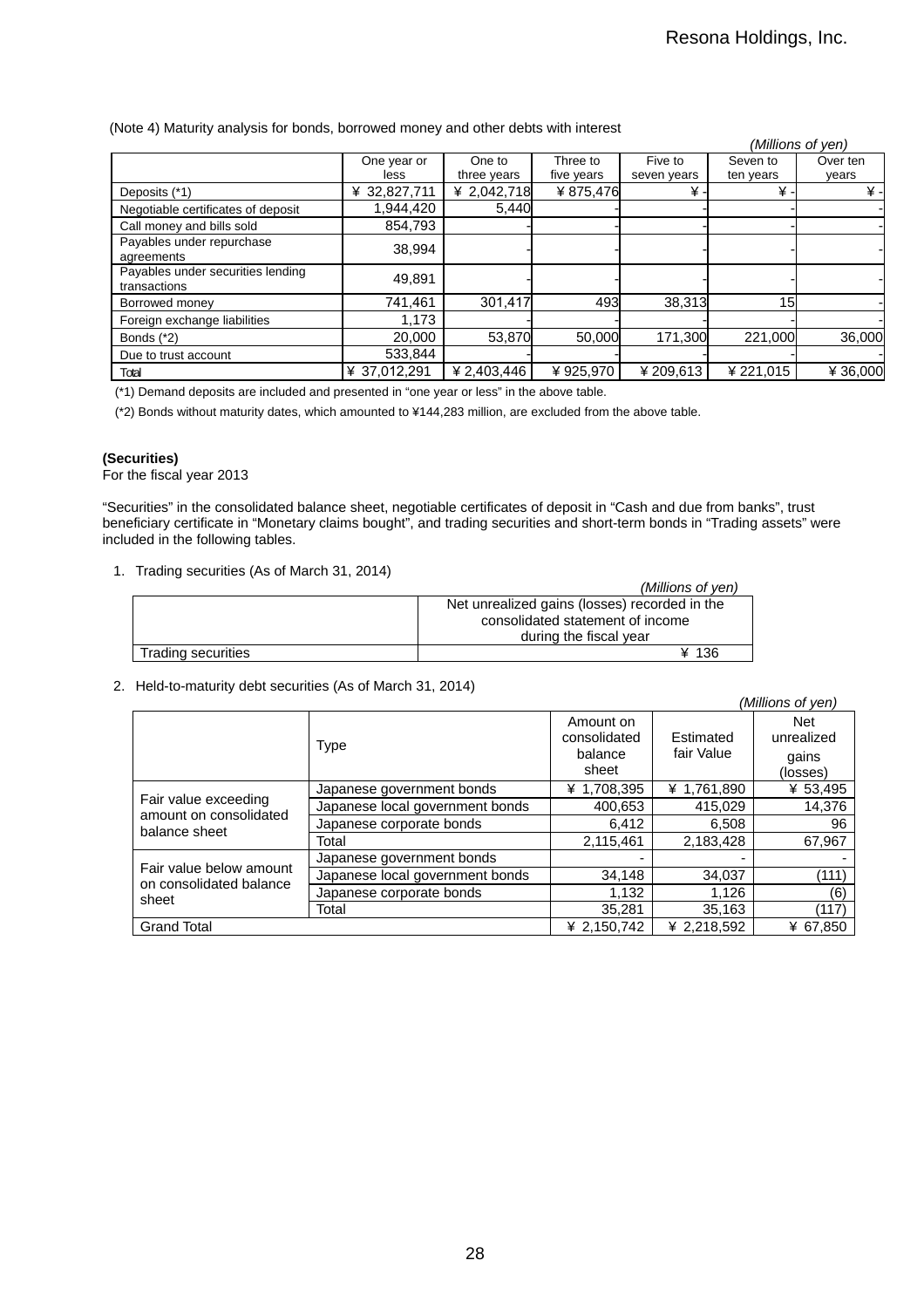#### 3. Available-for-sale securities (As of March 31, 2014)

|                                                   |                                 |                                               |                                   | (Millions of yen)                          |
|---------------------------------------------------|---------------------------------|-----------------------------------------------|-----------------------------------|--------------------------------------------|
|                                                   | <b>Type</b>                     | Amount on<br>consolidated<br>balance<br>sheet | Acquisition/<br>amortized<br>cost | <b>Net</b><br>unrealized<br>gains (losses) |
|                                                   | Japanese stocks                 | ¥ 630,683                                     | ¥ 310,130                         | ¥ 320,552                                  |
|                                                   | <b>Bonds</b>                    | 2,887,023                                     | 2,871,921                         | 15,101                                     |
| Amount on consolidated<br>balance sheet exceeding | Japanese government bonds       | 1,955,523                                     | 1,952,030                         | 3,493                                      |
| acquisition or amortized                          | Japanese local government bonds | 154,777                                       | 149,413                           | 5,364                                      |
| cost                                              | Japanese corporate bonds        | 776,722                                       | 770,478                           | 6,243                                      |
|                                                   | Other                           | 120,781                                       | 114,309                           | 6,471                                      |
|                                                   | Total                           | 3,638,488                                     | 3,296,362                         | 342,125                                    |
|                                                   | Japanese stocks                 | 18,426                                        | 21,803                            | (3,376)                                    |
|                                                   | <b>Bonds</b>                    | 2,678,386                                     | 2,681,616                         | (3,230)                                    |
| Amount on consolidated<br>balance sheet below     | Japanese government bonds       | 2,498,946                                     | 2,501,544                         | (2,598)                                    |
|                                                   | Japanese local government bonds | 49,865                                        | 49,997                            | (131)                                      |
| acquisition or amortized<br>cost                  | Japanese corporate bonds        | 129,574                                       | 130,074                           | (500)                                      |
|                                                   | Other                           | 199,081                                       | 201,320                           | (2,239)                                    |
|                                                   | Total                           | 2,895,984                                     | 2,904,741                         | (8, 846)                                   |
| <b>Grand Total</b>                                |                                 | ¥ 6,534,382                                   | ¥6,201,103                        | ¥ 333,279                                  |

Note: Unlisted stocks in the amounts of ¥42,931 million and investments in partnerships in the amounts of ¥14,374 million, whose fair value cannot be reliably determined, are not included in available-for-sale securities on above.

- 4. Held-to-maturity debt securities sold during the fiscal year (from April 1, 2013 to March 31, 2014) None
- 5. Available-for-sale securities sold during the fiscal year (from April 1, 2013 to March 31, 2014)

|              |                                 |                        |                | (Millions of yen) |
|--------------|---------------------------------|------------------------|----------------|-------------------|
|              |                                 | Proceeds<br>from sales | Gains on sales | Losses on sales   |
|              | Japanese stocks                 | ¥ 18,407               | ¥ 12,198       | ¥ 30              |
| <b>Bonds</b> |                                 | 13,437,420             | 18,345         | 5,655             |
|              | Japanese government bonds       | 12,903,374             | 16,252         | 5,637             |
|              | Japanese local government bonds | 88,637                 | 1,290          |                   |
|              | Japanese corporate bonds        | 445,408                | 803            | 18                |
| Other        |                                 | 1,366,774              | 21,665         | 16,083            |
| Total        |                                 | ¥ 14,822,603           | ¥ 52,209       | ¥ 21,770          |

6. Impairment of Securities

Securities except trading securities(excluding whose fair values cannot be reliably determined), of which market values substantially declined in comparison with acquisition cost and the market value rarely recovers to the acquisition cost, are recorded at the market value on the consolidated balance sheet and the valuation difference is recognized as an impairment loss.

For the year 2013, an impairment loss was amounted to ¥ 115 million.

To assess whether or not a decline in fair values is substantial, the Group considers not only the severity and duration of the decline in value but also the classification of the security issuer which is used in the selfassessment of asset quality as follows:

- (i) For issuers who are classified as borrowers under bankruptcy proceedings, borrowers substantially in bankruptcy and borrowers with a high probability of becoming insolvent: where the fair value is lower than the amortized cost or acquisition cost.
- (ii) For issuers who are classified as borrowers under close watch or issuers who are not rated:
- where the fair value declined by 30% or more compared to the amortized cost or acquisition cost.
- (iii) Other: where the fair value declined by 50% or more compared to the amortized cost or acquisition cost.

#### **(Deferred Tax Accounting)**

Following the promulgation on March 31, 2014 of the "Act on the Partial Revision of the income tax (Act No. 10 of 2014)", Special Income Tax for Reconstruction has been abolished from the fiscal years beginning on or after April 1, 2014.

In line with these changes, the effective statutory tax rate used to measure deferred tax assets and liabilities will be changed from 37.97% to 35.59% for temporary differences expected to be reversed in the fiscal years beginning on or after April 1, 2014.

As a result of this change, deferred tax assets in the consolidated balance sheet decreased by ¥4,438 million and income taxes- deferred in the consolidated statement of income increased by ¥4,438 million.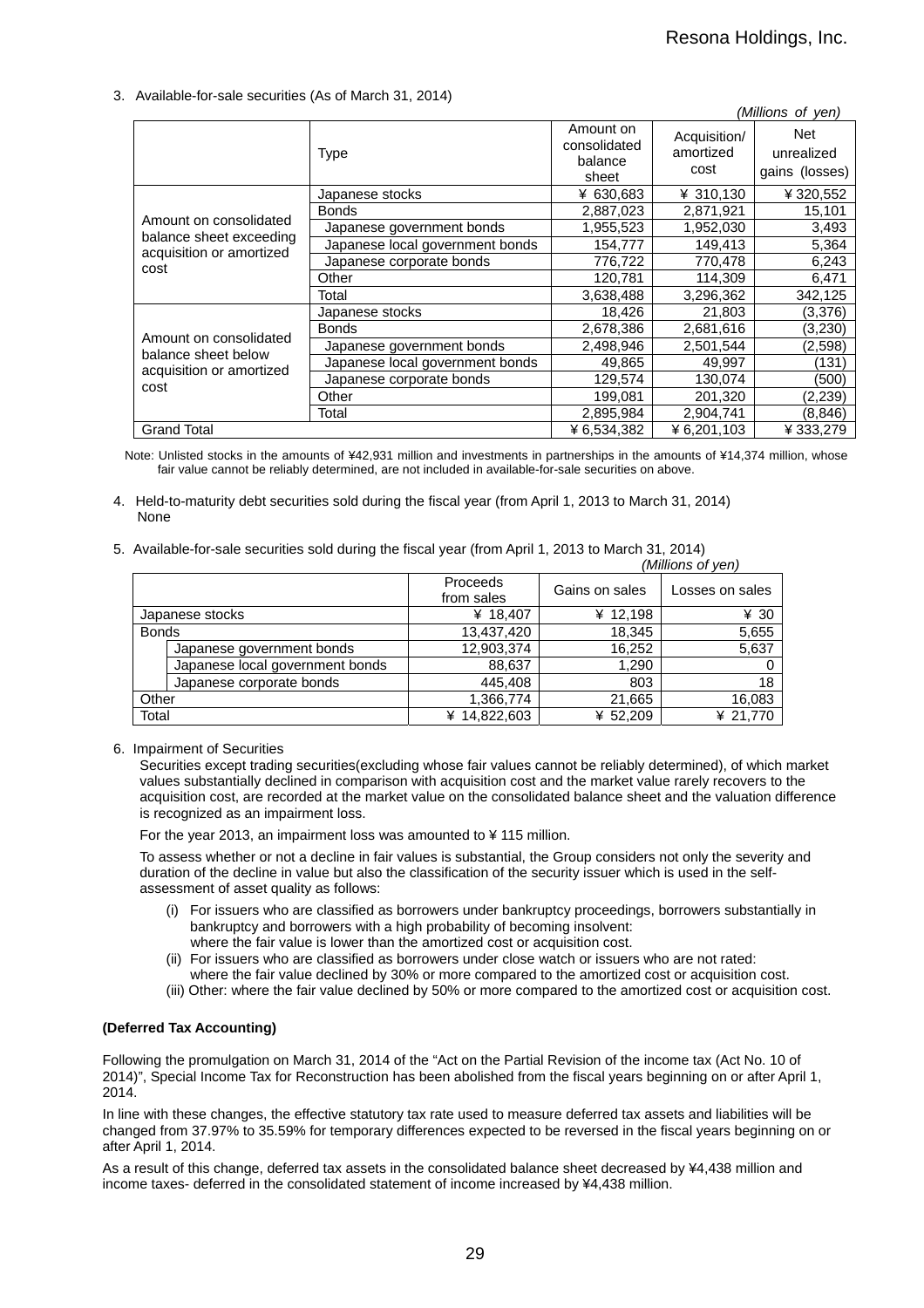## **(Segment Information)**

For the fiscal year 2013

1. Segment Information

Principal operating activities of the segments are as follows:

| Segment           | Principal operating activity                                                                                                                                                                                |
|-------------------|-------------------------------------------------------------------------------------------------------------------------------------------------------------------------------------------------------------|
| Consumer banking  | Mainly for individual customers, provide consulting services regarding consumer<br>loan, asset management and asset succession                                                                              |
| Corporate banking | Mainly for corporate customers, support their business growth by providing services<br>regarding corporate loan, trust asset management, real estate business, corporate<br>pension and business succession |
| Market trading    | In financial markets, transaction in short term lending, borrowing, bond purchase<br>and sale, and derivatives trading                                                                                      |

#### 2. Profit and loss by segment

Profit and loss of each segment for the fiscal year ended March 31, 2014 were as follows:

|                                          |                     |                      |                   |            |             | (Millions of yen) |
|------------------------------------------|---------------------|----------------------|-------------------|------------|-------------|-------------------|
|                                          |                     | Segment              |                   |            |             |                   |
|                                          | Consumer<br>banking | Corporate<br>banking | Market<br>trading | Sub total  | Other       | Total             |
| Gross operating profit                   | ¥ 259,755           | ¥ 283,989            | ¥ 51,913          | ¥ 595,658  | ¥ $(2,437)$ | ¥ 593,221         |
| General and administrative<br>expenses   | (173,896)           | (153,090)            | (8,825)           | (335, 812) |             | (335, 812)        |
| Actual net operating profit              | 85,859              | 130,884              | 43,088            | 259,832    | (2, 437)    | 257,395           |
| Credit cost                              | 1,781               | 26,130               |                   | 27,911     |             | 27,911            |
| Net operating profit less<br>credit cost | ¥ 87,640            | ¥ 157.015            | ¥ 43,088          | ¥ 287,744  | ¥ $(2,437)$ | ¥ 285,307         |

Notes:

- 1. Total amount is aggregated by the figures of three consolidated subsidiary banks and three consolidated credit guarantee subsidiaries.
- 2. The consumer banking unit contains operating results of the three consolidated credit guarantee subsidiaries.
- 3. Gross operating profit of Corporate banking unit does not include credit cost incurred in trust accounts amounting to ¥13 million of gain.
- 4. Gross operating profit of the Market trading unit contains some portion of gains/losses on equity securities.
- 5. "Other" includes all other departments, such as management office, which are not operating segments.
- 6. Depreciation expense is included in general and administrative expenses.
- 3. Reconciliation between the segment information and the consolidated financial statements for the fiscal years ended March 31, 2014 was as follows:

|                                                                              | (Millions of yen) |
|------------------------------------------------------------------------------|-------------------|
| Profit                                                                       | Amount            |
| Total amounts of segments                                                    | ¥ 287,744         |
| Net gains (losses) of "Other"                                                | (2, 437)          |
| Net non-recurring losses other than credit cost                              | 17.615            |
| Net extraordinary gains (losses) other than credit cost                      | (2,816)           |
| Profit of consolidated subsidiaries which are not included in segments, etc. | 11,978            |
| Income before income taxes and minority interests                            | ¥ 312,085         |

Notes:

- 1. Non-recurring gains (losses) other than credit cost include some portion of gain/loss on securities and retirement benefit expenses.
- 2. Net extraordinary gains (losses) other than credit cost include impairment loss.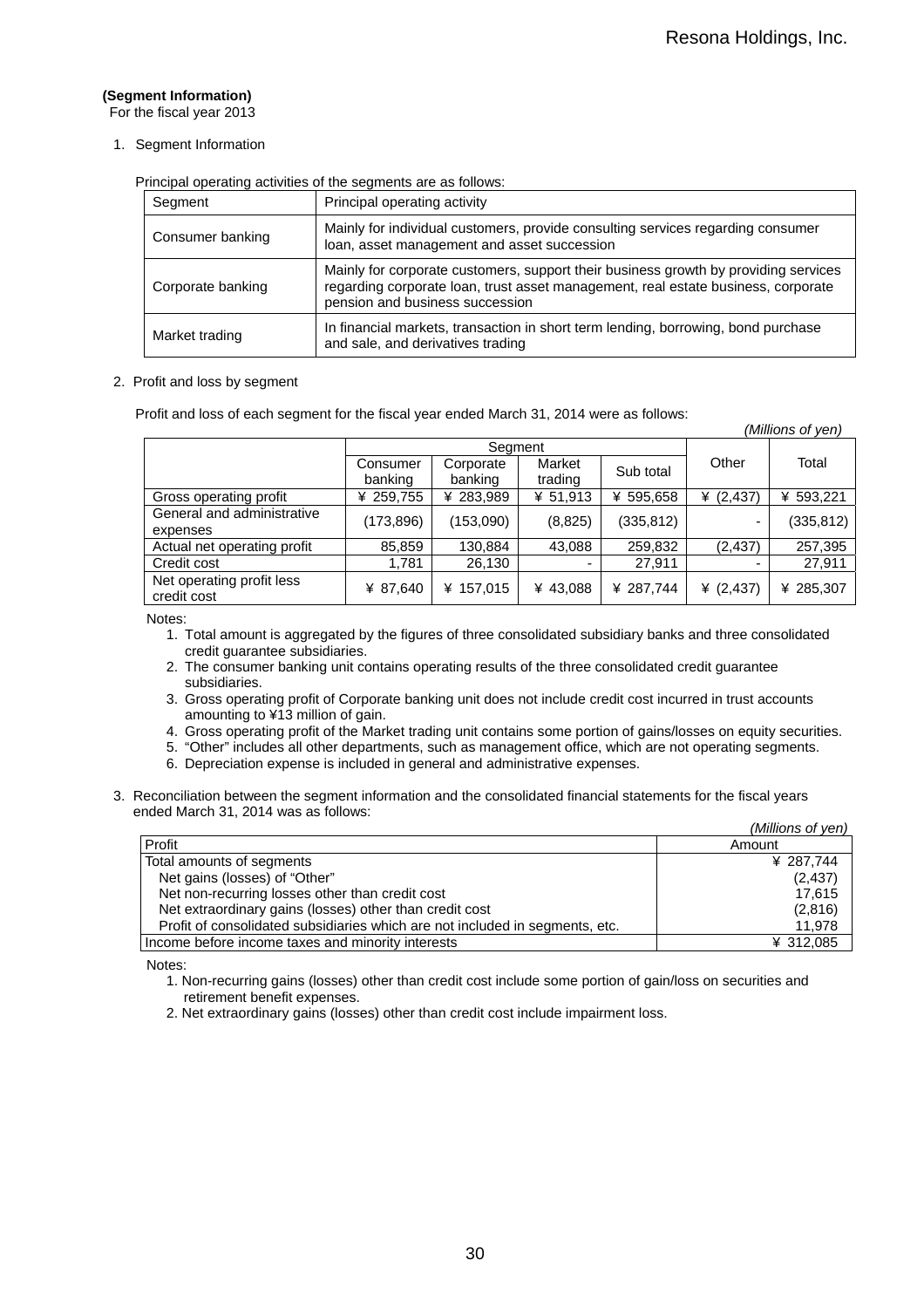#### **(Per Share Information)**

1. Net assets per share of common stock and its calculation base

| (Millions of yen, except 'Net assets per share of common stock" and number of shares)                                                                      |                    |                    |
|------------------------------------------------------------------------------------------------------------------------------------------------------------|--------------------|--------------------|
|                                                                                                                                                            | Fiscal Year 2012   | Fiscal Year 2013   |
|                                                                                                                                                            | From April 1, 2012 | From April 1, 2013 |
|                                                                                                                                                            | To March 31, 2013  | To March 31, 2014  |
| Net assets per share of common stock                                                                                                                       | 490.48 yen         | 552.89 yen         |
| (Calculation base)                                                                                                                                         |                    |                    |
| Total net assets                                                                                                                                           | ¥ 2,189,304        | ¥ 1,956,412        |
| Deductions from total net assets                                                                                                                           | 990.991            | 747,280            |
| Minority interests                                                                                                                                         | 126,072            | 139,231            |
| Preferred stock                                                                                                                                            | 848,000            | 594,000            |
| Preferred dividends                                                                                                                                        | 16,918             | 14,048             |
| Net assets attributable to common stock at the end of the fiscal<br>vear                                                                                   | ¥ 1,198,313        | ¥ 1,209,132        |
| Number of shares of common stock at the end of the fiscal year<br>used for the calculation of net assets per share of common stock<br>(shares in thousand) | 2,433,144          | 2,186,913          |

Notes:

(\*1) Regarding to Class C No.1 preferred stock and Class F No.1 preferred stock, the right to receive the distribution of residual assets (total amount is ¥160.0 billion) is not decreased by the special preferred dividends as described in "additional information".

In order to represent the actual conditions of the repayment scheme (the repayment of public fund will be implemented by special preferred dividends funded by other capital surplus) based on "Public funds full repayment plan" announced on May 10, 2013, "Net assets attributable to common stock at the end of the fiscal year" was calculated after deducting the Public funds to be repaid for the preferred stocks (¥160.0 billion for this fiscal year) from "Total net assets"(specifically, included in "Preferred stock" of "Deductions from total net assets"). To avoid duplicated deduction of Public funds to be repaid impact described above, the special preferred dividends of ¥32.0 billion, which record date is at the end of this fiscal year and is funded by other capital surplus, is not deducted from "Total net assets".

(\*2) The number of shares of common stock at the end of the fiscal year used for the calculation of net assets per share of common stock is after deductions of 1) the number of treasury shares and 2) the number of shares held by ESOP-type Stock Benefit Trust for the Employee Shareholding Association (7,618 thousands shares as of March 31, 2013 and 6,273 thousands shares as of March 31, 2013).

#### 2. Net income per share of common stock, diluted net income per share of common stock and those calculation bases

|                                                                                          | Fiscal Year 2012                        | Fiscal Year 2013                        |
|------------------------------------------------------------------------------------------|-----------------------------------------|-----------------------------------------|
|                                                                                          | From April 1, 2012<br>To March 31, 2013 | From April 1, 2013<br>To March 31, 2014 |
|                                                                                          |                                         |                                         |
| Net income per share of common stock<br>(1)                                              | 105.71 yen                              | 89.71 yen                               |
| (Calculation base)                                                                       |                                         |                                         |
| Net income                                                                               | ¥ 275,141                               | ¥ 220,642                               |
| Amounts not attributable to common stock                                                 | 16,918                                  | 14,048                                  |
| Dividends on preferred stock                                                             | 16,918                                  | 14,048                                  |
| Net income attributable to common stock                                                  | ¥ 258,222                               | ¥ 206.594                               |
| Weighted-average number of common shares during the fiscal<br>year (thousands of shares) | 2,442,740                               | 2,302,727                               |
|                                                                                          |                                         |                                         |
| Diluted net income per share of common stock<br>(2)                                      | 72.52 yen                               | 64.97 yen                               |
| (Calculation base)                                                                       |                                         |                                         |
| Adjustments in net income                                                                | ¥ 7,030                                 | ¥ 4,159                                 |
| Dividends on preferred stock                                                             | ¥7,030                                  | ¥ 4,159                                 |
| Increase in number of common shares (thousands of shares)                                | 1,214,654                               | 940,883                                 |
| Preferred stock (thousands of shares)                                                    | 1.214.654                               | 940.883                                 |
| Outline of dilutive securities which were not included in the                            |                                         |                                         |
| calculation of "Diluted net income per share" because they do                            | Not applicable                          | Not applicable                          |
| not have dilutive effect.                                                                |                                         |                                         |

*(Millions of yen, except* "Net income per share of common stock" and *number of shares)* 

Note: Average number of common shares during the period is after deductions of 1) the number of treasury shares and 2) the number of shares held by the ESOP-type Stock Benefit Trust for the Employee Shareholding Association (8,028 thousands shares and 6,924 thousand shares for the fiscal years ended March 31, 2013 and 2014, respectively.)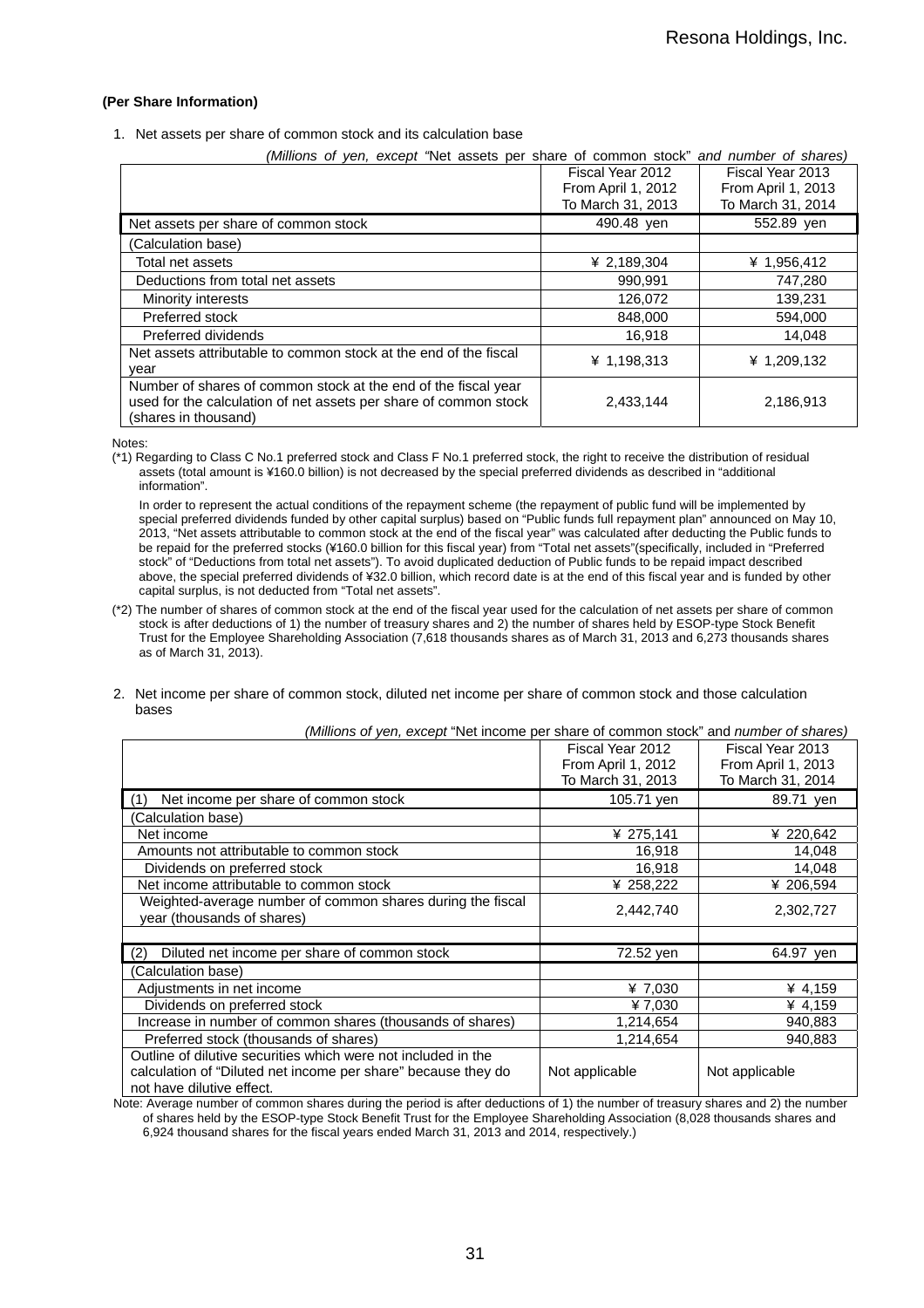#### (Changes in Accounting Policies)

The Group has adopted ASBJ Statement No. 26 "Accounting Standard for Retirement Benefits" (hereinafter, "Accounting Standard for Retirement Benefits") and ASBJ Guidance No. 25 "Guidance on Accounting Standard for Retirement Benefits" (hereinafter, "Guidance on Retirement Benefits"), which were issued on May 17, 2012, since the end of this fiscal year (except the main clause of the Article 35 of Accounting Standard for Retirement Benefits and the main clause of the Article 67 of Guidance on Retirement Benefits). The transitional treatment stated in Article 37 of Accounting Standard for Retirement Benefits was applied.

As a result, net assets per share of common stock was decreased by ¥16.44 for the fiscal year 2013.

#### **(Statement of Trust Assets and Liabilities)**

March 31, 2014

|                            |              |                                   | (Millions of Yen) |
|----------------------------|--------------|-----------------------------------|-------------------|
| Assets                     | Amount       | Liabilities                       | Amount            |
| Loans and bills discounted | ¥43,862      | Money trusts                      | ¥7,022,390        |
| <b>Securities</b>          | 120          | Pension trusts                    | 3,696,076         |
| Beneficiary rights         | 22,563,199   | Property formation benefit trusts | 1.109             |
| Securities held in custody | 7.895        | Securities investment trusts      | 11,786,070        |
| account                    | 297.118      | Money entrusted other than        |                   |
| Monetary claims            | 444.689      | money trusts                      | 347,706           |
| Tangible fixed assets      | 2.004        | Securities trusts                 | 33.736            |
| Intangible fixed assets    | 7,371        | Monetary claims trusts            | 317,816           |
| Other claims               | 533,844      | Land and fixtures trusts          | 119.752           |
| Due from banking account   | 15.701       | Land and fixtures lease trusts    | 2.810             |
| Cash and due from banks    |              | Composite trusts                  | 588,337           |
|                            |              |                                   |                   |
| Total assets               | ¥ 23,915,807 | <b>Total liabilities</b>          | ¥23,915,807       |

Notes:

- 1. Amounts of less than one million yen have been rounded down.
- 2. The trust without readily determinable monetary values was excluded.
- 3. Beneficiary rights worth of ¥22,563,199 million were re-entrusted for asset administration purpose.
- 4. Co-managed trust funds under other trust bank's administration amounted to ¥580,919 million.
- 5. Loans and bills discounted where the Bank guarantees the principal is amounted to ¥43,862 million include followings:

|                                        | (Millions of Yen) |
|----------------------------------------|-------------------|
| Loans to borrowers in legal bankruptcy | ¥ 1.016           |
| Restructured loans                     |                   |
| Total                                  | ¥ 1.024           |

Past-due loans and Loans past due 3 months or more are not included in loans and bills discounted where the Bank guarantees the principal.

6. Subsidiary subject to aggregation is Resona Bank, Ltd., only.

Appendix: The trust in the principal indemnification agreement, including the trust that was re-entrusted for operations, consists of followings.

| Monev trusts                        |                    |                                                 | (Millions of Yen)      |
|-------------------------------------|--------------------|-------------------------------------------------|------------------------|
| Assets                              | Amount             | Liabilities                                     | Amount                 |
| Loans and bills discounted<br>Other | ¥43.862<br>514.693 | Principal<br>Special loan loss reserve<br>Other | ¥ 558,345<br>134<br>76 |
| Total assets                        | ¥ 558.555          | <b>Total liabilities</b>                        | ¥ 558.555              |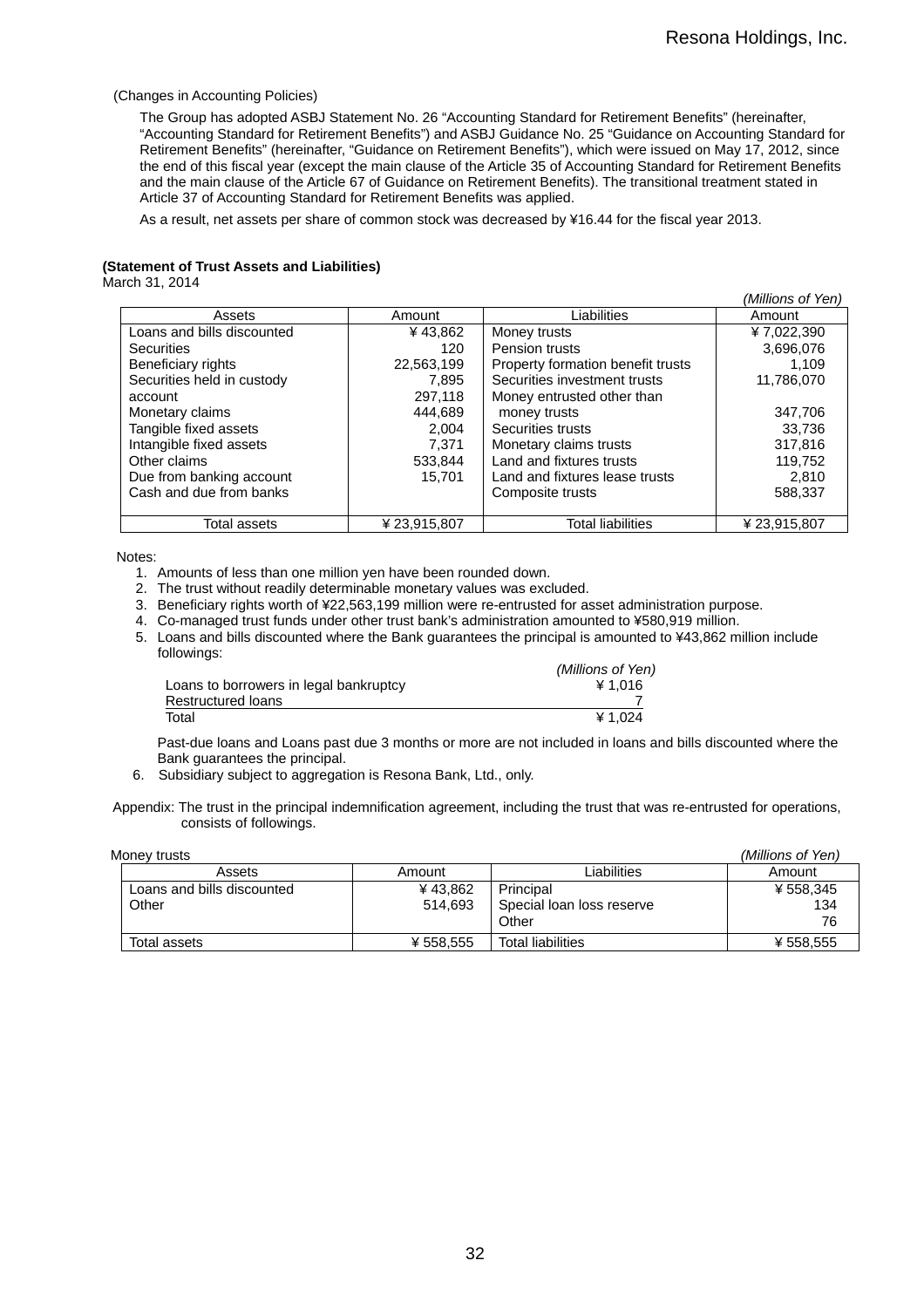### **Comparison of Statements of Trust Assets and Liabilities**

| ייטווועשום שוואס מאט ווי וס אוירוויטוווטשט וויס דוסטווויזט |                       |                       | (Millions of Yen)            |
|------------------------------------------------------------|-----------------------|-----------------------|------------------------------|
| Assets                                                     | March 31, 2013<br>(A) | March 31, 2014<br>(B) | <b>Difference</b><br>(B)-(A) |
| Loans and bills discounted                                 | ¥53,412               | ¥43,862               | ¥ $(9,550)$                  |
| <b>Securities</b>                                          | 63                    | 120                   | 57                           |
| Beneficiary rights                                         | 21,969,982            | 22,563,199            | 593,216                      |
| Securities held in custody account                         | 5,578                 | 7,895                 | 2,317                        |
| Monetary claims                                            | 372,080               | 297,118               | (74, 962)                    |
| Tangible fixed assets                                      | 500,550               | 444,689               | (55, 861)                    |
| Intangible fixed assets                                    | 2.024                 | 2,004                 | (20)                         |
| Other claims                                               | 7,052                 | 7,371                 | 318                          |
| Due from banking account                                   | 448,793               | 533.844               | 85,050                       |
| Cash and due from banks                                    | 17,817                | 15,701                | (2, 115)                     |
| Total assets                                               | 23,377,357            | 23,915,807            | 538,450                      |
| Co-managed trust funds under                               |                       |                       |                              |
| other trust bank's administration                          | ¥ 655,712             | ¥ 580,919             | ¥ $(74, 792)$                |

| Liabilities                             | March 31, 2013<br>(A) | March 31, 2014<br>(B) | Difference<br>(B)-(A) |
|-----------------------------------------|-----------------------|-----------------------|-----------------------|
| Money trusts                            | ¥7,030,744            | ¥ 7,022,390           | ¥ $(8, 354)$          |
| Pension trusts                          | 3,502,401             | 3,696,076             | 193,675               |
| Property formation benefit trusts       | 1,120                 | 1,109                 | (10)                  |
| Securities investment trusts            | 11,205,133            | 11,786,070            | 580,936               |
| Money entrusted other than money trusts | 325,836               | 347,706               | 21,869                |
| Securities trusts                       | 166,568               | 33,736                | (132,831)             |
| Monetary claims trusts                  | 382,789               | 317,816               | (64, 972)             |
| Land and fixtures trusts                | 118,844               | 119,752               | 908                   |
| Land and fixtures lease trusts          | 2.814                 | 2.810                 | (4)                   |
| Composite trusts                        | 641,104               | 588,337               | (52,767)              |
| <b>Total liabilities</b>                | ¥ 23,377,357          | ¥ 23,915,807          | ¥538,450              |

Note: Amounts of less than one million yen have been rounded down.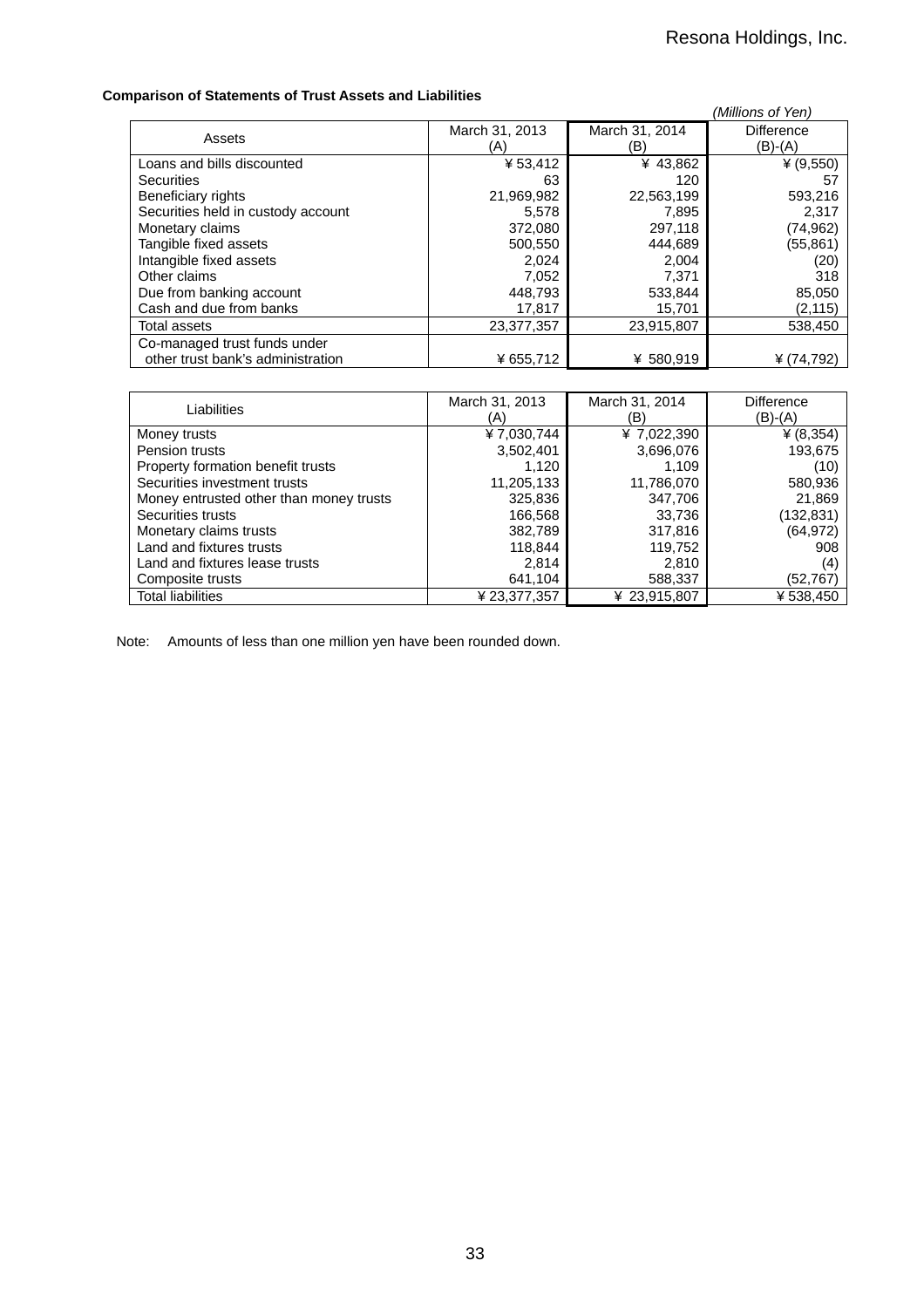## **5. Non-Consolidated Financial Statements**

## **(1) Non-Consolidated Balance Sheet**

|                                                |   |                |   | (Millions of yen) |  |
|------------------------------------------------|---|----------------|---|-------------------|--|
|                                                |   | March 31, 2013 |   | March 31, 2014    |  |
| <b>Assets</b>                                  |   |                |   |                   |  |
| <b>Current assets</b>                          |   |                |   |                   |  |
| Cash and due from banks                        | ¥ | 435            | ¥ | 365               |  |
| Money held in trust                            |   | 200            |   | 193               |  |
| <b>Securities</b>                              |   | 274,800        |   | 275,300           |  |
| Prepaid expenses                               |   | 6              |   | 6                 |  |
| Deferred tax assets                            |   | 120            |   | 118               |  |
| Accrued income                                 |   | 13             |   | 3                 |  |
| Other receivable                               |   | 33,898         |   | 22,595            |  |
| Accrued income taxes refund                    |   | 17,631         |   | 69,912            |  |
| Total current assets                           |   | 327,106        |   | 368,495           |  |
| Non-current assets                             |   |                |   |                   |  |
| Tangible fixed assets                          |   |                |   |                   |  |
| Tools, furniture and fixtures, net             |   | 5              |   | 4                 |  |
| Leased assets, net                             |   | 4              |   | 3                 |  |
| Total tangible fixed assets                    |   | 10             |   | $\overline{8}$    |  |
| Intangible fixed assets                        |   |                |   |                   |  |
| <b>Trademarks</b>                              |   | 0              |   | 0                 |  |
| Software                                       |   | 8              |   | 5                 |  |
| Total intangible fixed assets                  |   | 9              |   | $\overline{5}$    |  |
| Investments and other assets                   |   |                |   |                   |  |
| Investments in subsidiaries and affiliates     |   | 1,116,174      |   | 1,116,174         |  |
| Long-term loans to subsidiaries and affiliates |   | 79,500         |   | 79,500            |  |
| Other                                          |   |                |   | 2                 |  |
| Reserve for possible losses on investments     |   | (2,945)        |   | (2,638)           |  |
| Total investments and other assets             |   | 1,192,731      |   | 1,193,038         |  |
| Total non-current assets                       |   | 1,192,750      |   | 1,193,053         |  |
| <b>Total Assets</b>                            | ¥ | 1,519,857      | ¥ | 1,561,549         |  |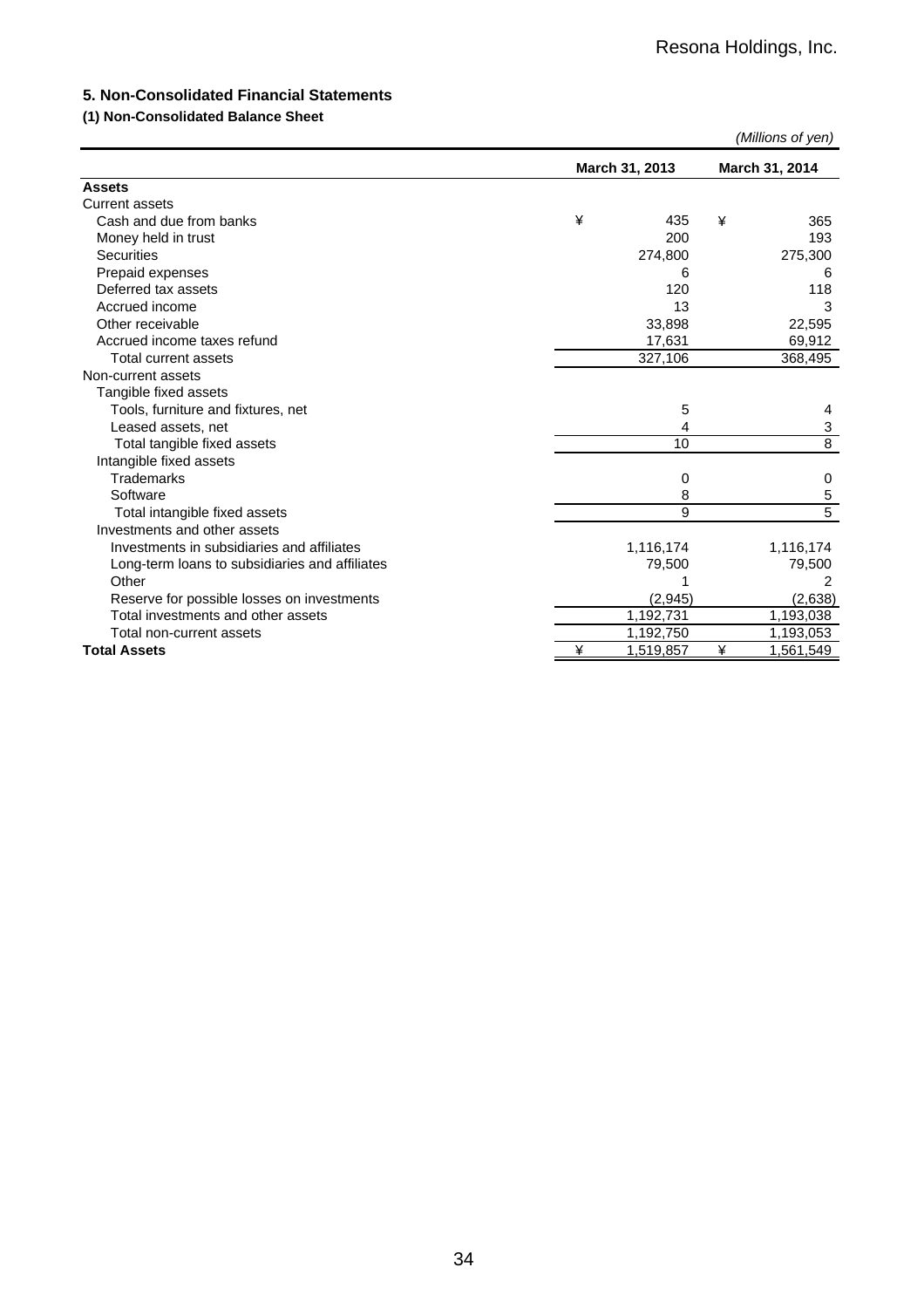## **(1) Non-Consolidated Balance Sheet - Continued**

|                                                |   |                | (Millions of yen) |  |
|------------------------------------------------|---|----------------|-------------------|--|
|                                                |   | March 31, 2013 | March 31, 2014    |  |
| <b>Liabilities and Net Assets</b>              |   |                |                   |  |
| <b>Liabilities</b>                             |   |                |                   |  |
| <b>Current liabilities</b>                     |   |                |                   |  |
| Bonds scheduled for repayment within one year  | ¥ | 30,000         |                   |  |
| Lease obligations                              |   |                | 1                 |  |
| Other payable                                  |   | 684            | 354               |  |
| Accrued expenses                               |   | 645            | 684               |  |
| Income taxes payable                           |   | 2,626          | 192               |  |
| Consumption taxes payable                      |   | 45             | 22                |  |
| Reserve for employees' bonuses                 |   | 421            | 465               |  |
| Other                                          |   | 509            | 569               |  |
| <b>Total current liabilities</b>               |   | 34,933         | 2,289             |  |
| Non-current liabilities                        |   |                |                   |  |
| <b>Bonds</b>                                   |   | 80,000         | 80,000            |  |
| Long-term debts to subsidiaries and affiliates |   | 192,817        | 302,071           |  |
| Lease obligations                              |   | 3              | 2                 |  |
| Total non-current liabilities                  |   | 272,821        | 382,074           |  |
| <b>Total Liabilities</b>                       |   | 307,754        | 384,364           |  |
| <b>Net Assets</b>                              |   |                |                   |  |
| Stockholder's equity                           |   |                |                   |  |
| Capital stock                                  |   | 340,472        | 50,472            |  |
| Capital surplus                                |   |                |                   |  |
| Capital reserve                                |   | 340,472        | 50,472            |  |
| Other capital surplus                          |   |                | 462,210           |  |
| Total capital surplus                          |   | 340,472        | 512,683           |  |
| Retained earnings                              |   |                |                   |  |
| Other retained earnings                        |   |                |                   |  |
| Retained earnings carried forward              |   | 620,754        | 699,883           |  |
| Total retained earnings                        |   | 620,754        | 699,883           |  |
| Treasury stock                                 |   | (89, 596)      | (85, 855)         |  |
| Total stockholders' equity                     |   | 1,212,102      | 1,177,184         |  |
| <b>Total Net Assets</b>                        |   | 1,212,102      | 1,177,184         |  |
| <b>Total Liabilities and Net Assets</b>        | ¥ | 1,519,857      | ¥<br>1,561,549    |  |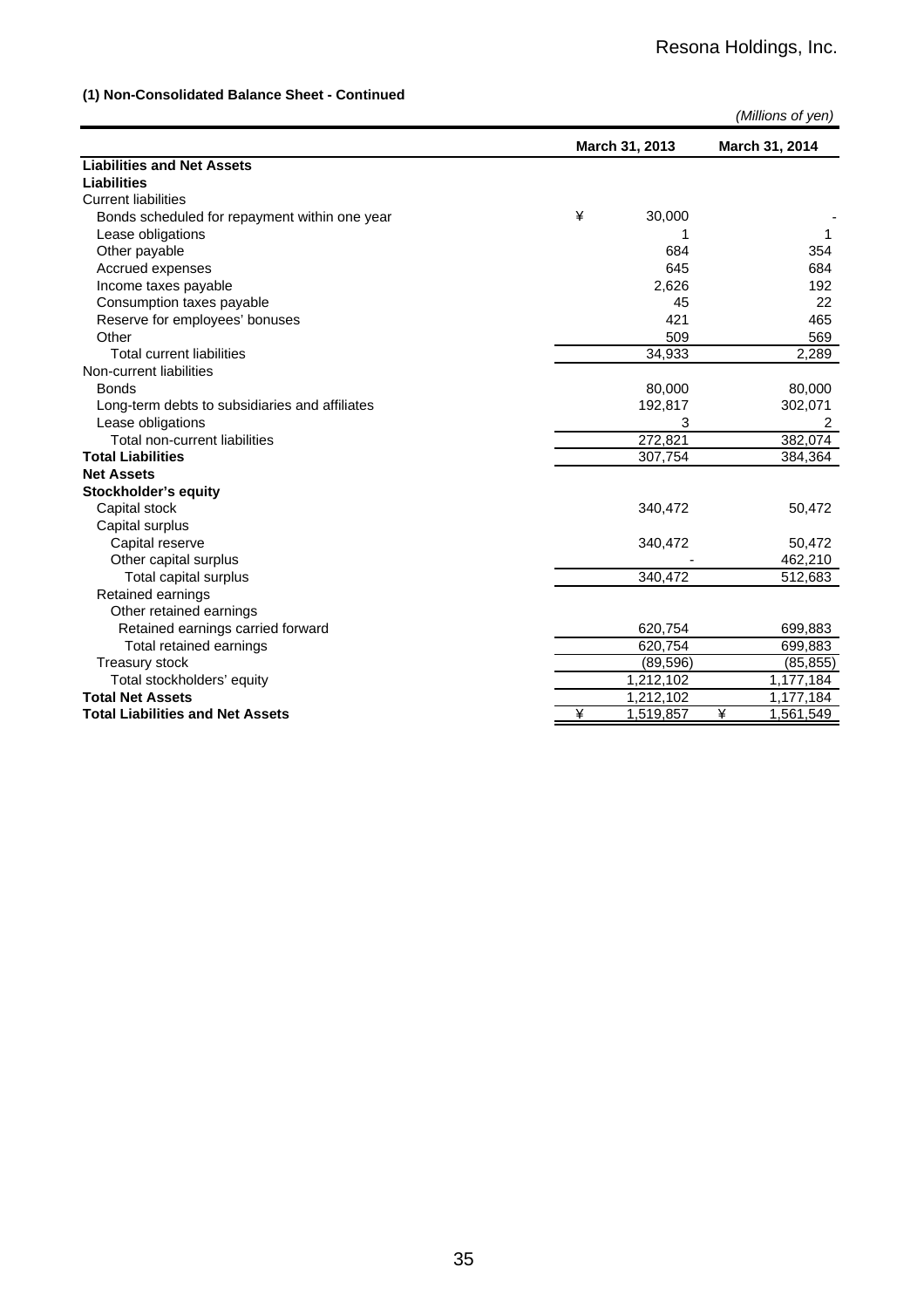## **(2) Non-Consolidated Statement of Income**

|                                                        |   |                                                |                                                | (Millions of yen) |
|--------------------------------------------------------|---|------------------------------------------------|------------------------------------------------|-------------------|
|                                                        |   | For the fiscal<br>year ended<br>March 31, 2013 | For the fiscal<br>year ended<br>March 31, 2014 |                   |
| <b>Operating income</b>                                |   |                                                |                                                |                   |
| Dividends from subsidiaries and affiliates             | ¥ | 238,025                                        | ¥                                              | 447,381           |
| Fees from subsidiaries and affiliates                  |   | 4,481                                          |                                                | 4,325             |
| Interest on loans to subsidiaries and affiliates       |   | 2,039                                          |                                                | 1,770             |
| Total operating income                                 |   | 244,546                                        |                                                | 453,476           |
| <b>Operating expenses</b>                              |   |                                                |                                                |                   |
| Interest on debts                                      |   | 2,152                                          |                                                | 2,313             |
| Interest on bonds                                      |   | 760                                            |                                                | 506               |
| Bond issuance costs                                    |   | 191                                            |                                                |                   |
| General and administrative expenses                    |   | 3,977                                          |                                                | 4,032             |
| Total operating expenses                               |   | 7,082                                          |                                                | 6,852             |
| <b>Operating profits</b>                               |   | 237,463                                        |                                                | 446,623           |
| Non-operating income                                   |   |                                                |                                                |                   |
| Interest income on securities                          |   | 76                                             |                                                | 82                |
| Fees and commissions                                   |   | 114                                            |                                                | 108               |
| Reversal of reserve for possible losses on investments |   | 116                                            |                                                | 307               |
| Interest on tax refunds                                |   | 25                                             |                                                | 10                |
| Other                                                  |   |                                                |                                                | 3                 |
| Total non-operating income                             |   | 334                                            |                                                | 512               |
| <b>Non-operating expenses</b>                          |   |                                                |                                                |                   |
| Total non-operating expenses                           |   | 65                                             |                                                | 2,513             |
| <b>Ordinary profits</b>                                |   | 237,733                                        |                                                | 444,623           |
| Net income before income taxes                         |   | 237,733                                        |                                                | 444,623           |
| $Income$ taxes $-$ current                             |   | (75)                                           |                                                | (835)             |
| Income taxes - deferred                                |   | (23)                                           |                                                |                   |
| Total income taxes                                     |   | (99)                                           |                                                | (833)             |
| Net income                                             | ¥ | 237,832                                        | ¥                                              | 445,456           |